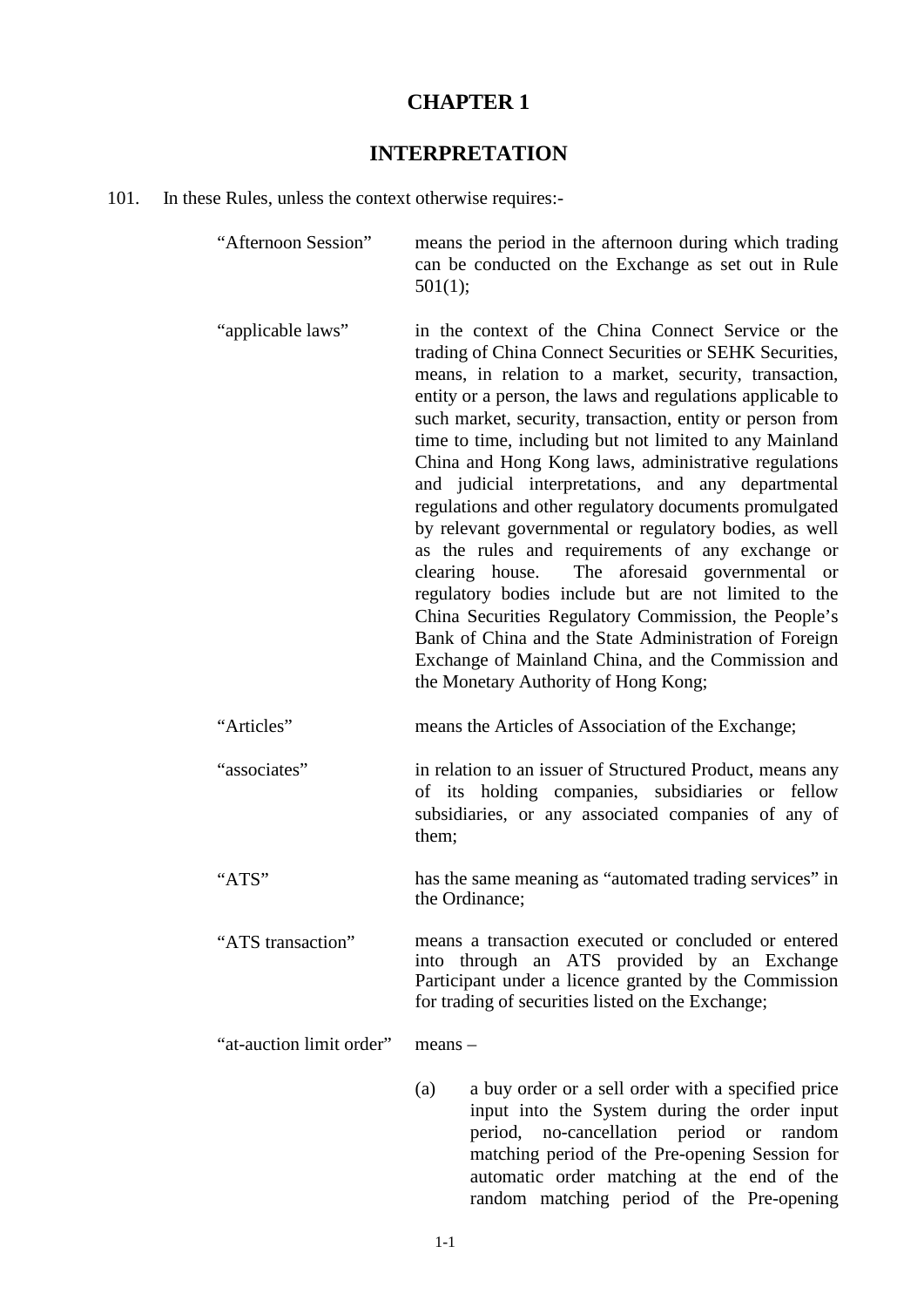Session at the IEP calculated at the end of the random matching period of the Pre-opening Session when the specified price is (in the case of a buy order) equal to or higher than such IEP, or (in the case of a sell order) equal to or lower than such IEP which, if wholly or partly unmatched at the end of the random matching period of the Pre-opening Session, would be converted to a limit order and carried forward to the Continuous Trading Session according to Rule 501I; or

(b) a buy order or a sell order with a specified price input into the System during the order input period, no-cancellation period or random closing period of the Closing Auction Session, or an outstanding limit order treated as at-auction limit order and carried forward to the Closing Auction Session according to Rule 501L(4), for automatic order matching at the end of the random closing period of the Closing Auction Session at the IEP calculated at the end of the random closing period of the Closing Auction Session when the specified price is (in the case of a buy order) equal to or higher than such IEP, or (in the case of a sell order) equal to or lower than such IEP;

"at-auction order" means –

- (a) a buy order or a sell order with no specified price input into the System during the order input period, no-cancellation period or random matching period of the Pre-opening Session for automatic order matching at the end of the random matching period of the Pre-opening Session at the IEP calculated at the end of the random matching period of the Pre-opening Session; or
- (b) a buy order or a sell order with no specified price input into the System during the order input period, no-cancellation period or random closing period of the Closing Auction Session for automatic order matching at the end of the random closing period of the Closing Auction Session at the IEP calculated at the end of the random closing period of the Closing Auction Session;
- "auction orders" means and includes each and both of the at-auction orders and the at-auction limit orders (as the case may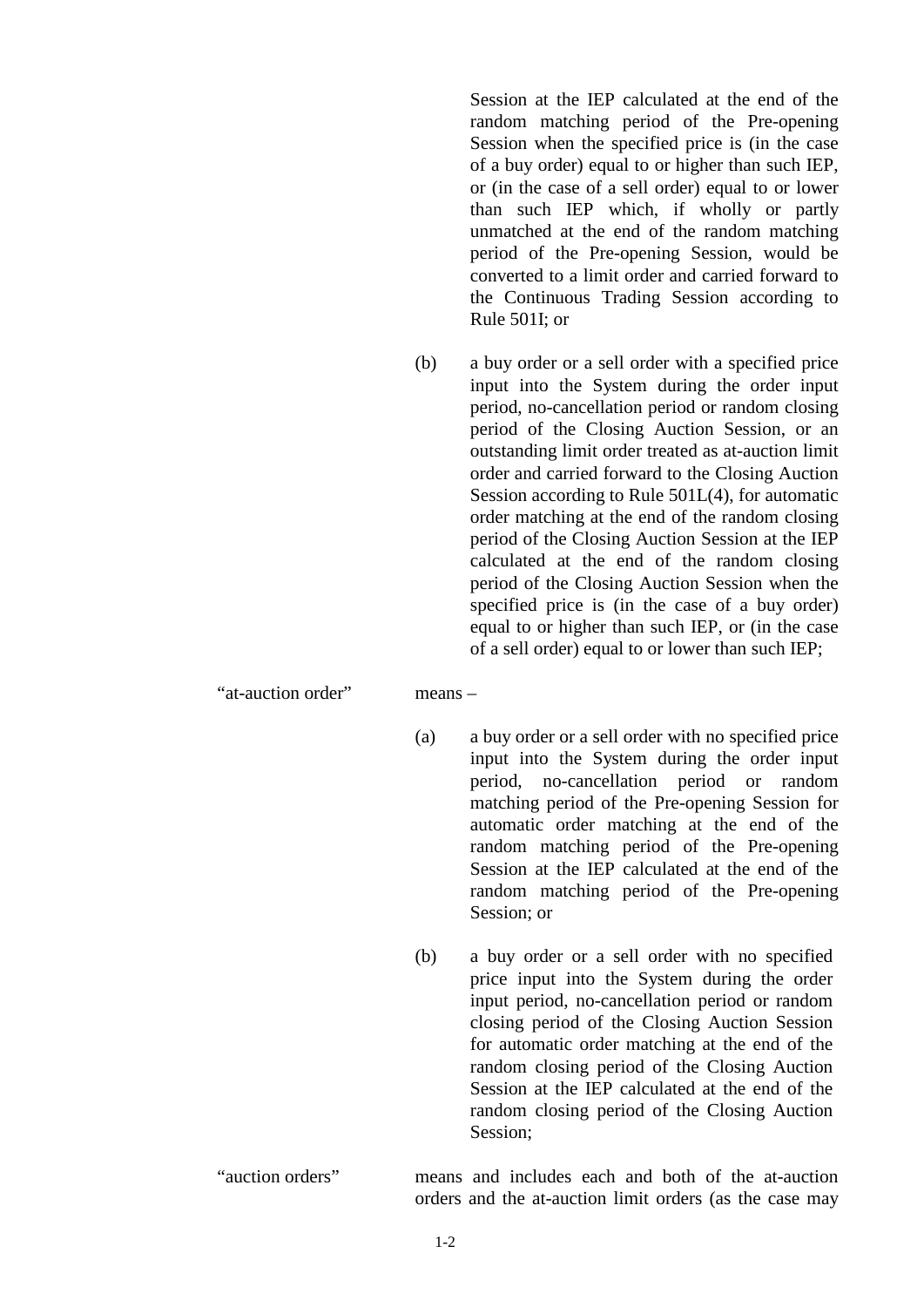|                                                              | be);                                                                                                                                                                                                                                                                                                                                                                                                                                                          |
|--------------------------------------------------------------|---------------------------------------------------------------------------------------------------------------------------------------------------------------------------------------------------------------------------------------------------------------------------------------------------------------------------------------------------------------------------------------------------------------------------------------------------------------|
| "Authorized Person"                                          | means a person employed or engaged by an Exchange<br>Participant or a Special Participant to gain access to the<br>System, and where an Exchange Participant is registered<br>as a China Connect Exchange Participant, a person<br>employed or engaged by it to gain access to the CSC;                                                                                                                                                                       |
| "automatch stock"                                            | means a security eligible for automatic order matching<br>under the System;                                                                                                                                                                                                                                                                                                                                                                                   |
| "automatic order<br>matching"                                | means the automatic conclusion of transactions by the<br>System based on the methodology or methodologies as<br>determined by the Board from time to time, including:-                                                                                                                                                                                                                                                                                        |
|                                                              | the methodology specified in Rule $517(1)(a)$ for<br>(a)<br>automatic conclusion of transactions at the end<br>of the random matching period of the Pre-<br>opening Session or at the end of the random<br>closing period of the Closing Auction Session at<br>the IEP calculated at the end of the random<br>matching period of the Pre-opening Session or at<br>the end of the random closing period of the<br>Closing Auction Session, as the case may be; |
|                                                              | the methodology specified in Rule $517(1)(b)$ for<br>(b)<br>automatic conclusion of transactions during the<br>Continuous Trading Session when the specified<br>prices of buy orders and sell orders match;                                                                                                                                                                                                                                                   |
| "Backup Central<br>Gateway session"                          | means a Central Gateway session designated for backup<br>purpose pursuant to Rule 364AA;                                                                                                                                                                                                                                                                                                                                                                      |
| "Backup China Connect"<br><b>Central Gateway</b><br>session" | means a China Connect Central Gateway session<br>designated for backup purpose pursuant to Rule<br>1410(2);                                                                                                                                                                                                                                                                                                                                                   |
| "Backup China Connect"<br>Drop-Copy session"                 | means a backup connection to the China Connect Drop-<br>Copy Service;                                                                                                                                                                                                                                                                                                                                                                                         |
| "Backup Drop-Copy<br>session"                                | means a backup connection to the Drop-Copy Service;                                                                                                                                                                                                                                                                                                                                                                                                           |
| "Backup Kill Switch"<br>session"                             | means a Kill Switch session designated for backup<br>purpose pursuant to Rule $365F(1)$ ;                                                                                                                                                                                                                                                                                                                                                                     |
| "Backup Special"<br>Participant Central<br>Gateway session"  | means a Special Participant Central Gateway session<br>designated for backup purpose pursuant to Rule 1512A;                                                                                                                                                                                                                                                                                                                                                  |
| "BCAN-CID Mapping                                            | means a file compiled by a China Connect Exchange                                                                                                                                                                                                                                                                                                                                                                                                             |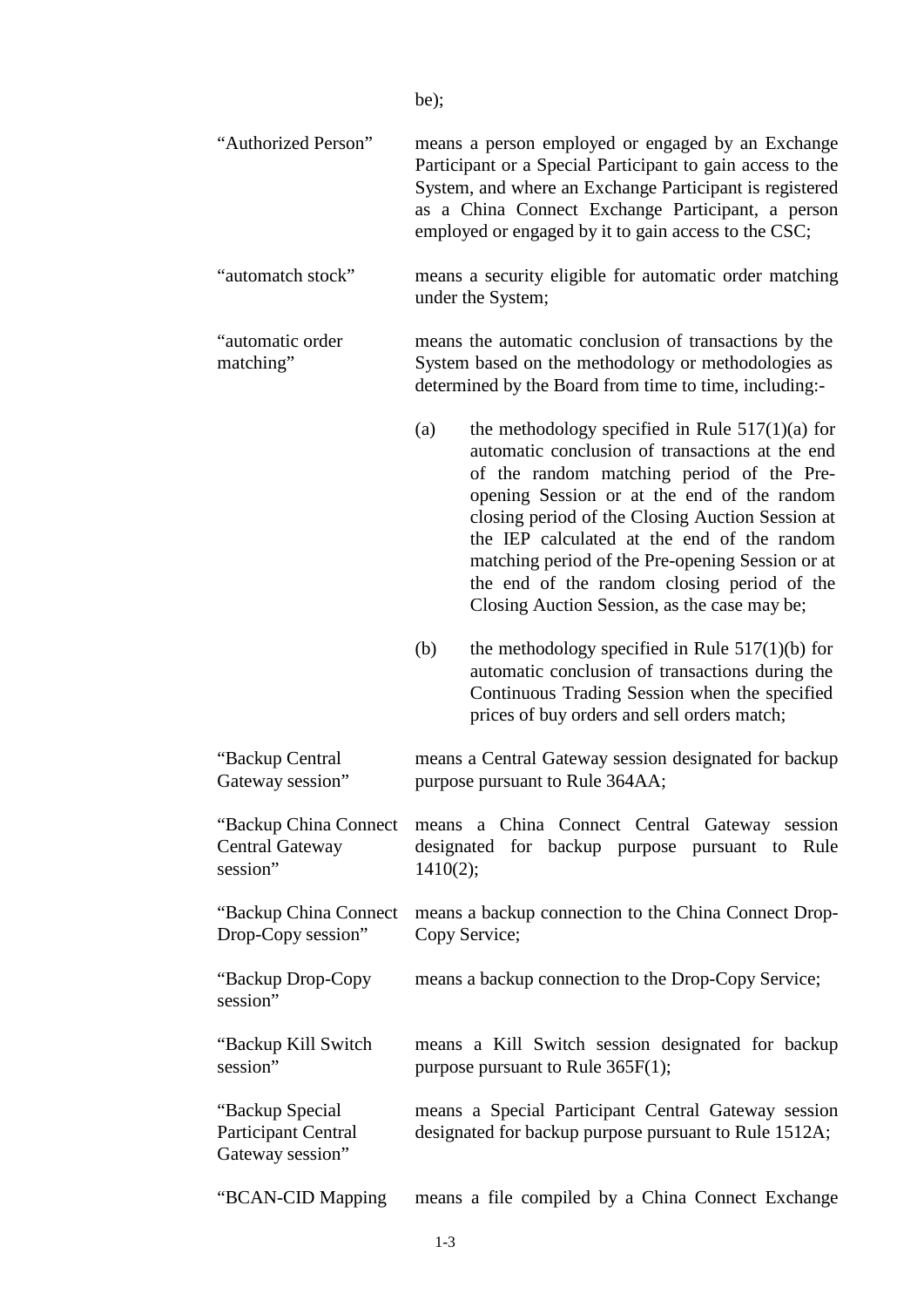| File"                                    | Participant or an Exchange Participant trading through a<br>China Connect Exchange Participant which contains all<br>the assigned BCANs and their corresponding CID, in<br>such format as the Exchange may require from time to<br>time;                                                                                |
|------------------------------------------|-------------------------------------------------------------------------------------------------------------------------------------------------------------------------------------------------------------------------------------------------------------------------------------------------------------------------|
| "Board"                                  | means the Directors of the Exchange elected or<br>appointed in accordance with the Articles and, where the<br>context so permits, any Committee thereof;                                                                                                                                                                |
| "borrowed securities"                    | in relation to a securities borrowing, means any<br>securities obtained by a borrower under such securities<br>borrowing and includes "borrowed stock" as that term is<br>defined in the Stamp Duty Ordinance;                                                                                                          |
| "borrower"                               | in relation to a securities borrowing, means a person<br>including an Exchange Participant who obtains<br>securities under a securities borrowing and lending<br>agreement and includes "borrower" as that term is<br>defined in the Stamp Duty Ordinance;                                                              |
| "broker number"                          | means the unique four digit number or numbers as may<br>be assigned to every Exchange Participant trading;                                                                                                                                                                                                              |
| "Broker Participant"                     | means an Exchange Participant admitted by HKSCC to<br>participate in CCASS as a Broker Participant<br>immediately before 3 December 2007 and whose Broker<br>Participantship had not been terminated;                                                                                                                   |
| "Broker-to-Client<br>Assigned Number" or | $means -$                                                                                                                                                                                                                                                                                                               |
| "BCAN"                                   | (a) the code, number or identifier that is assigned by<br>a China Connect Exchange Participant or an<br>Exchange Participant trading through a China<br>Connect Exchange Participant to uniquely and<br>consistently identify each of its clients as<br>required under Rule $1425A(1)$ ; or                             |
|                                          | (b)<br>a standardized text, number or other code that is<br>prescribed by the Exchange from time to time for<br>a particular type of client, account, order or<br>trading arrangement of a China Connect<br>Exchange Participant or an Exchange Participant<br>trading through a China Connect Exchange<br>Participant; |
| "BSS"                                    | means the Broker Supplied System developed and operated<br>by the Exchange Participant for trading purposes, and<br>includes any server, terminal and other device connected to<br>it;                                                                                                                                  |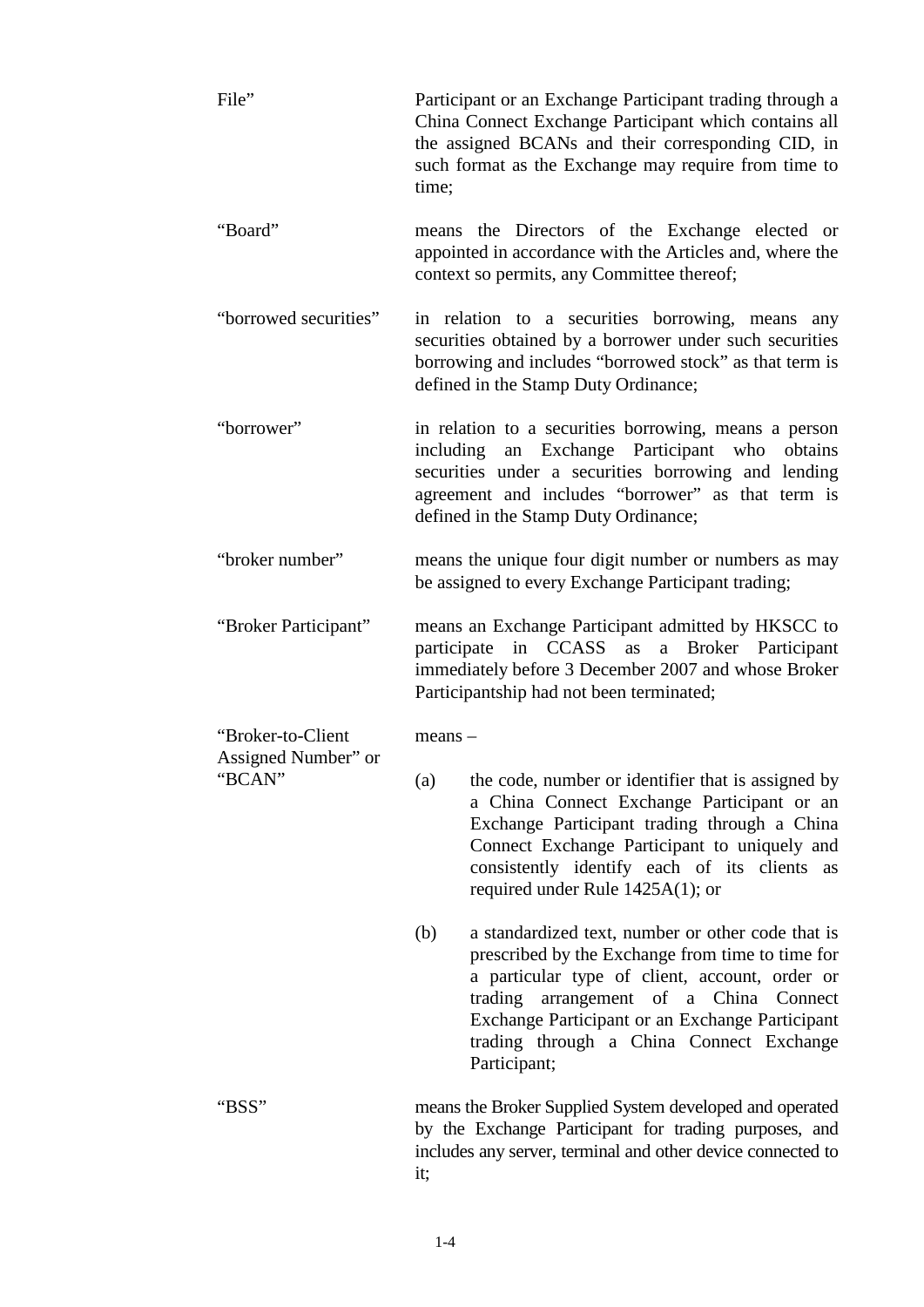| "business continuity<br>centre"  | means a business address of an Exchange Participant<br>used for the purpose of continuing its trading operations<br>during emergency or for other purpose which is notified<br>to and approved by the Exchange from time to time;                                                                                                                                                                                            |
|----------------------------------|------------------------------------------------------------------------------------------------------------------------------------------------------------------------------------------------------------------------------------------------------------------------------------------------------------------------------------------------------------------------------------------------------------------------------|
| "business day"                   | means a day (excluding Saturday) on which banks in<br>Hong Kong are open for business;                                                                                                                                                                                                                                                                                                                                       |
| "buy order"                      | means an order input into the System to buy an issue of<br>securities;                                                                                                                                                                                                                                                                                                                                                       |
| "buying Exchange<br>Participant" | means an Exchange Participant which acts as the buying<br>party to a transaction, whether as a principal or an agent;                                                                                                                                                                                                                                                                                                        |
| "CAS reference price"            | of an issue of securities on a trading day means, unless<br>otherwise determined by the Exchange, the price which<br>is the median of several nominal prices taken by the<br>System prior to and at the close of the Continuous<br>Trading Session on that trading day. Such nominal<br>prices shall be taken during such period, at such interval<br>and in such manner as the Exchange may from time to<br>time determine; |
| "CAS security"                   | means an issue of security prescribed by the Exchange<br>as eligible for trading in the Closing Auction Session;                                                                                                                                                                                                                                                                                                             |
| "CBBC"                           | means "callable bull/bear contract" which is a type of<br>Structured Product that contains a mandatory call feature<br>which obliges the issuer to call the CBBC when a<br>mandatory call event occurs at any time before expiry.<br>In the case of a CBBC, a mandatory call event occurs<br>when the price or level of the underlying reaches a<br>specified price or level;                                                |
| "CCASS"                          | means the Central Clearing and Settlement System<br>established and operated by HKSCC;                                                                                                                                                                                                                                                                                                                                       |
| "CCASS Clearing<br>Agreement"    | means a written agreement under the CCASS Rules<br>between a CCASS GCP and an Exchange Participant<br>which is (i) not a CCASS Clearing Participant or (ii) not<br>a China Connect CCASS Clearing Participant;                                                                                                                                                                                                               |
| "CCASS Clearing<br>Participant"  | means a person admitted by HKSCC to participate in<br>CCASS as a CCASS DCP or CCASS GCP;                                                                                                                                                                                                                                                                                                                                     |
| "CCASS DCP"                      | means a person admitted by HKSCC to participate in<br>CCASS as a Direct Clearing Participant or a Broker<br>Participant which is deemed to be a Direct Clearing<br>Participant pursuant to the CCASS Rules;                                                                                                                                                                                                                  |
| "CCASS GCP"                      | means a person admitted by HKSCC to participate in                                                                                                                                                                                                                                                                                                                                                                           |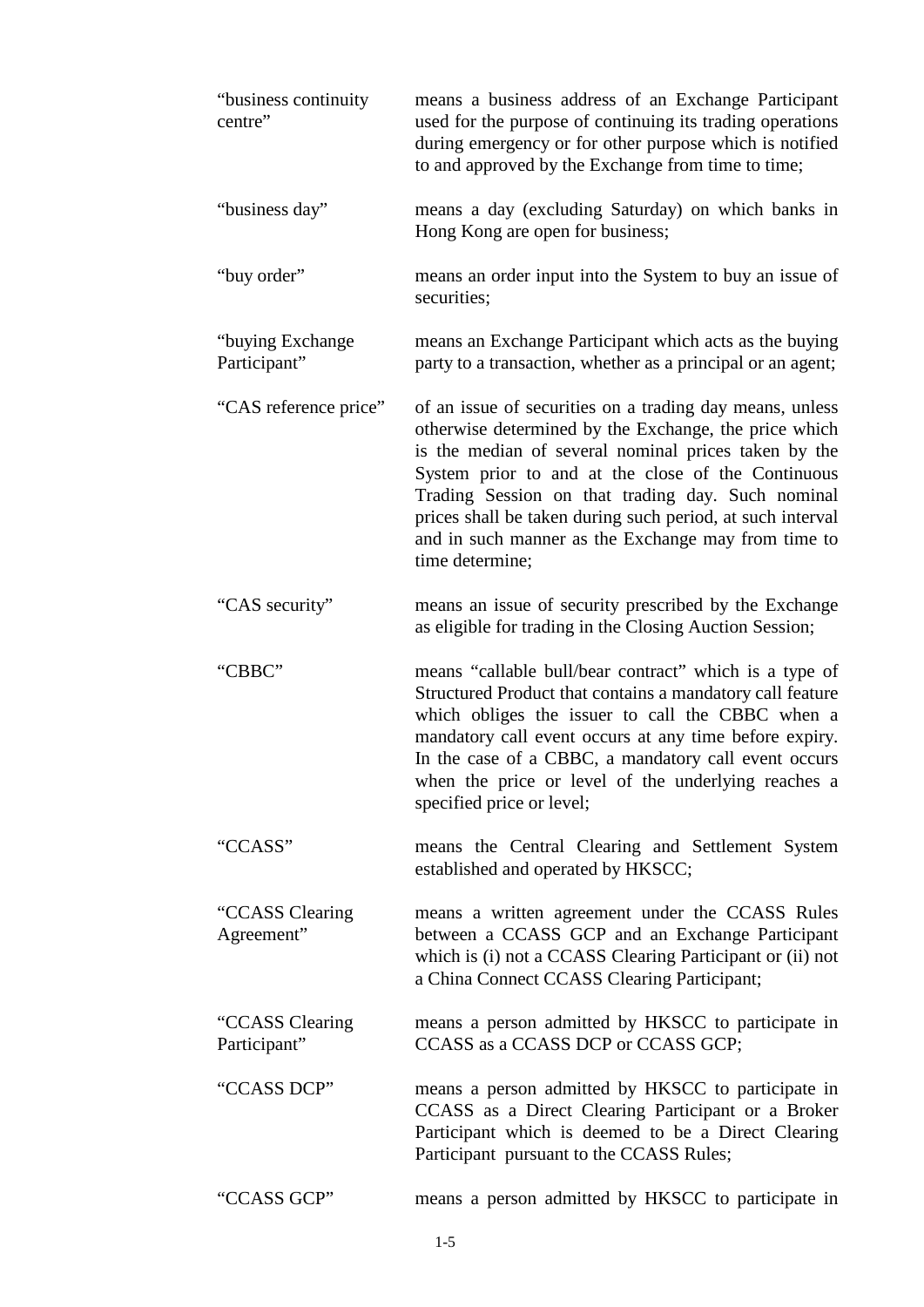| <b>CCASS</b> as a General Clearing Participant; |
|-------------------------------------------------|
|-------------------------------------------------|

| "CCASS Rules"                                            | means the General Rules of CCASS as may be amended<br>or modified from time to time and where the context so<br>permits, shall include the Operational Procedures;                                                     |
|----------------------------------------------------------|------------------------------------------------------------------------------------------------------------------------------------------------------------------------------------------------------------------------|
| "CCMS"                                                   | means the Common Collateral Management System, a<br>common sub-system of CCASS and DCASS, operated<br>by HKSCC, HKCC and SEOCH which enables SEOCH<br>Participants to manage their collateral deposited with<br>SEOCH; |
| "Central Gateway"                                        | means a hardware and software component operated by<br>the Exchange, which provides the communications<br>interface between the System and BSS, NSTD or any<br>other devices;                                          |
| "Central Gateway<br>message"                             | means a single instance of order or trade-related<br>communication between a BSS or an NSTD and the<br>Central Gateway;                                                                                                |
| "Central Gateway<br>session"                             | a connection to the Central Gateway<br>for<br>means<br>communication between a BSS or an NSTD and the<br>Central Gateway;                                                                                              |
| "cents"                                                  | shall mean cents in the legal currency of Hong Kong,<br>unless otherwise stated;                                                                                                                                       |
| "Cessation Date"                                         | means 16 January 2006;                                                                                                                                                                                                 |
| "Chief Executive"                                        | means the Chief Executive of the Exchange for the time<br>being appointed by the Board in accordance with Rule<br>223 or, as the context may require, his designee;                                                    |
| "China Connect"<br><b>CCASS</b> Clearing<br>Participant" | means "China Connect Clearing Participant" as defined<br>in the CCASS Rules;                                                                                                                                           |
| "China Connect Central<br>Gateway"                       | means a hardware and software component operated by<br>the Exchange, which provides the communications<br>interface between the CSC and BSS of the China<br>Connect Exchange Participants and other devices;           |
| "China Connect Central<br>Gateway message"               | means a single instance of order or trade-related<br>communication between a BSS and the China Connect<br>Central Gateway;                                                                                             |
| "China Connect Central"<br>Gateway session"              | means a connection to the China Connect Central<br>Gateway for communication between a BSS and the                                                                                                                     |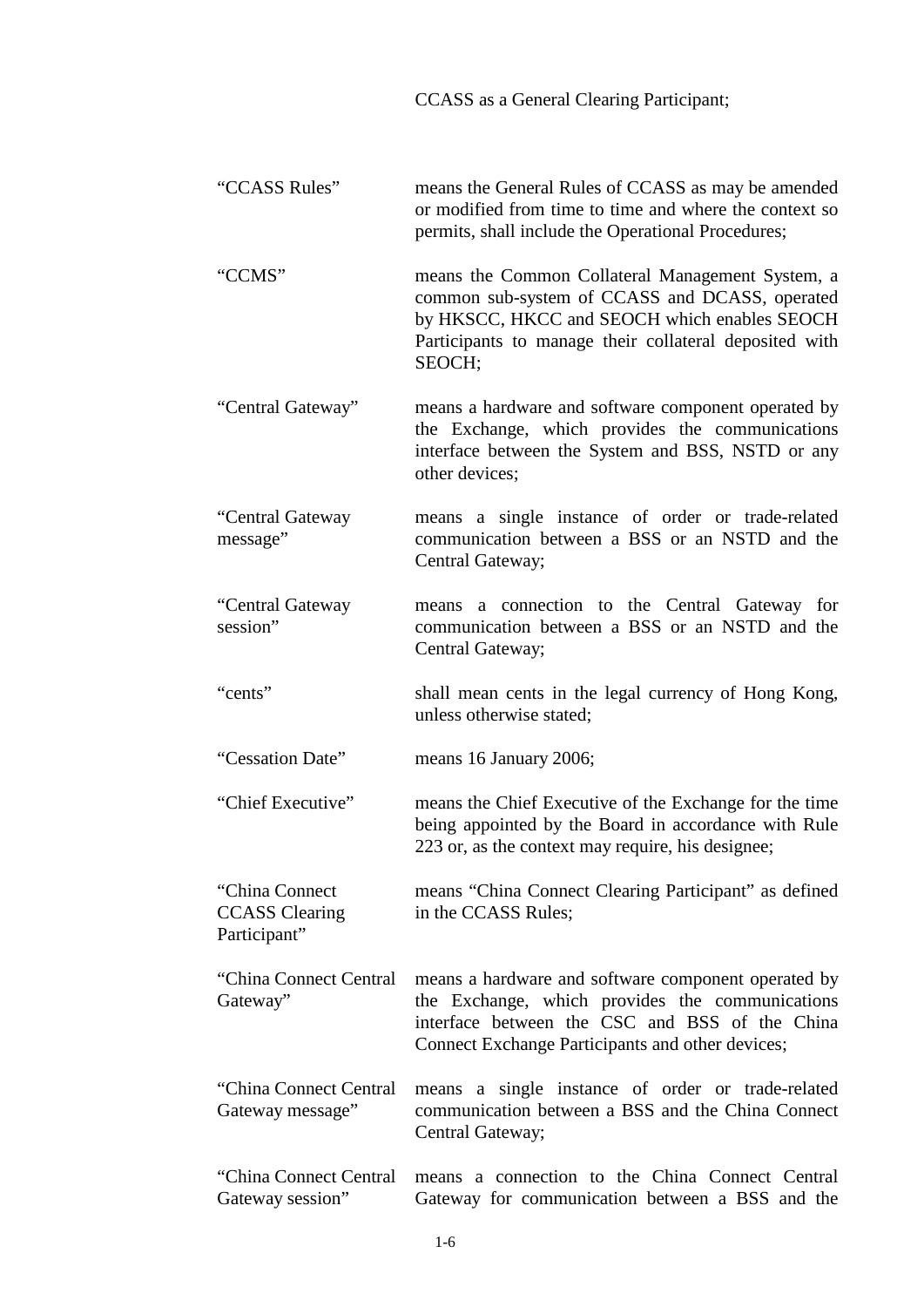# China Connect Central Gateway;

| "China Connect"<br>Clearing House"                                       | has the same meaning as defined in the CCASS Rules;                                                                                                                                                                                                                                                                                                                                                        |
|--------------------------------------------------------------------------|------------------------------------------------------------------------------------------------------------------------------------------------------------------------------------------------------------------------------------------------------------------------------------------------------------------------------------------------------------------------------------------------------------|
| "China Connect Drop-<br>Copy Service"                                    | means the Exchange's real-time reporting service in<br>respect of China Connect orders and China Connect<br>Securities Trades of an Exchange Participant that have<br>been inputted into or recorded by the CSC;                                                                                                                                                                                           |
| "China Connect Drop-<br>Copy session"                                    | means a connection to the China Connect Drop-Copy<br>Service;                                                                                                                                                                                                                                                                                                                                              |
| "China Connect"<br>Exchange Participant"                                 | means an Exchange Participant which is registered as a<br>China Connect Exchange Participant by the Exchange;                                                                                                                                                                                                                                                                                              |
| "China Connect"<br><b>Exchange Participant</b><br>Registration Criteria" | means the eligibility criteria (including technical<br>system,<br>risk<br>management,<br>client<br>standards,<br>documentation and other requirements) which the<br>Exchange may prescribe from time to time for an<br>Exchange Participant to be, and to remain, registered as<br>a China Connect Exchange Participant;                                                                                   |
| "China Connect<br>Market"                                                | means a stock market in Mainland China acceptable to<br>the Exchange and included in the list of China Connect<br>Markets from time to time, as referred to in Rule<br>$1409(1)(c)$ and, where the context so requires, includes<br>the "China Connect Market Operator" operating the<br>relevant stock market and the "China Connect Market<br>System" operated by such China Connect Market<br>Operator; |
| "China Connect Market"<br>Operator"                                      | means an exchange that operates a China Connect<br>Market and that has entered into Trading Links with the<br>Exchange, whose name is included in the list of China<br>Connect Market Operators from time to time, as referred<br>to in Rule $1409(1)(d)$ ;                                                                                                                                                |
| "China Connect Market"<br>Participant"                                   | in relation to a China Connect Market, means (i) a<br>member or participant of the relevant China Connect<br>Market Operator; and (ii) if so agreed by the Exchange,<br>an institution recognized by the relevant China Connect<br>Market Operator that is subject to its rules regarding the<br>trading of SEHK Securities through a<br>Special<br>Participant;                                           |
| "China Connect Market"<br>System"                                        | means the system used for the trading of China Connect<br>Securities on a China Connect Market, as operated by<br>the relevant China Connect Market Operator;                                                                                                                                                                                                                                              |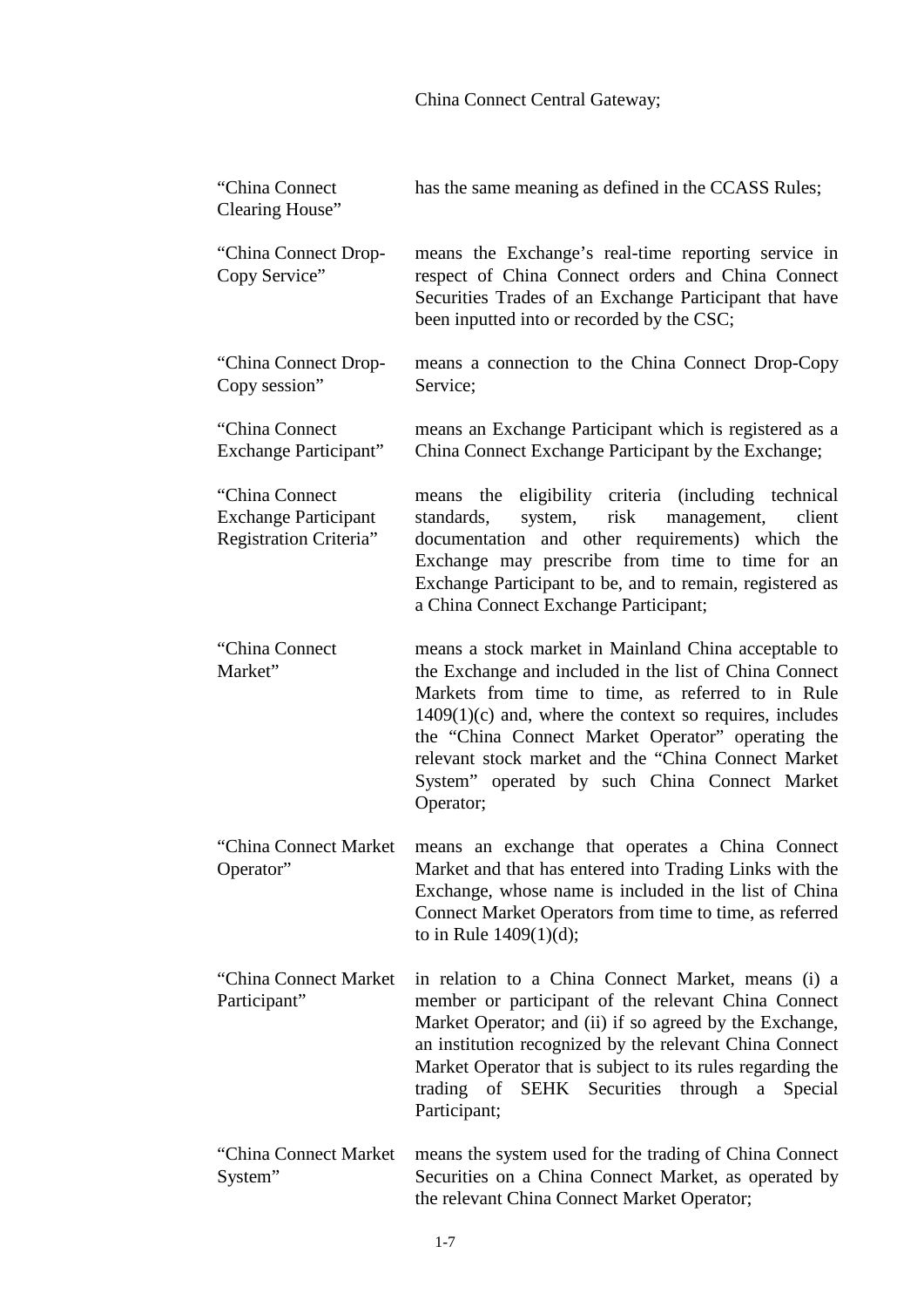| "China Connect"<br><b>Monthly Throttle</b><br>Subscription Scheme" | means the scheme set out in Rule 1413A that allows a<br>China Connect Exchange Participant with a China<br>Connect Central Gateway session to apply to the<br>Exchange for the subscription of a single or multiples of<br>a standard China Connect Central Gateway throttle rate<br>on a monthly basis;                                                                                                                                                                                                                                                                                                                    |
|--------------------------------------------------------------------|-----------------------------------------------------------------------------------------------------------------------------------------------------------------------------------------------------------------------------------------------------------------------------------------------------------------------------------------------------------------------------------------------------------------------------------------------------------------------------------------------------------------------------------------------------------------------------------------------------------------------------|
| "China Connect order"                                              | means an order input into the CSC via a China Connect<br>Central Gateway session of a China Connect Exchange<br>Participant for routing to a China Connect Market<br>System to buy or sell China Connect Securities<br>(including an order to sell Special China Connect<br>Securities), and the terms "China Connect buy order"<br>and "China Connect sell order" shall be construed<br>accordingly;                                                                                                                                                                                                                       |
| "China Connect"<br>Securities"                                     | means any securities listed on a China Connect Market<br>which the Exchange (after consulting the relevant China<br>Connect Market Operator) accepts as eligible for China<br>Connect buy orders and China Connect sell orders<br>through the use of the China Connect Service, and are<br>included in the list of China Connect Securities from<br>time to time, as referred to in Rules 1407 and<br>$1409(1)(a)$ . Unless the context otherwise requires, any<br>reference in these Rules to "China Connect Securities"<br>includes "Special China Connect Securities" as referred<br>to in Rules 1408 and $1409(1)(b)$ ; |
| "China Connect"<br><b>Securities Trade"</b>                        | means a trade in China Connect Securities (including<br>Special China Connect Securities) executed on a China<br>Connect Market through the use of the China Connect<br>Service, and the terms "China Connect Securities Buy<br>Trade" and "China Connect Securities Sell Trade" shall<br>be construed accordingly;                                                                                                                                                                                                                                                                                                         |
| "China Connect"<br>Service"                                        | means the order-routing service referred to in Rule<br>1403(1) through which China Connect orders placed by<br>Connect Exchange Participant may be<br>China<br>a<br>transmitted by an SEHK Subsidiary to a China Connect<br>Market for the buying and selling of China Connect<br>Securities and for the selling of Special China Connect<br>Securities, and unless the context otherwise requires, the<br>related supporting services referred to in Rule 1403(2);                                                                                                                                                         |
| "China Connect Service"<br>Special Rules"                          | in relation to a China Connect Market, means the<br>additional rules prescribed by the Exchange from time to<br>time that govern China Connect Exchange Participants<br>when trading in the China Connect Market, as referred to<br>in Rule 1444;                                                                                                                                                                                                                                                                                                                                                                           |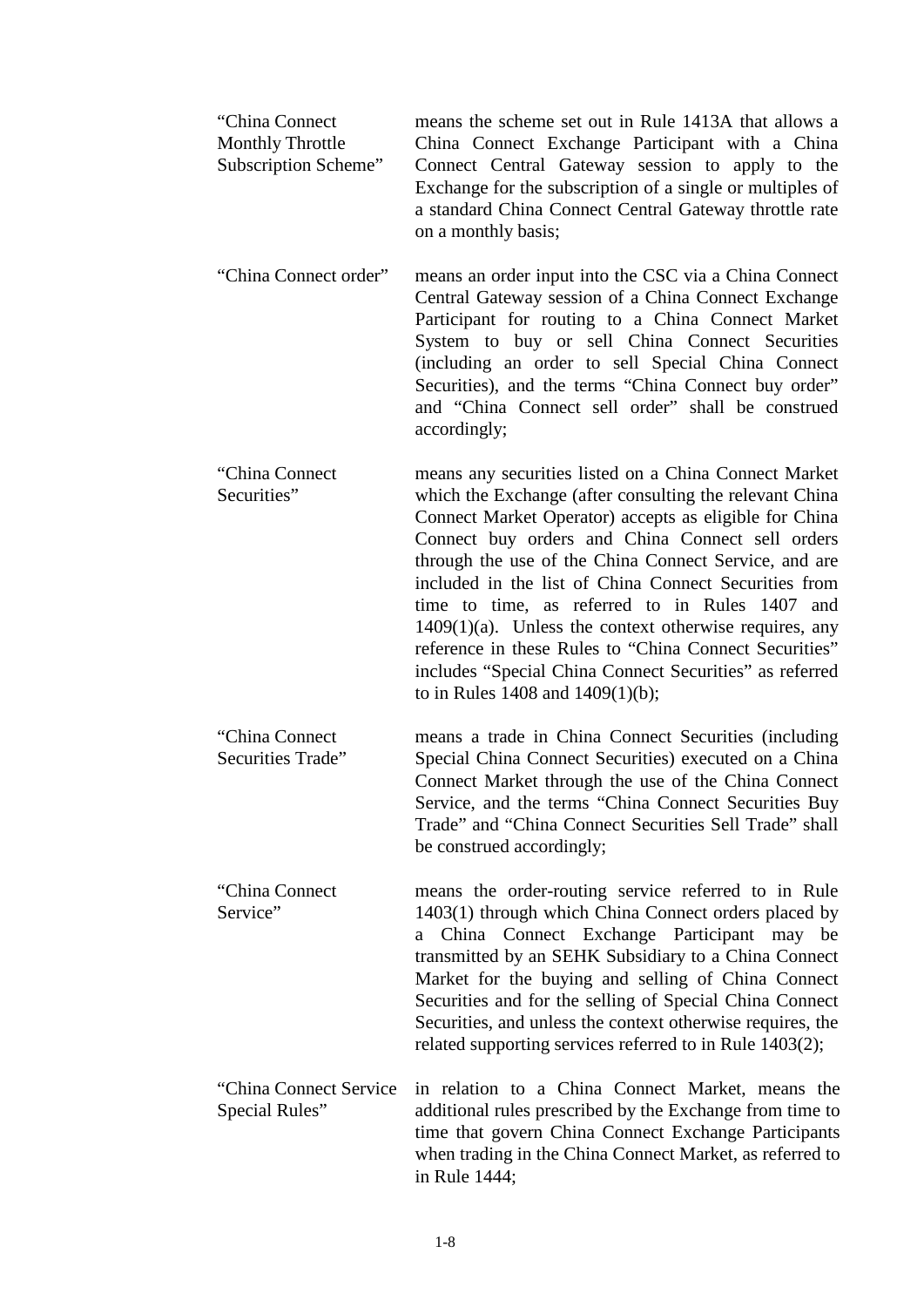| "Clearing Link"                                          | has the same meaning as defined in the CCASS Rules;                                                                                                                                                                                                                                                                                                                                                                                                                                                                                                                                                                                                                                                                                                                                                                      |
|----------------------------------------------------------|--------------------------------------------------------------------------------------------------------------------------------------------------------------------------------------------------------------------------------------------------------------------------------------------------------------------------------------------------------------------------------------------------------------------------------------------------------------------------------------------------------------------------------------------------------------------------------------------------------------------------------------------------------------------------------------------------------------------------------------------------------------------------------------------------------------------------|
| "Clearing Rules"                                         | means the clearing rules of SEOCH as from time to time<br>in effect:                                                                                                                                                                                                                                                                                                                                                                                                                                                                                                                                                                                                                                                                                                                                                     |
| "Client Contract"                                        | has the same meaning as in the Options Trading Rules;                                                                                                                                                                                                                                                                                                                                                                                                                                                                                                                                                                                                                                                                                                                                                                    |
| "Client Identity<br>Guidance Note"                       | means the guidance note on client identity issued by the<br>Commission from time to time (including but not<br>limited to the guidance note contained in Schedule 2 to<br>the SFC Code of Conduct);                                                                                                                                                                                                                                                                                                                                                                                                                                                                                                                                                                                                                      |
| "Client Identification"<br>Data" or "CID"                | means the name, identity document type, identity<br>document issuing country or jurisdiction and identity<br>document number in relation to a client to whom a<br>BCAN is assigned;                                                                                                                                                                                                                                                                                                                                                                                                                                                                                                                                                                                                                                      |
| "Closing Auction"<br>Session" or "CAS"                   | means, unless otherwise prescribed by the Board from<br>time to time, the trading hours from the close of the<br>Afternoon Session at 4:00 p.m. (as specified in Rule<br>$501(1)$ ) to the end of the random closing period of the<br>Closing Auction Session at a time no later than 4:10<br>p.m. or, when there is no Afternoon Session on the eves<br>of Christmas, New Year and Lunar New Year, the<br>trading hours from the close of the Morning Session at<br>12:00 noon (as specified in Rule $501(1)$ ) to the end of<br>the random closing period of the Closing Auction<br>Session at a time no later than 12:10 p.m.;                                                                                                                                                                                        |
| "closing price"                                          | of an issue of securities on a trading day means, unless<br>otherwise determined by the Exchange, the price which<br>is the median of several nominal prices taken by the<br>System prior to and at the end of the Continuous<br>Trading Session on that trading day and such nominal<br>prices shall be taken during such period, at such interval<br>and in such manner as the Exchange may from time to<br>time determine, provided that where the Closing<br>Auction Session is conducted, the closing price of an<br>issue of CAS securities means, unless otherwise<br>determined by the Exchange, the IEP calculated at the<br>end of the random closing period of the Closing Auction<br>Session on that trading day according to Rule 501M, or<br>if no such IEP can be calculated, the CAS reference<br>price; |
| "CNS System" or<br>"Continuous Net<br>Settlement System" | has the same meaning as defined in the CCASS Rules;                                                                                                                                                                                                                                                                                                                                                                                                                                                                                                                                                                                                                                                                                                                                                                      |
| "collateral"                                             | in relation to a securities borrowing, means<br>any<br>collateral provided by the borrower to the lender which                                                                                                                                                                                                                                                                                                                                                                                                                                                                                                                                                                                                                                                                                                           |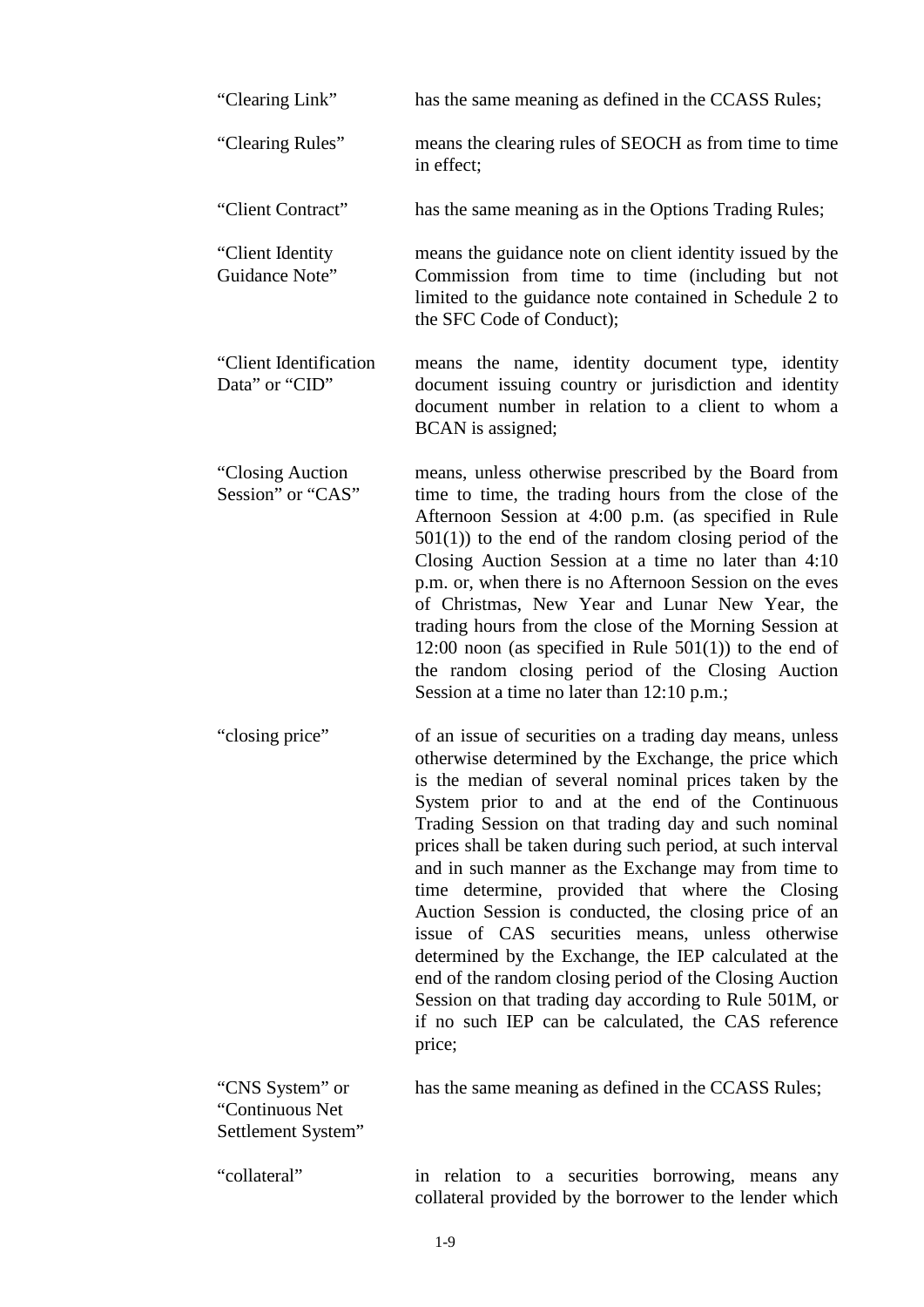|                                     | is accepted as security for the borrowed securities, in<br>accordance with the Rules and practices of the<br>Exchange;                                                                                                                                                      |
|-------------------------------------|-----------------------------------------------------------------------------------------------------------------------------------------------------------------------------------------------------------------------------------------------------------------------------|
| "Commission"                        | means the Securities and Futures Commission referred<br>to in section $3(1)$ of the Ordinance;                                                                                                                                                                              |
| "company"                           | means a company as defined in section 2 of the<br>Companies Ordinance, a company to which Part 16 of<br>that Ordinance applies, and any body corporate<br>incorporated in Hong Kong having a share capital;                                                                 |
| "Compensation Fund"                 | refers to the Unified Exchange Compensation Fund<br>established under Part X of the repealed Securities<br>Ordinance;                                                                                                                                                       |
| "Continuous Trading<br>Session"     | means the trading hours specified in Rule $501(1)$ and (in<br>respect of the Extended Trading Securities) Rule 501A,<br>comprising the Morning Session, the Afternoon Session<br>and in respect of the Extended Trading Securities, the<br><b>Extended Morning Session;</b> |
| "Contract"                          | means an Options Contract, a Client Contract, an<br>Options Broker Client Contract, an OCH Contract or an<br>NCP Contract, as the context may require;                                                                                                                      |
| "controller"                        | has the meaning assigned to it by section $18(1)$ of the<br>Ordinance;                                                                                                                                                                                                      |
| "cooling-off period"                | in relation to a VCM security, means a period during<br>which trading of the VCM security shall be subject to<br>Rule 513C;                                                                                                                                                 |
| "Corporate Exchange<br>Participant" | means a company which immediately before 1 April<br>2003 was admitted as a Corporate Exchange Participant<br>by the Exchange;                                                                                                                                               |
| "corporation"                       | has the same meaning assigned to it by section 1 of Part<br>1 of Schedule 1 to the Ordinance;                                                                                                                                                                               |
| "CSC"                               | means the China Stock Connect System for receiving<br>and routing China Connect orders to a China Connect<br>Market System for automatic matching and execution;                                                                                                            |
| "CSC trading day"                   | means a day on which the China Connect Service is<br>available for the routing of China Connect orders, as<br>referred to in Rule $14A03(3)$ or $14B03(4)$ ;                                                                                                                |
| "CSRC"                              | means the China Securities Regulatory Commission;                                                                                                                                                                                                                           |
| "current ask price"                 | means -                                                                                                                                                                                                                                                                     |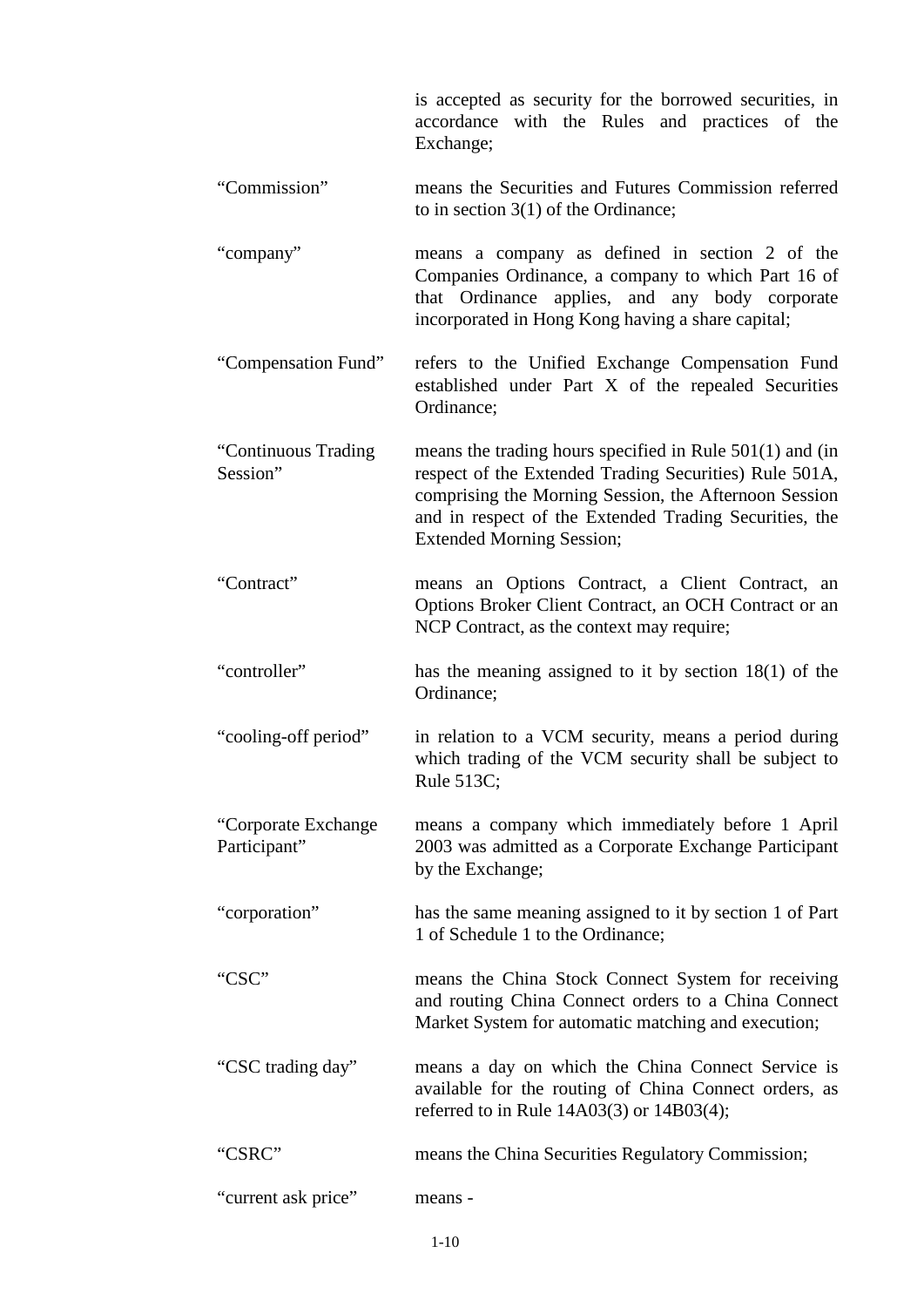Auction Session:- (i) (when the IEP can be determined in accordance with Rule 501H or Rule 501M) the IEP at any specific moment; otherwise (ii) the lowest ask price at any specific moment; (b) during the Continuous Trading Session, the lowest ask price at any specific moment; "current bid price" means - (a) during the Pre-opening Session or the Closing Auction Session:- (i) (when the IEP can be determined in accordance with Rule 501H or Rule 501M) the IEP at any specific moment; otherwise (ii) the highest bid price at any specific moment; (b) during the Continuous Trading Session, the highest bid price at any specific moment; "DCASS" means the Derivatives Clearing and Settlement System operated by SEOCH and HKCC; "de-earmark" means the designation of earmarked TSF Stocks as not subject to earmarking, and "de-earmarking" shall be construed accordingly; "Dealing Director" means a director of a Corporate Exchange Participant who, either alone or with others, actively participates in, or is directly responsible for the supervision of, the Corporate Exchange Participant's business of dealing in securities and registered by the Exchange as a Dealing Director immediately before 1 April 2003; "dealing in securities" has the meaning assigned to it by Part 2 of Schedule 5 to the Ordinance; "derivative warrant" has the same meaning as in Chapter 15A of the Main Board Listing Rules; "Derivative Warrant is the former term given to an Exchange Participant

(a) during the Pre-opening Session or the Closing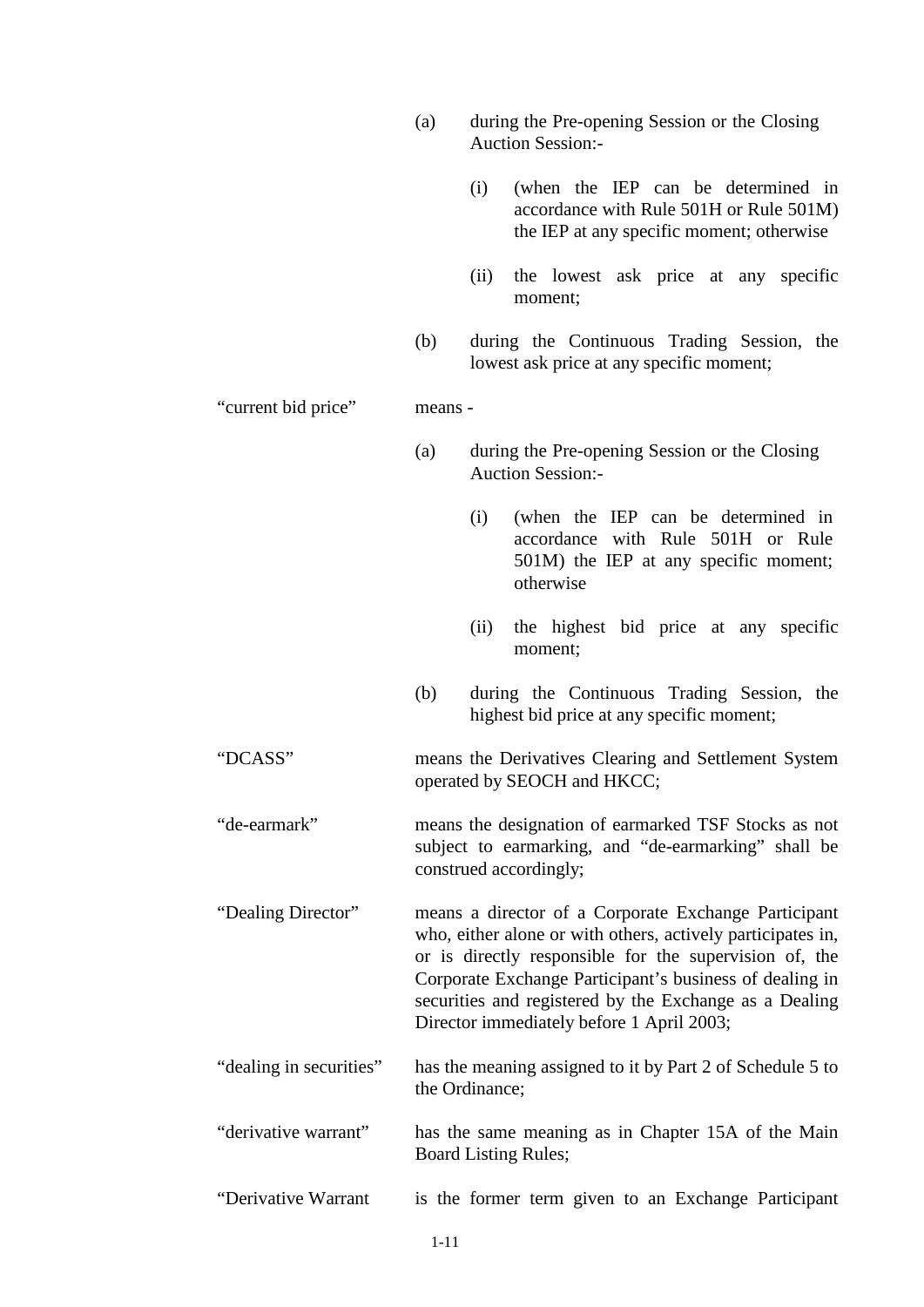| Hedging Participant"                                                 | appointed by an issuer to act as its agent in conducting<br>Derivative Warrant Hedging Transactions for the<br>account of that issuer or the account of any associates of<br>that issuer;                                                                                                                                                         |
|----------------------------------------------------------------------|---------------------------------------------------------------------------------------------------------------------------------------------------------------------------------------------------------------------------------------------------------------------------------------------------------------------------------------------------|
| "Derivative Warrant<br>Hedging Transaction"                          | is the former term given to the purchase or sale of an<br>underlying stock of a single stock derivative warrant for<br>the purpose of hedging against the risk of short or long<br>positions of an issuer held in an account of that issuer or<br>in an account of any associates of that issuer;                                                 |
| "Derivative Warrant<br>Liquidity Provider"                           | is the former term given to an Exchange Participant<br>appointed by an issuer to act as its agent in carrying out<br>the activities for providing liquidity to a derivative<br>warrant issued by the issuer;                                                                                                                                      |
| "Designated"<br><b>Exchange Traded</b><br>Funds"                     | means Exchange Traded Funds designated by the<br>Exchange to be traded with market making facilities;                                                                                                                                                                                                                                             |
| "designated HKEX<br>staff"                                           | means any HKEX staff as the Board may from time to<br>time designate to exercise its powers or do such acts on<br>its behalf pursuant to these Rules;                                                                                                                                                                                             |
| "Designated Index<br><b>Arbitrage Short</b><br>Selling"              | means the short selling of a security which is conducted<br>as part of a Designated Index Arbitrage Transaction in<br>accordance with the Fifteenth Schedule to these Rules<br>and which may be made below the best current ask<br>price;                                                                                                         |
| "Designated Index"<br><b>Arbitrage Short Selling</b><br>Participant" | means an Exchange Participant registered as such with<br>the Exchange under the Fifteenth Schedule to conduct<br>Designated Index Arbitrage Short Selling;                                                                                                                                                                                        |
| "Designated Index"<br>Arbitrage Transaction"                         | means either of the following transactions:                                                                                                                                                                                                                                                                                                       |
|                                                                      | (a) the purchase of a Stock Index Futures Contract<br>traded on HKFE with a contemporaneous offsetting<br>sale of underlying stocks of such index which is<br>designated from time to time by the Exchange as<br>eligible for conducting Designated Index Arbitrage<br>Transactions and on which the Stock Index Futures<br>Contract is based; or |
|                                                                      | $(b)$ the<br>purchase of a<br>TraHK Unit with<br>a<br>contemporaneous offsetting sale of underlying<br>stocks of the Tracker Fund of Hong Kong, provided<br>the purchase of the TraHK Unit is not through the                                                                                                                                     |

tap facility as specified in the prospectus of the Tracker Fund of Hong Kong, in which latter case the purchase of the TraHK Unit through the tap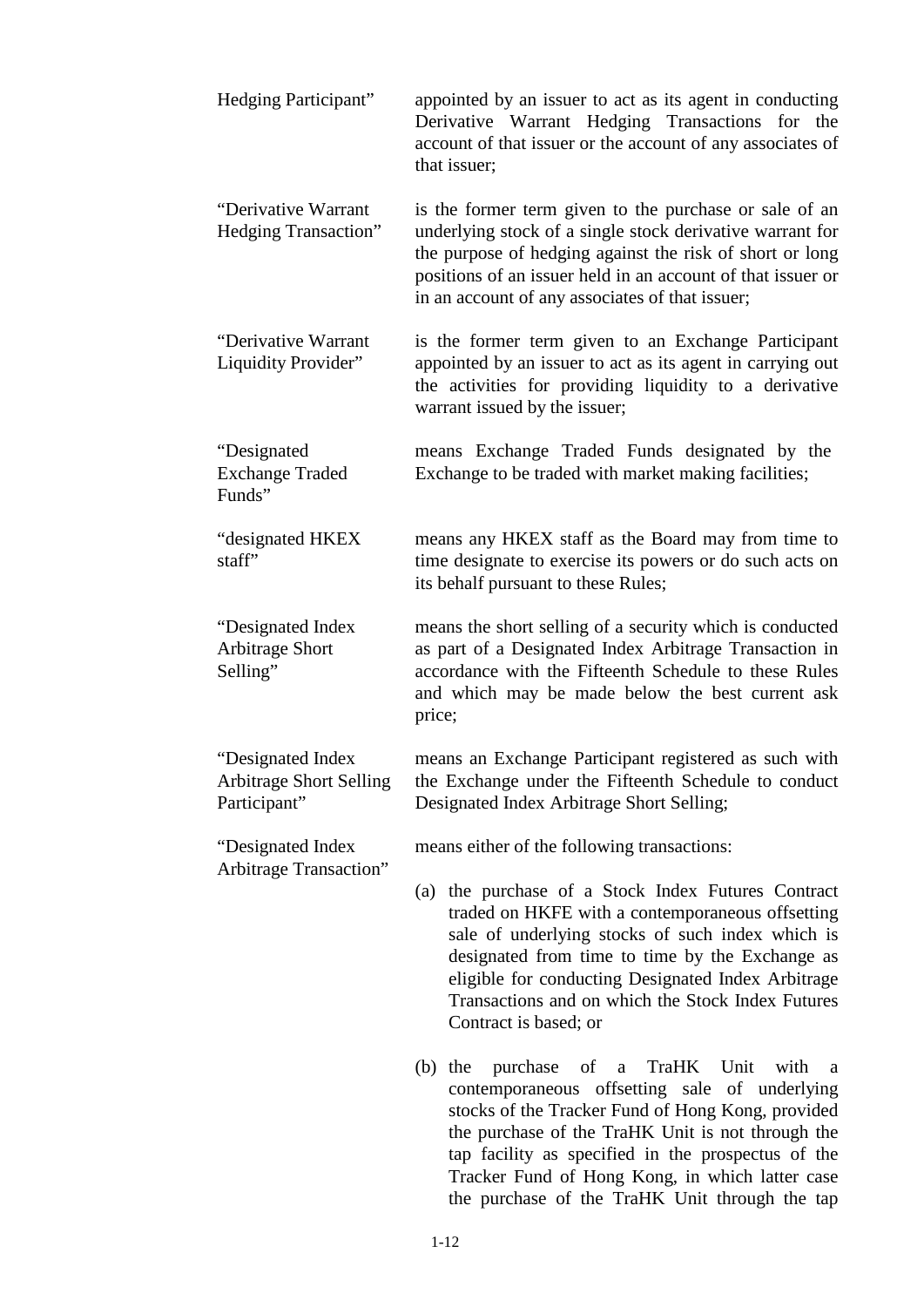facility and the relevant offsetting sale of the underlying stocks are not required to be conducted within the time period as prescribed in this definition;

For the purpose of this definition, the term "contemporaneous" means the execution of all trades under a Designated Index Arbitrage Transaction within a certain time period as prescribed by the Exchange from time to time;

"Designated Security" means an automatch stock which is from time to time designated by the Exchange as being eligible for short selling in accordance with the Short Selling Regulations set forth in the Eleventh Schedule to these Rules;

- "Designated Specialist" means a corporate client of a Securities Market Maker registered with the Exchange by the Securities Market Maker as its Designated Specialist to perform market making activities with it or for whose account the Securities Market Maker may enter into the System market making orders for a specified security or securities for which that Securities Market Maker holds a current Securities Market Maker permit;
- "Designated Stock Futures Hedging Short Selling Participant" means an Exchange Participant registered as such with the Exchange under the Fifteenth Schedule to conduct Stock Futures Hedging Short Selling;
- "direct business" means the business transacted by an Exchange Participant which acts for both the buyer and the seller, whether as principal or agent;
- "Drop-Copy Service" means the Exchange's real-time reporting service in respect of orders and trades of an Exchange Participant that have been inputted into or recorded by the System;
- "Drop-Copy session" means a connection to the Drop-Copy Service;

"earmark" means the designation of TSF Stocks as stocks purchased with the support of the FX Services, and "earmarking" shall be construed accordingly;

"earmarked TSF Stocks" means TSF Stocks purchased with the support of the FX Services and which shall be held in specially designated accounts of TSF CCASS Participants in accordance with the CCASS Rules;

"ECP" means the electronic communication platform built on the existing infrastructure of HKEX website to facilitate communications between Exchange Participants and/or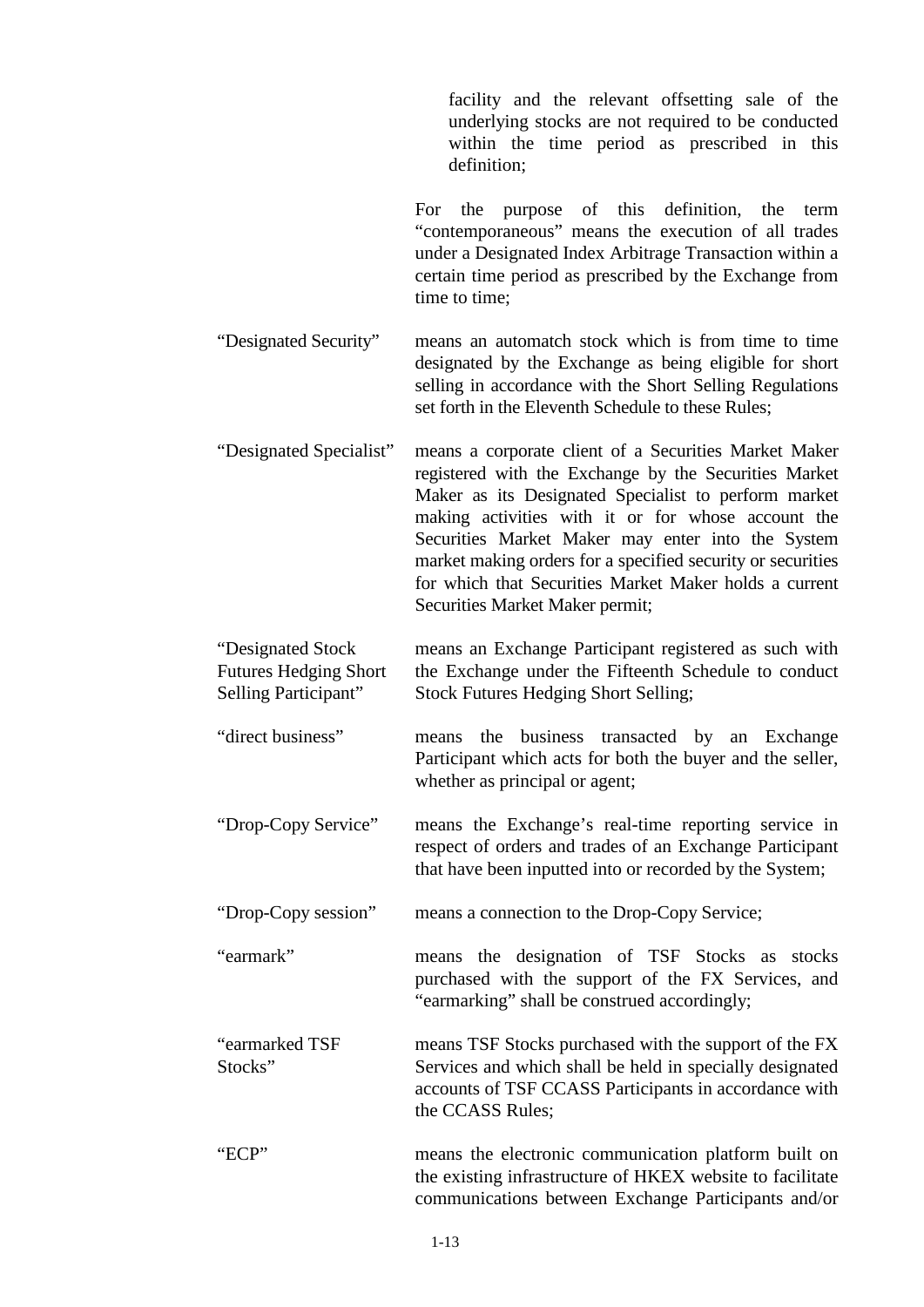|                              | holders of Stock Exchange Trading Rights (as the case<br>may be) and the Exchange;                                                                                                                     |
|------------------------------|--------------------------------------------------------------------------------------------------------------------------------------------------------------------------------------------------------|
| "ELI"                        | means "equity linked instrument" which has the same<br>meaning as in Chapter 15A of the Main Board Listing<br>Rules;                                                                                   |
| "ELI Liquidity"<br>Provider" | is the former term given to an Exchange Participant<br>appointed by an ELI issuer to act as its agent in carrying<br>out the activities for providing liquidity to an ELI issued<br>by the ELI issuer; |
| "Eligible Security"          | has the same meaning as defined in the CCASS Rules;                                                                                                                                                    |
| "enhanced limit order"       | means a buy order or a sell order with a specified price<br>input into the System during the Continuous Trading<br>Session for automatic order matching during that session<br>as follows:-            |
|                              | (a) in relation to a buy order -                                                                                                                                                                       |
|                              | (as soon as the order is accepted by the<br>(i)<br>$Srotation$ for outomotic order motobing)                                                                                                           |

- System for automatic order matching) within the range and in the sequence of first at the current ask price and thereafter at the next higher price up to nine spreads above the current ask price or the specified price whichever is lower;
- (ii) (if matching does not take place or if any part of the order remains unmatched under (a)(i) above) the order or the remaining part of the order will be treated as a limit order with the specified price;
- (b) in relation to a sell order-
	- (i) (as soon as the order is accepted by the System for automatic order matching) within the range and in the sequence of first at the current bid price and thereafter at the next lower price down to nine spreads below the current bid price or the specified price whichever is higher;
	- (ii) (if matching does not take place or if any part of the order remains unmatched under (b)(i) above) the order or the remaining part of the order will be treated as a limit order with the specified price;

"Exchange" means The Stock Exchange of Hong Kong Limited;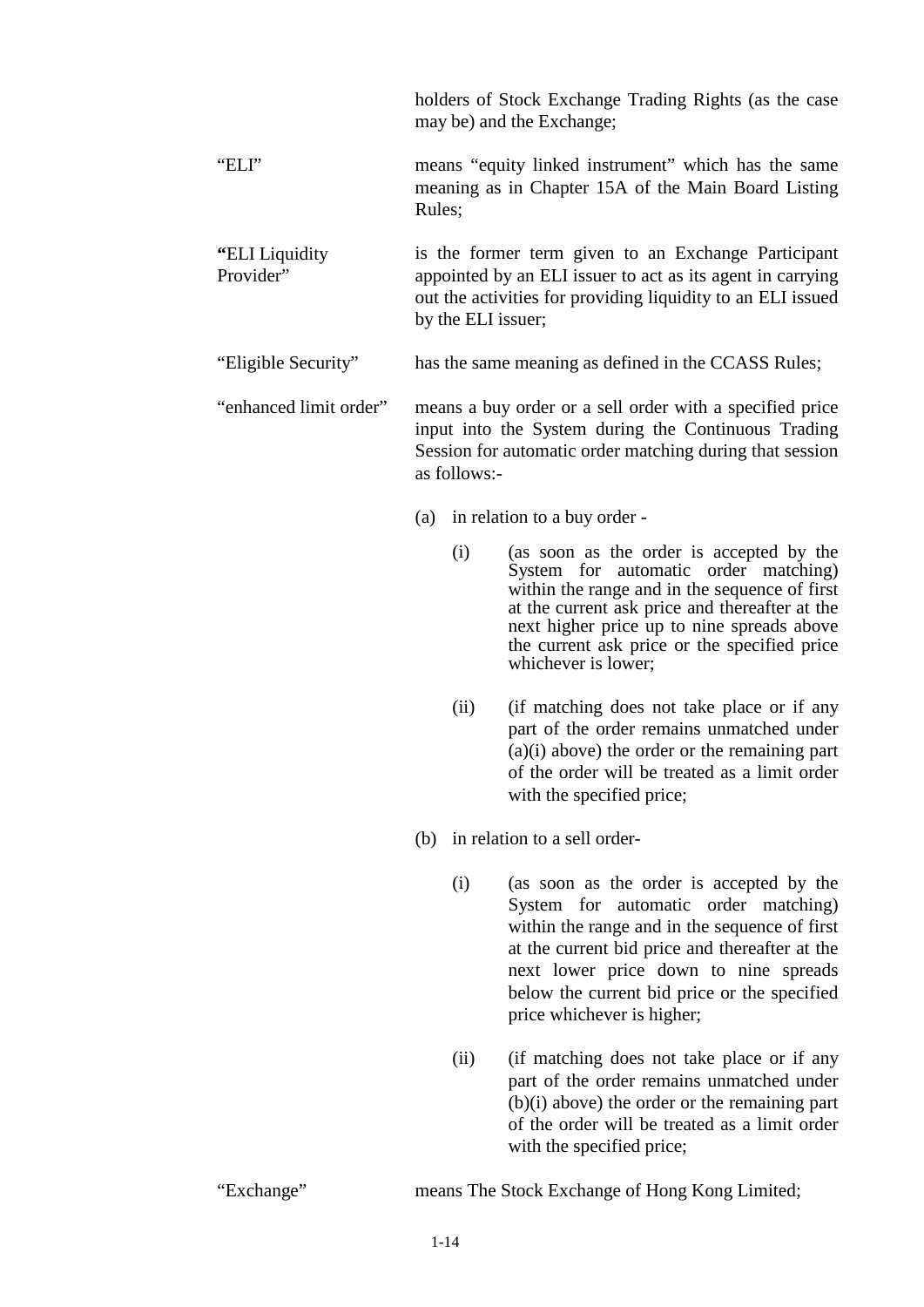- "Exchange Participant" means a person: (a) who, in accordance with these Rules, may trade on or through the Exchange; and (b) whose name is entered in a list, register or roll kept by the Exchange as a person who may trade on or through the Exchange as an Exchange Participant and "Exchange Participantship" shall be construed accordingly; "Exchange Trade" means a trade in an Eligible Security (other than a China Connect Security) either reported to the Exchange by an Exchange Participant or effected on the
- "Exchange Traded Fund" means any open-ended fund, unit trust or similar investment arrangement that is listed and/or traded on the Exchange;

Exchange;

"Exchange Traded Funds Market Maker" means an Exchange Participant which is registered as a market maker by the Exchange, as more particularly described in the Securities Market Maker Regulations in the Fourteenth Schedule to these Rules;

- "Exchange Traded Fund underlying stock transaction" means a sale or purchase transaction of constituent underlying stocks made to fulfil an allotment order for, or pursuant to the receipt of constituent underlying stocks in connection with a redemption of, shares or units of an Exchange Traded Fund, arising from market making and liquidity providing activities on shares or units of such Exchange Traded Fund, which qualifies for exemption from stamp duty as set out in Schedule 8 of the Stamp Duty Ordinance;
- "Exchange Traded Options" means Options Contracts traded on the Exchange pursuant to the Options Trading Rules;

"Exchange Traded Options Business" means business related to Options Contracts and all matters incidental to Options Contracts, including Contracts arising from Options Contracts pursuant to the Options Trading Rules and the Clearing Rules, exercise of Contracts, delivery obligations, Premium settlement and delivery of SEOCH Collateral;

"executive director" means a director of an Exchange Participant who actively participates in, or is responsible for directly supervising, the Exchange Participant's business of dealing in securities;

"Extended Morning Session" means the trading hours immediately after the end of the Morning Session (as specified in Rule 501(1)) to the commencement of the Afternoon Session (as specified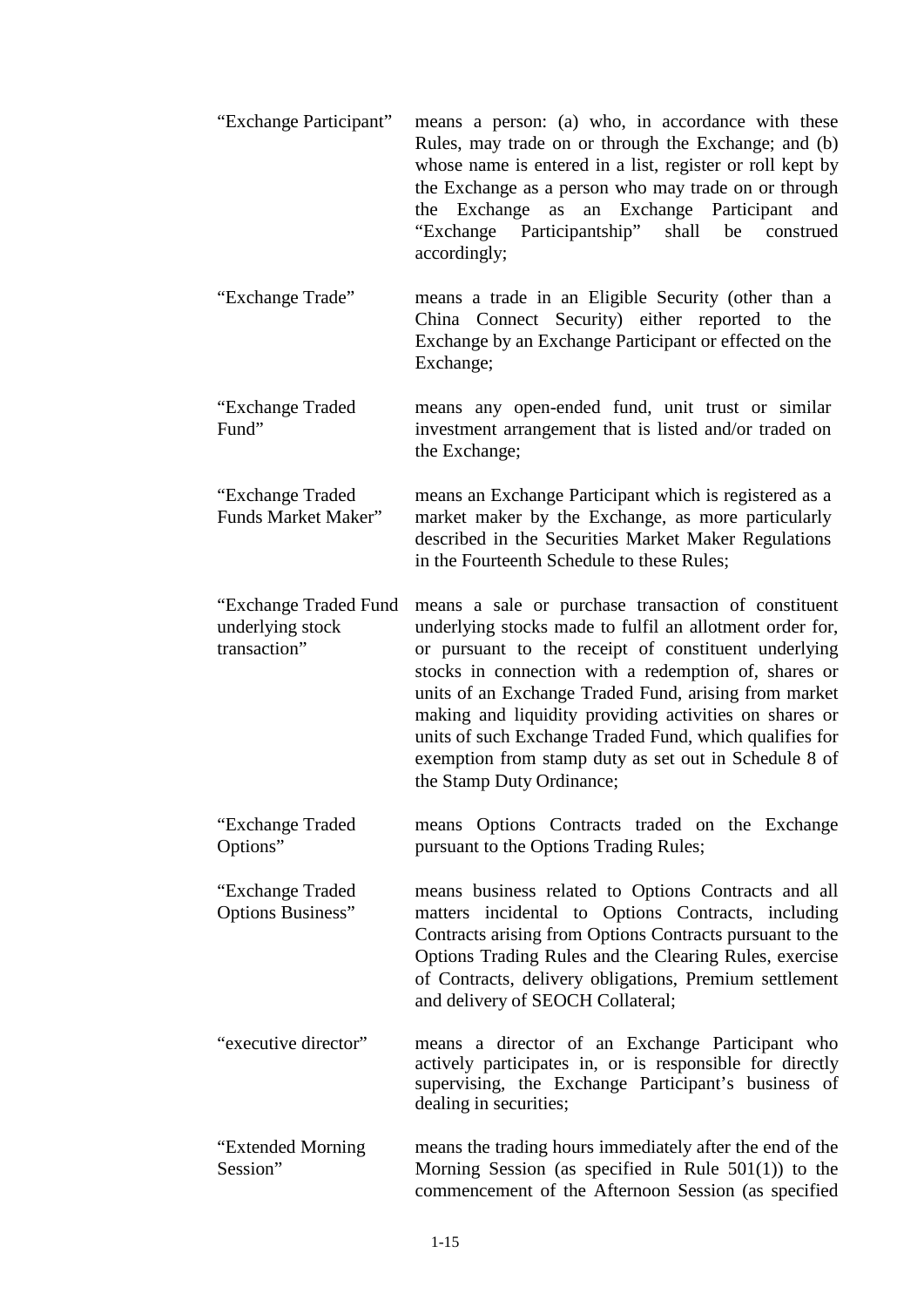| "Extended Trading<br>Securities" | means any one or more of securities which is from time<br>to time designated by the Exchange as being eligible for<br>trading in the Extended Morning Session;                                                                                                                                                                                                   |
|----------------------------------|------------------------------------------------------------------------------------------------------------------------------------------------------------------------------------------------------------------------------------------------------------------------------------------------------------------------------------------------------------------|
| "Extreme Conditions"             | means the occurrence of "extreme conditions" as<br>announced by any government authority of Hong Kong<br>due to serious disruption of public transport services,<br>extensive flooding, major landslides, large-scale power<br>outage or any other adverse conditions before Typhoon<br>Signal No. 8 or above is replaced with Typhoon Signal<br>No. 3 or below; |
| "Fidelity Fund"                  | means the fund established by the Exchange pursuant to<br>Rule 911;                                                                                                                                                                                                                                                                                              |
| "Financial Resources<br>Rules"   | means the Securities and Futures (Financial Resources)<br>Rules made by the Commission under the Ordinance<br>and any amendments, supplements, variations<br><b>or</b><br>modifications thereto from time to time in force;                                                                                                                                      |
| "FRC Transaction<br>Levy"        | means the levy payable to the Financial Reporting<br>Council pursuant to the provisions of section 50A of the<br>Financial Reporting Council Ordinance;                                                                                                                                                                                                          |
| " $FX"$                          | means foreign exchange;                                                                                                                                                                                                                                                                                                                                          |
| "FX Services"                    | means the foreign exchange services which may be<br>provided by HKSCC as set out in Rule 563J;                                                                                                                                                                                                                                                                   |
| "GCP"                            | means a SEOCH Participant registered as a general<br>clearing participant pursuant to the Clearing Rules;                                                                                                                                                                                                                                                        |
| "GEM"                            | means GEM operated by the Exchange;                                                                                                                                                                                                                                                                                                                              |
| "group of companies"             | has the meaning assigned to it by section 2 of the<br>Companies Ordinance, and any reference to "a group<br>company" or "group companies" shall be construed<br>accordingly;                                                                                                                                                                                     |
| "HKATS"                          | means the automated trading system made available by<br>the Exchange for trading in Options Contracts and<br>which is operated by HKFE;                                                                                                                                                                                                                          |
| "HKCC"                           | means HKFE Clearing Corporation Limited;                                                                                                                                                                                                                                                                                                                         |
| "HKCC Participant"               | means a person duly registered as a participant of HKCC<br>under one of the categories of participantship specified                                                                                                                                                                                                                                              |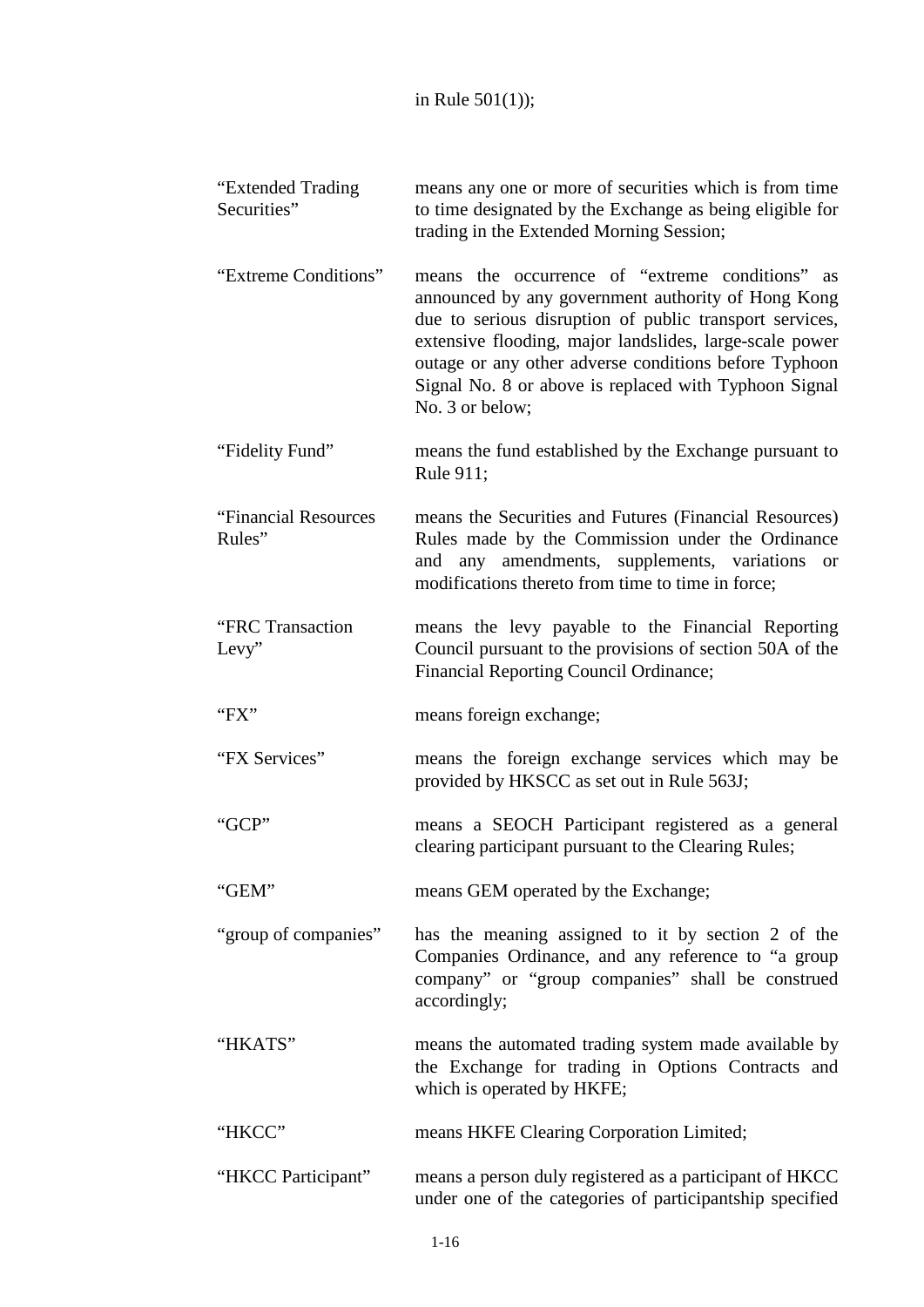in the rules and procedures of HKCC, as from time to time in effect;

- "HKEX" means Hong Kong Exchanges and Clearing Limited;
- "HKEX staff" means staff of HKEX or staff of a company of which HKEX is a controller, including without limitation, staff of the Exchange;
- "HKEX website" means the official website of HKEX at [http://www.hkex.com.hk](http://www.hkex.com.hk/) or at such other website address specified by HKEX from time to time;
- "HKFE" means Hong Kong Futures Exchange Limited;
- "HKFE Participant" means a person who, in accordance with the Rules of HKFE, may trade on or through HKFE and whose name is entered in a list, register or roll kept by HKFE as a person who may trade on or through HKFE;
- "HKSCC" means the Hong Kong Securities Clearing Company Limited including, where the context so requires, its agents, nominees, representatives, officers and employees;
- "holder of a Stock Exchange Trading Right" means a person who holds a Stock Exchange Trading Right and whose name is entered as such in a list, register or roll of Stock Exchange Trading Rights kept by the Exchange;
- "Hong Kong" means the Hong Kong Special Administrative Region of the People's Republic of China
- "Hong Kong dollar", "HKD" or "\$" means Hong Kong dollar, the lawful currency of Hong Kong;
- "IEP" means the Indicative Equilibrium Price, if any, determined by the System according to Rule 501H during the Pre-opening Session or Rule 501M during the Closing Auction Session;
- "institutional professional investor" means a "professional investor" within the meaning of paragraph (a), (b), (c), (d), (e), (f), (g), (h) or (i) of the definition of "professional investor" in section 1 of Part 1 of Schedule 1 to the Ordinance;
- "Investor Compensation Levy" means the levy payable to the Commission pursuant to the provisions of section 4 of the Securities and Futures (Investor Compensation - Levy) Rules;
- "Isolated Trade" means an Exchange Trade which is designated by the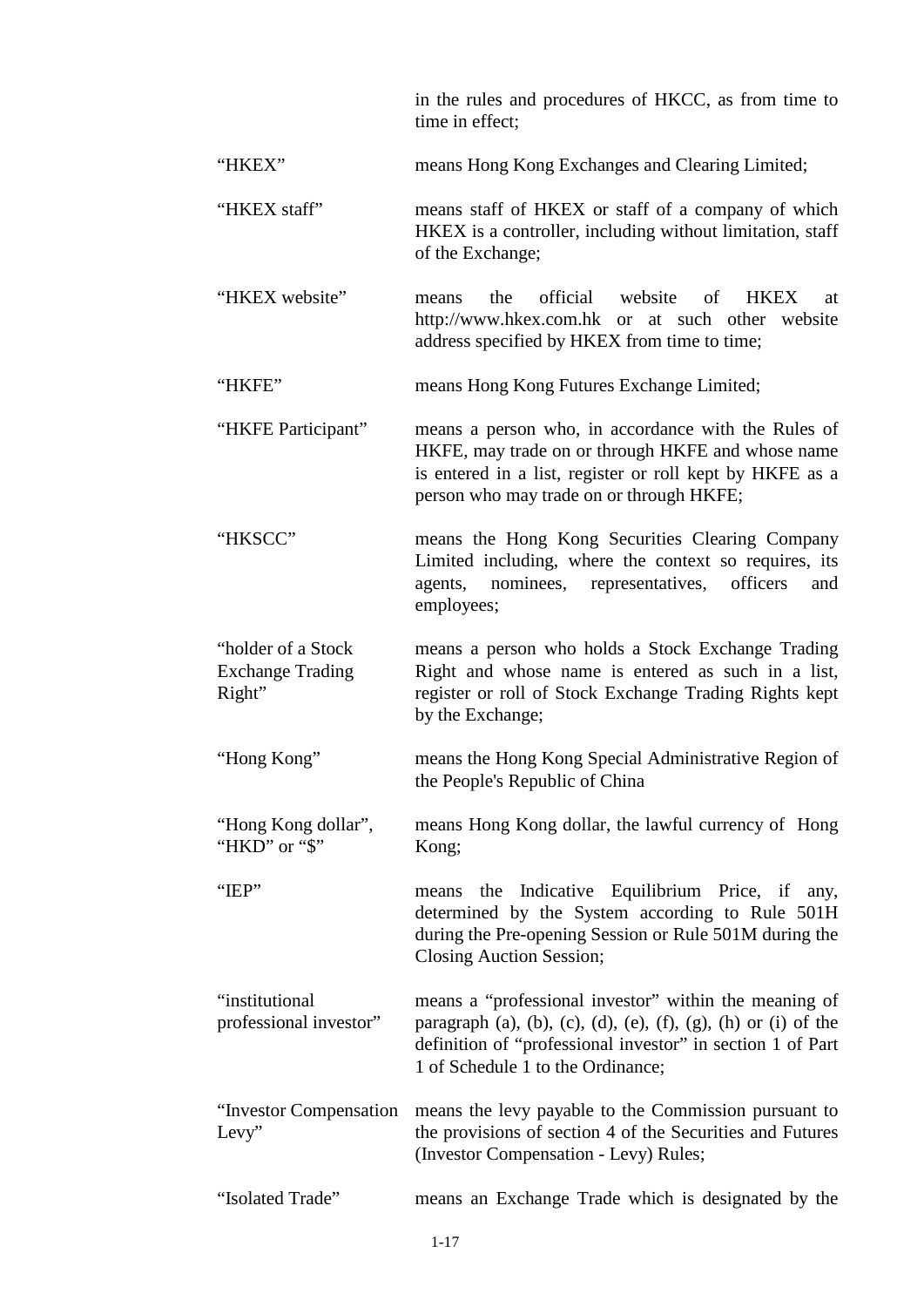|                             | two counterparty Exchange Participants concerned to be<br>settled under the Isolated Trades System or one which is<br>not accepted by HKSCC for settlement under the CNS<br>System;                                                                                                                                           |  |
|-----------------------------|-------------------------------------------------------------------------------------------------------------------------------------------------------------------------------------------------------------------------------------------------------------------------------------------------------------------------------|--|
| "Isolated Trades<br>System" | means the method of settlement in CCASS between<br>CCASS Clearing Participants in relation to Exchange<br>Trades which are Isolated Trades in accordance with the<br><b>CCASS Rules;</b>                                                                                                                                      |  |
| "issuer"                    | in relation to an issuer of Structured Product, means an<br>issuer of Structured Product as referred to in Chapter<br>15A of the Main Board Listing Rules;                                                                                                                                                                    |  |
| "Kill Switch session"       | means a Central Gateway session through which an<br>Exchange Participant may input instructions to cancel<br>outstanding orders of the Exchange Participant and<br>disallow any input of order into the System by broker<br>number of the Exchange Participant for the purpose of<br>risk management in emergency situations; |  |
| "last ask price"            | means an ask price but not represented by an order on<br>the selling queue;                                                                                                                                                                                                                                                   |  |
| "last bid price"            | means a buy price but not represented by an order on the<br>buying queue;                                                                                                                                                                                                                                                     |  |
| "last recorded price"       | means the sale price as last recorded in the System;                                                                                                                                                                                                                                                                          |  |
| "lender"                    | in relation to a securities borrowing, means a person<br>including an Exchange Participant which lends<br>securities under a securities borrowing and lending<br>agreement and includes 'lender' as that term is defined<br>in the Stamp Duty Ordinance;                                                                      |  |
| "limit order"               | $means -$                                                                                                                                                                                                                                                                                                                     |  |
|                             | (a)<br>a buy order or a sell order with a specified price<br>input into the System during the Continuous<br>Trading Session for automatic order matching<br>during that session at the specified price when                                                                                                                   |  |

(b) a limit order converted from an at-auction limit order as specified in Rule 501I;

the current ask price or current bid price (as the case may be) matches the specified price, which if wholly or partly unmatched at the close of the Continuous Trading Session, would be treated as an at-auction limit order and carried forward to the Closing Auction Session according to Rule

501L(4); or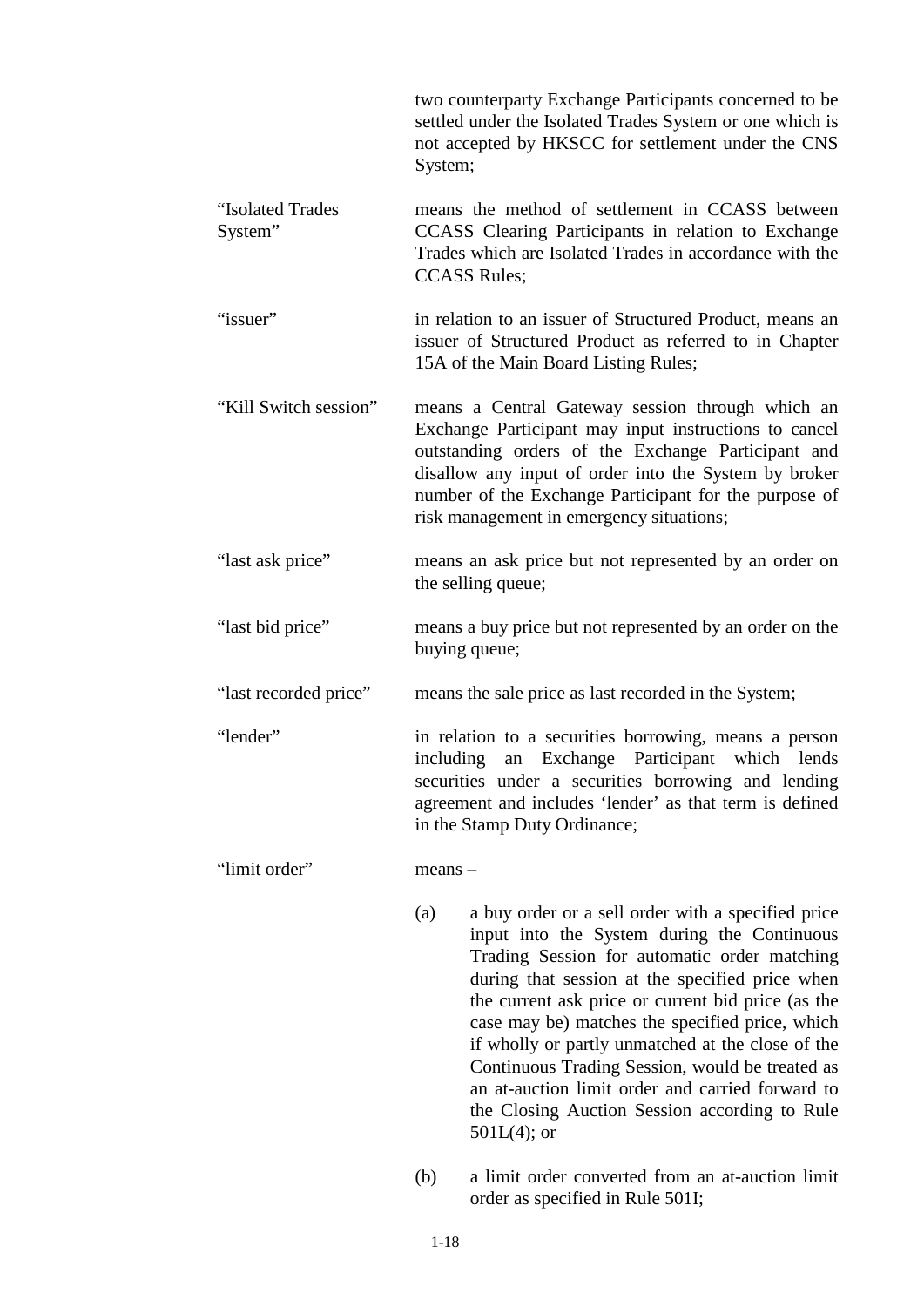| "listing"                                            | means the grant of a listing of and permission to deal in<br>securities on the Exchange (whether on the Main Board<br>or GEM, as appropriate) or on any stock market and<br>"listed" shall be construed accordingly;                                                                                                                      |
|------------------------------------------------------|-------------------------------------------------------------------------------------------------------------------------------------------------------------------------------------------------------------------------------------------------------------------------------------------------------------------------------------------|
| "Main Board"                                         | means the stock market operated by the Exchange<br>excluding GEM and the options market;                                                                                                                                                                                                                                                  |
| "Mainland China"                                     | means the People's Republic of China other than Hong<br>Kong, the Macau Special Administrative Region and<br>Taiwan;                                                                                                                                                                                                                      |
| "Market Maker"                                       | means an Options Trading Exchange Participant which<br>is registered as a market maker by the Exchange, as<br>more particularly described in the Options Trading<br>Rules and the Operational Trading Procedures;                                                                                                                         |
| "Market Maker jobbing<br>transaction"                | means a transaction satisfying the criteria or directives<br>prescribed by the Collector of Stamp Revenue in<br>accordance with the Stamp Duty (Jobbing Business)<br>(Options Market Makers) Regulation and agreed to by<br>the Exchange from time to time and notified to the<br>Market Maker;                                           |
| "Market Making<br><b>Central Gateway</b><br>session" | means a Central Gateway session for any one or more of<br>the following purposes (as the case may be):-<br>for carrying out market making activities in a<br>(a)<br>Market Making Security or Market Making<br>Securities by such Exchange Participant in its<br>capacity as a Securities Market Maker;                                   |
|                                                      | (b)<br>for carrying out the activities of providing<br>liquidity to a Structured Product by such<br>Exchange Participant in its capacity<br>as a<br><b>Structured Product Liquidity Provider</b>                                                                                                                                          |
|                                                      | in accordance with these Rules;                                                                                                                                                                                                                                                                                                           |
| "Market Making<br>Security"                          | means an automatch stock designated by the Exchange<br>to be traded with market making facilities as more<br>particularly described in the Securities Market Making<br>Regulations set forth in the Fourteenth Schedule to these<br>Rules and includes Designated Exchange Traded Funds<br>and securities traded under the Pilot Program; |
| "Member"                                             | means a shareholder of the Exchange immediately<br>before the Scheme Effective Date who or which had not<br>been expelled from membership of the Exchange and<br>"Membership" shall be construed accordingly;                                                                                                                             |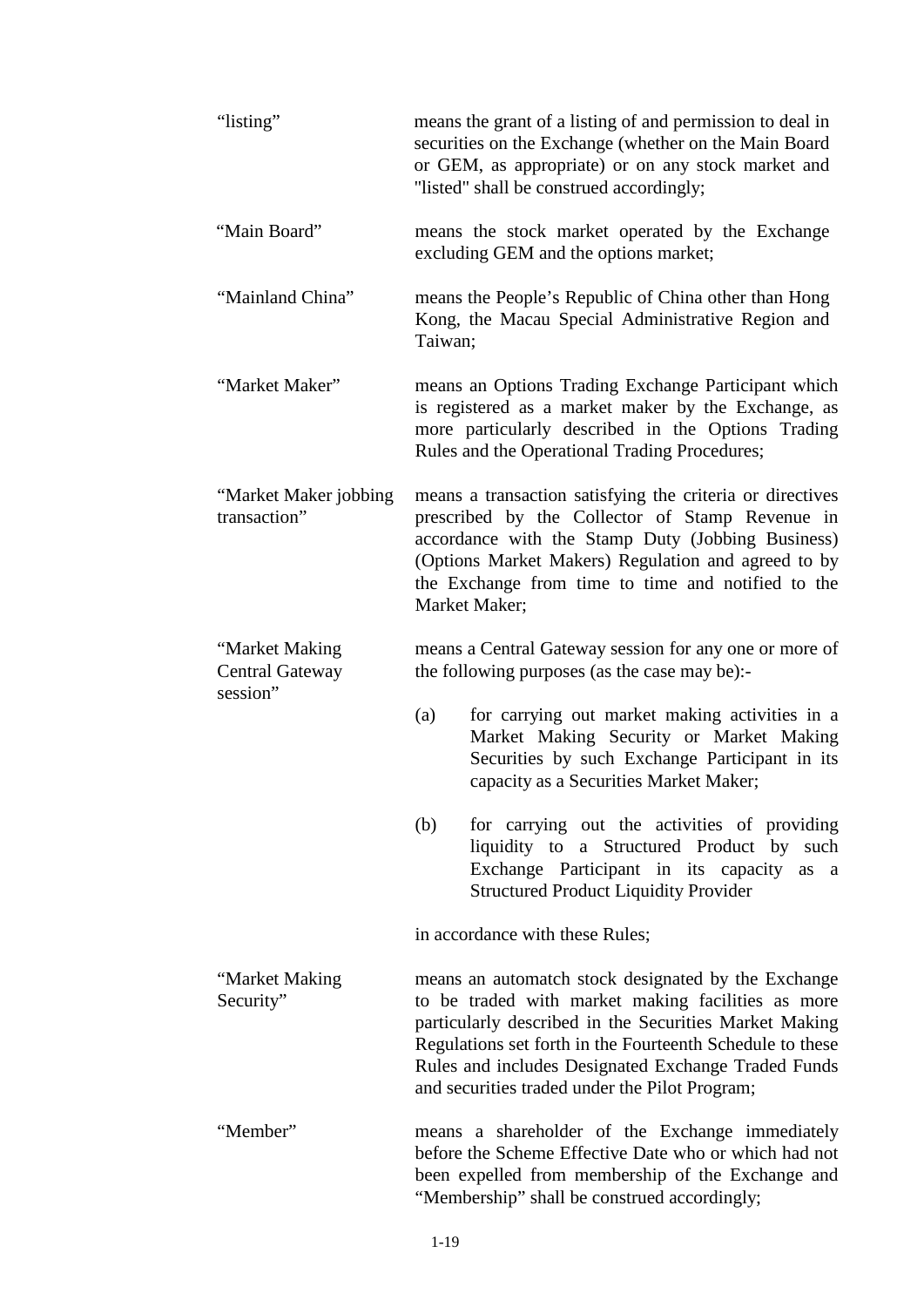| "Monthly Throttle<br>Subscription Scheme" |         |      | means the scheme set out in Rule 365E that allows an<br>Exchange Participant with a Central Gateway session to<br>apply to the Exchange for the subscription of an increase<br>in the throughput rate of a Central Gateway message<br>into the System on a monthly basis; |
|-------------------------------------------|---------|------|---------------------------------------------------------------------------------------------------------------------------------------------------------------------------------------------------------------------------------------------------------------------------|
| "Morning Session"                         | 501(1); |      | means the period in the morning during which trading<br>can be conducted on the Exchange as set out in Rule                                                                                                                                                               |
| "NCP"                                     |         |      | means an Options Trading Exchange Participant which<br>is not a SEOCH Participant;                                                                                                                                                                                        |
| "NCP Contract"                            |         |      | means a contract between a GCP and an NCP made<br>pursuant to the Clearing Rules;                                                                                                                                                                                         |
| "nominal price"                           | (a)     |      | in respect of any issue of securities at any one<br>time during or at the close of the Pre-opening<br>Session means:-                                                                                                                                                     |
|                                           |         | (i)  | (when the IEP can be determined in<br>accordance with Rule 501H) the IEP;<br>otherwise                                                                                                                                                                                    |
|                                           |         | (ii) | the previous closing price;                                                                                                                                                                                                                                               |
|                                           | (b)     |      | in respect of an issue of securities at any one<br>time during or at the close of the Continuous                                                                                                                                                                          |

(i) if the issue has been traded up to that time on the day

Trading Session on a trading day means:-

- (A) (when the current bid price is greater than the last recorded price), the current bid price; otherwise
- (B) (when the current ask price is less than the last recorded price), the current ask price; otherwise
- (C) where both  $(b)(i)(A)$  and  $(b)(i)(B)$ above do not apply, then the last recorded price; or
- (ii) if the issue has not been traded up to that time on the day:-
	- (A) (when the current bid price is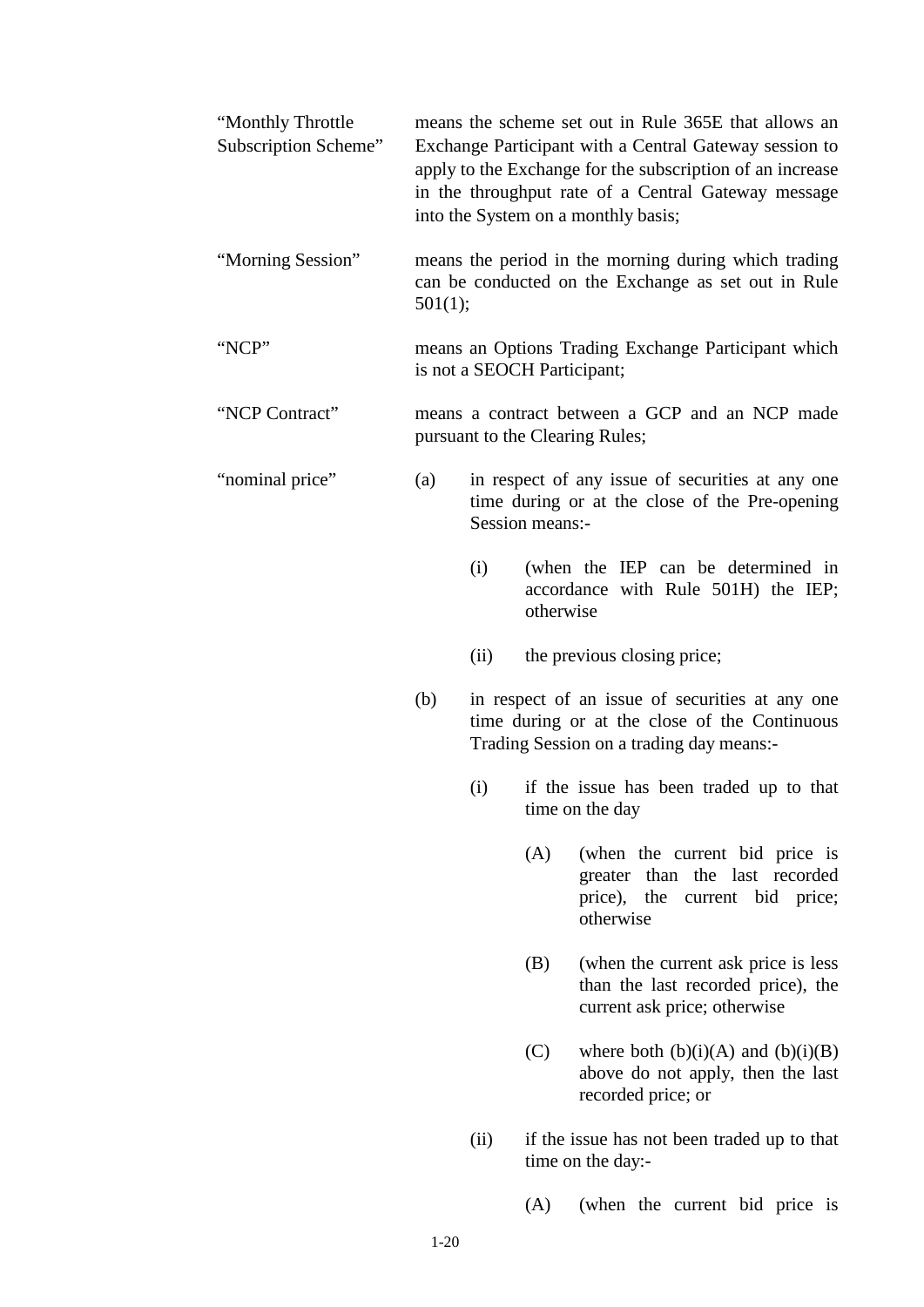greater than the previous closing price), the current bid price; otherwise (B) (when the current ask price is less than the previous closing price), the current ask price; otherwise  $(C)$  where both  $(b)(ii)(A)$  and  $(b)(ii)(B)$  above do not apply, then the previous closing price; (c) in respect of an issue of securities at any one time during or at the close of the Closing Auction Session means:- (i) (when it is an issue of CAS securities and the IEP can be determined in accordance with Rule 501M) the IEP; otherwise (ii) the CAS reference price; "NSTD" means the New Securities Trading Device developed by a vendor appointed by the Exchange and operated by the Exchange Participant for trading purposes, and includes any server, terminal and other device connected to it; "OCH Contract" means a contract between SEOCH and a SEOCH Participant pursuant to a novation in accordance with the Clearing Rules; "odd lot" in relation to the quotation or transaction of any issue of securities, means that the quantity of the lot is less than one board lot; "opening quotation" means the first quotation (bid price or ask price) made for an issue of securities on a trading day; "Operational Clearing Procedures" means the practices, procedures and administrative requirements prescribed by SEOCH from time to time in effect relating to the Options Clearing System and clearing services provided by SEOCH; "Operational Procedures" means the Operational Procedures of HKSCC in relation to CCASS, containing the practices, procedures and administrative requirements relating to the operations and functions of CCASS, as from time to time in force; "Operational Trading Procedures" means the practices, procedures and administrative requirements prescribed by the Exchange from time to time relating to the trading of Options Contracts on the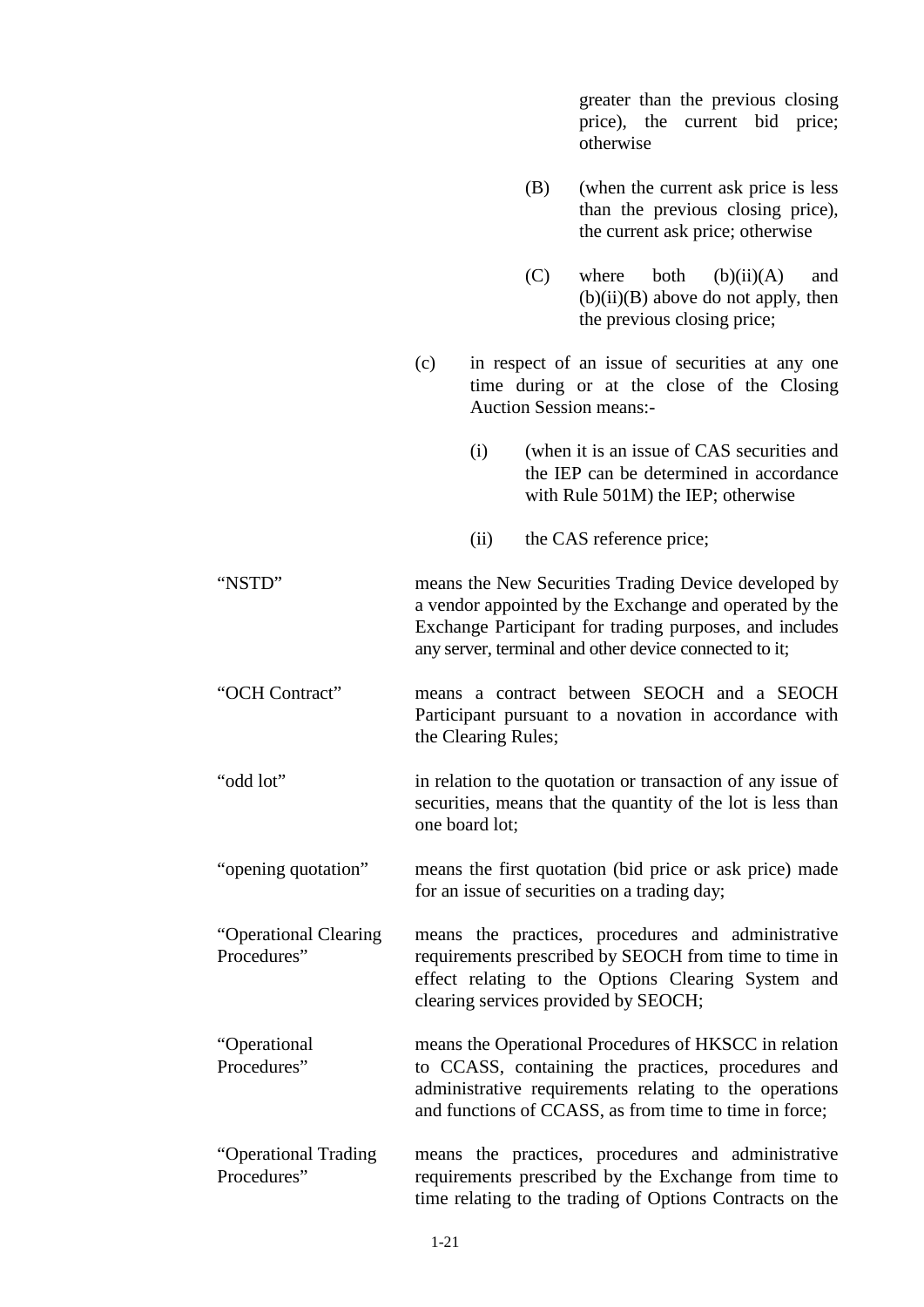Exchange;

| "option"                                         | means an instrument which confers on its holder the<br>right, but not the obligation to buy or sell a given<br>quantity of a specific asset at a fixed price on or before a<br>specified future date;                                                                                                                                                                                              |
|--------------------------------------------------|----------------------------------------------------------------------------------------------------------------------------------------------------------------------------------------------------------------------------------------------------------------------------------------------------------------------------------------------------------------------------------------------------|
| "option series"                                  | means the underlying security, expiry month, strike<br>price, option type (put or call) and expiration year (if<br>any) capable of being specified in HKATS by an<br>Options Trading Exchange Participant pursuant to the<br><b>Options Trading Rules;</b>                                                                                                                                         |
| "Options Broker Client"<br>Contract"             | has the same meaning as in the Options Trading Rules;                                                                                                                                                                                                                                                                                                                                              |
| "Options Broker"<br><b>Exchange Participant"</b> | means a person registered as such by the Exchange<br>pursuant to the Options Trading Rules and "Options"<br>Broker Exchange Participantship" shall be construed<br>accordingly;                                                                                                                                                                                                                    |
| "Options Broking<br>Agreement"                   | has the same meaning as in the Options Trading Rules;                                                                                                                                                                                                                                                                                                                                              |
| "Options Clearing<br>System"                     | means DCASS, CCMS and/or any other facility<br>provided by the Exchange or SEOCH for the clearing of<br>Contracts;                                                                                                                                                                                                                                                                                 |
| "Options Contract"                               | has the same meaning as in the Options Trading Rules;                                                                                                                                                                                                                                                                                                                                              |
| "Options Exchange<br>Participant"                | means a person registered by the Exchange as either an<br>Options Trading Exchange Participant or an Options<br>Broker Exchange Participant, as the context may<br>require, and "Options Exchange Participantship" shall<br>be construed accordingly;                                                                                                                                              |
| "Options Hedging<br>Participant"                 | means an Exchange Participant appointed by a Market<br>Maker in accordance with the Fifteenth Schedule to<br>these Rules to act as its agent in conducting Options<br>Hedging Transactions for the account of that Market<br>Maker or for the account of the affiliate of that Market<br>Maker in whose account market making positions are<br>held;                                               |
| "Options Hedging Short"<br>Selling"              | means the short selling of an underlying stock of an<br>Options Contract, which is conducted as part of an<br>Options Hedging Transaction in accordance with the<br>Fifteenth Schedule to these Rules and which may be<br>made below the best current ask price. For the purpose<br>of Options Hedging Short Selling, a Market Maker or an<br>Options Hedging Participant shall not be required to |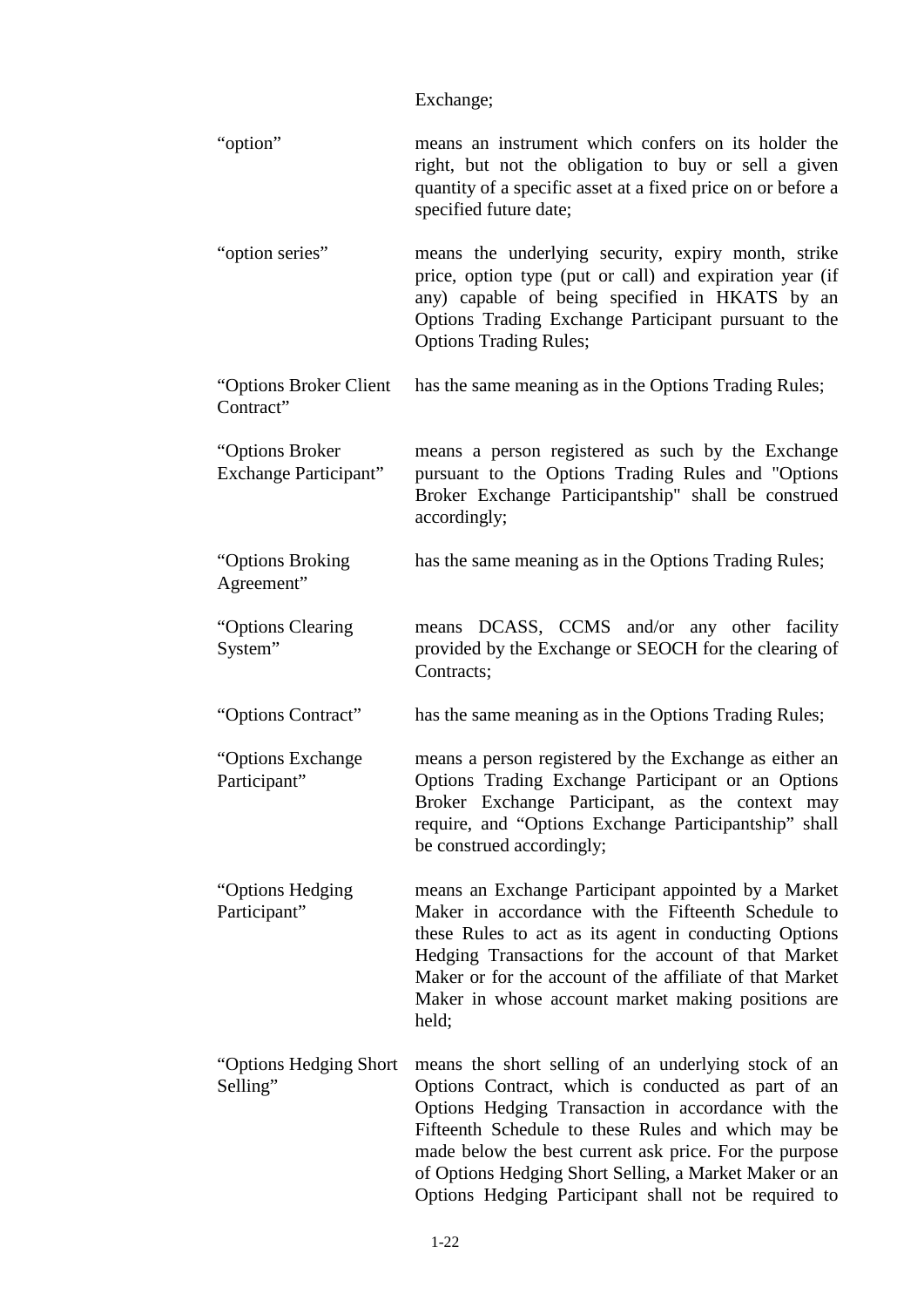satisfy the requirements set forth in the definition of short selling in the Eleventh Schedule to the extent that it is so exempted under the Ordinance; "Options Hedging Transaction" means the purchase or sale of an underlying stock of an Options Contract for the purpose of hedging against the risk of short or long market making positions in that Options Contract held by a Market Maker in its own account or in the account of an affiliate of the Market Maker; "Options System" means the Options Trading System and the Options Clearing System and any other facility provided by the Exchange or SEOCH for the transaction of Exchange Traded Options Business; "Options Trading Exchange Participant" means a person registered as such by the Exchange pursuant to the Options Trading Rules and "Options Trading Exchange Participantship" shall be construed accordingly; "Options Trading Rules" means the options trading rules of the Exchange, as from time to time in effect; "Options Trading System" means HKATS, the system provided by the Exchange for the trading of Options Contracts; "order" means any order which may be a buy order or a sell order, including at-auction order, at-auction limit order, limit order, enhanced limit order and special limit order; "Ordinance" means the Securities and Futures Ordinance and, unless the context otherwise requires, any subsidiary legislation made thereunder; "Participant" means a person which is admitted or registered as an Exchange Participant or a Special Participant, and "Participantship" shall be construed accordingly; "personal data" has the meaning as defined in the Personal Data (Privacy) Ordinance; "Pilot Program" means the Nasdaq-Amex Pilot Program for the trading of a number of Nasdaq-Amex listed securities on the Exchange; "Pilot Program Market Maker" means an Exchange Participant registered as a market maker by the Exchange, as more particularly described in the Securities Market Maker Regulations in the Fourteenth Schedule to these Rules;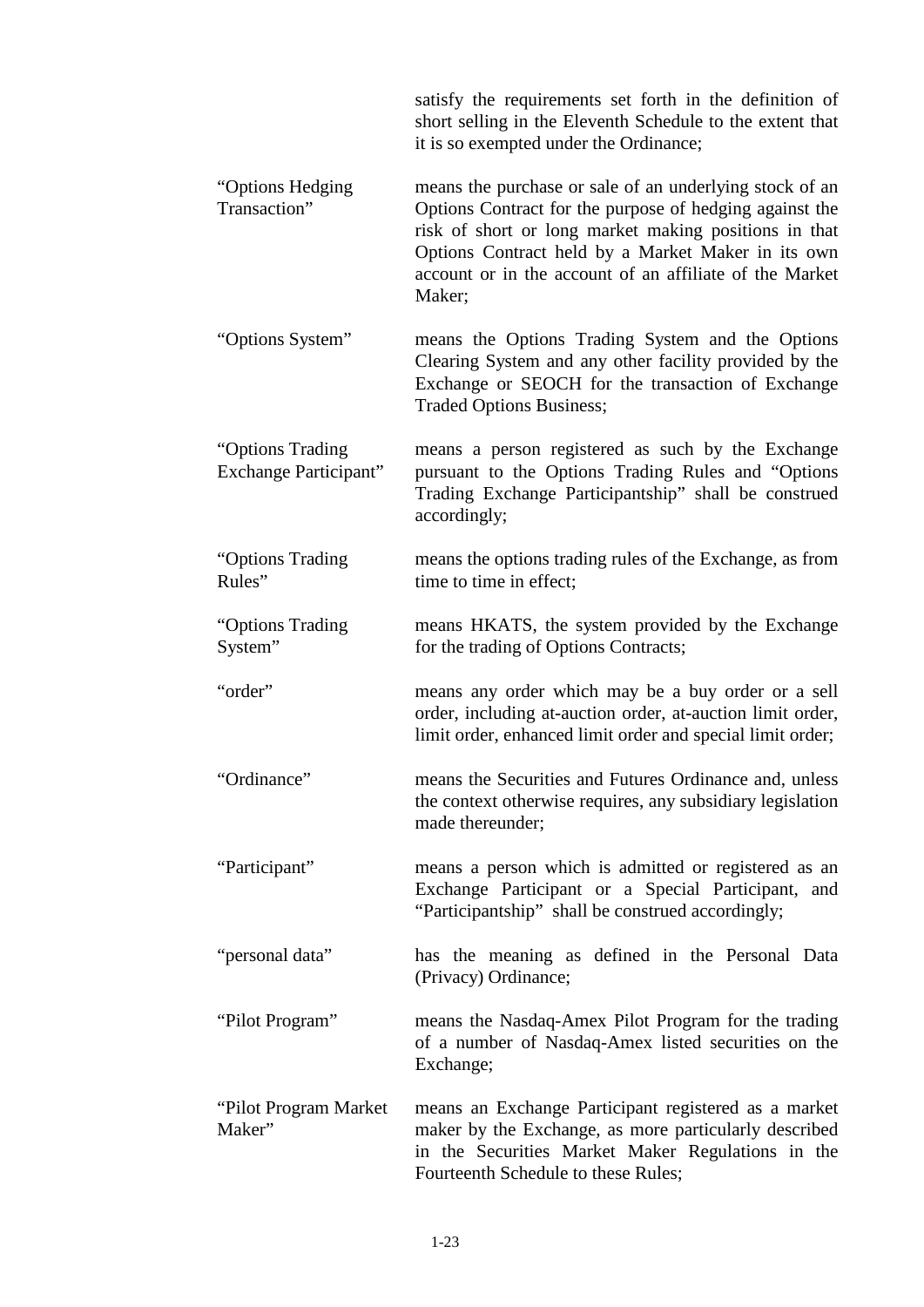| "POS reference price"             |              |        | in relation to an issue of securities on a trading day,<br>means, unless otherwise determined by the Exchange,<br>the previous closing price;                                                                                                                                                                                                                                                     |
|-----------------------------------|--------------|--------|---------------------------------------------------------------------------------------------------------------------------------------------------------------------------------------------------------------------------------------------------------------------------------------------------------------------------------------------------------------------------------------------------|
| "POS security"                    |              |        | means an issue of securities prescribed by the Exchange<br>as eligible for trading in the Pre-opening Session;                                                                                                                                                                                                                                                                                    |
| "Pre-opening Session"<br>or "POS" | trading day; |        | means from 9:00 a.m. to the commencement of the<br>Morning Session as specified in Rule 501(1) on a                                                                                                                                                                                                                                                                                               |
| "Premium"                         | Contract;    |        | means the amount payable by a holder and payable to a<br>writer of a Contract in respect of the writing of that                                                                                                                                                                                                                                                                                   |
| "previous closing price"          |              |        | means the last recorded closing price of an issue of<br>securities, subject to any adjustment made by the<br>Exchange in the event of any corporate action event,<br>entitlement event or change of capital structure of the<br>issuer such as share sub-division, share consolidation,<br>rights issue and bonus issue;                                                                          |
| "primary queue"                   | means -      |        |                                                                                                                                                                                                                                                                                                                                                                                                   |
|                                   | (a)          |        | during the Pre-opening Session or the Closing<br><b>Auction Session:-</b>                                                                                                                                                                                                                                                                                                                         |
|                                   |              | (i)    | (when the IEP can be determined in<br>accordance with Rule 501H or Rule<br>501M) the queue of at-auction orders and<br>at-auction limit orders with a specified<br>price at or more competitive than the IEP,<br>i.e. in case of buying, the specified price<br>is equal to or higher than the IEP, or in<br>case of selling, the specified price is<br>equal to or lower than the IEP; otherwise |
|                                   |              | (ii)   | the queue of at-auction limit orders with<br>the most competitive specified price, <i>i.e.</i><br>in case of buying, the current bid price, or<br>in case of selling, the current ask price;                                                                                                                                                                                                      |
|                                   | (b)          | price; | during the Continuous Trading Session, the<br>queue of orders with the most competitive<br>specified price, i.e. in case of buying, the current<br>bid price, or in case of selling, the current ask                                                                                                                                                                                              |
| "Professional<br>Accountant"      |              |        | means a professional accountant registered and holding<br>a current practising certificate under the Professional<br>Accountants Ordinance;                                                                                                                                                                                                                                                       |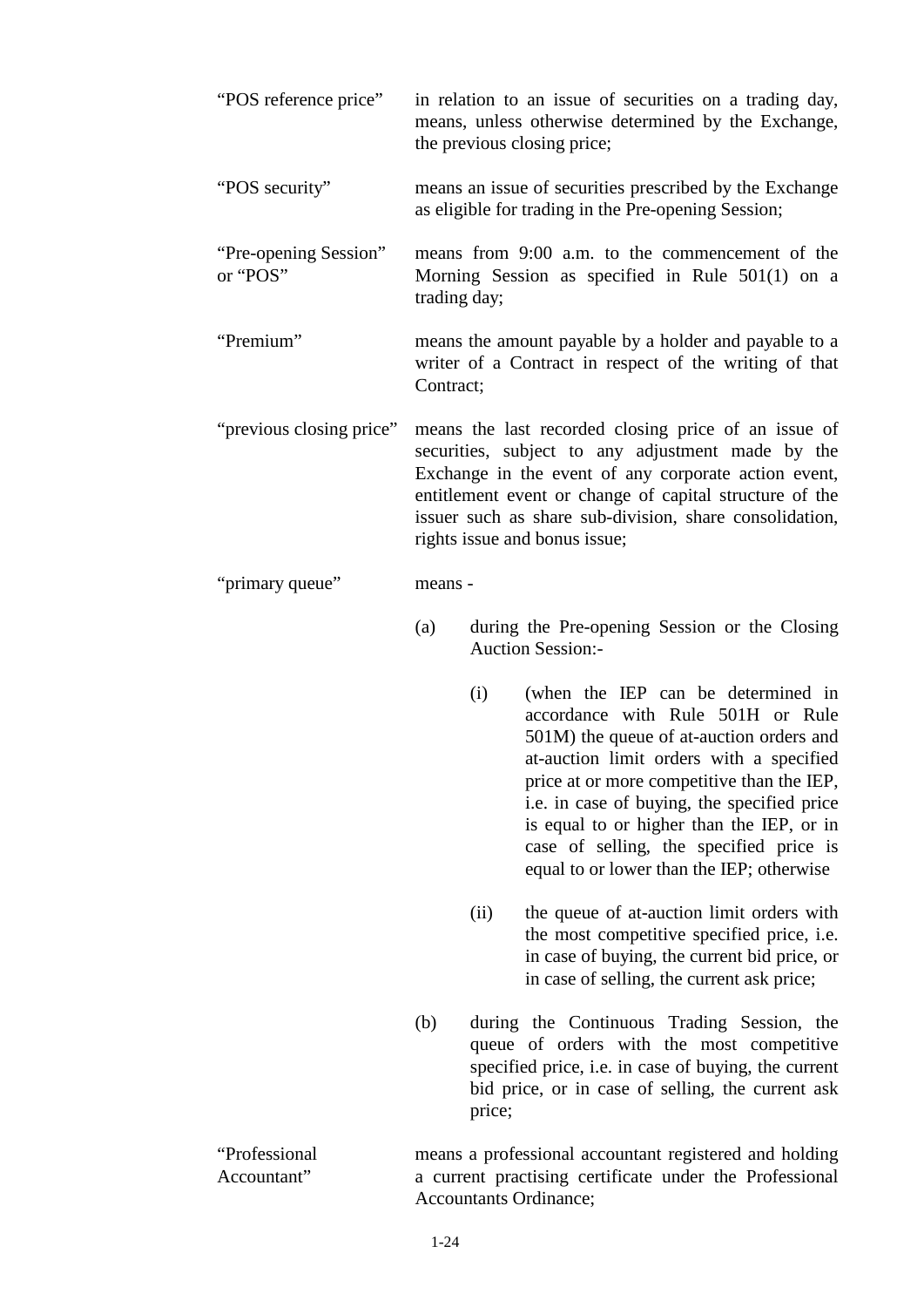| "professional investor"             | has the same meaning as defined in Part 1 of Schedule 1<br>to the Ordinance;                                                                                                                                                                                         |
|-------------------------------------|----------------------------------------------------------------------------------------------------------------------------------------------------------------------------------------------------------------------------------------------------------------------|
| "purchases journal"                 | means the journal maintained in the System covering the<br>transactions of a particular Exchange Participant to<br>which it is the buying party;                                                                                                                     |
| "recognized exchange<br>controller" | has the meaning assigned to it by section 1 of Part 1 of<br>Schedule 1 to the Ordinance;                                                                                                                                                                             |
| "registered business<br>address"    | means the business address of an Exchange Participant<br>at which it carries on its business of dealing in<br>securities, or the business address of a Special<br>Participant in Hong Kong at which it carries on its order<br>routing business, as the case may be; |
| "Regulations"                       | means any regulations as from time to time in effect and<br>made pursuant to the Articles or the Rules;                                                                                                                                                              |
| "Responsible Officer"               | means an individual registered by the Exchange as a<br>Responsible Officer of an Exchange Participant under<br>these Rules;                                                                                                                                          |
| "RMB"                               | means Renminbi, the lawful currency of the People's<br>Republic of China, for settlement in Hong Kong;                                                                                                                                                               |
| "RMB Buy Final FX<br>Rate"          | has the meaning as set out in Rule $563N(3)$ ;                                                                                                                                                                                                                       |
| "RMB Buy Indicative"<br>FX Rate"    | has the meaning as set out in Rule $563N(1)$ ;                                                                                                                                                                                                                       |
| "RMB Sell Final FX<br>Rate"         | has the meaning as set out in Rule $563N(4)$ ;                                                                                                                                                                                                                       |
| "RMB Sell Indicative<br>FX Rate"    | has the meaning as set out in Rule $563N(2)$ ;                                                                                                                                                                                                                       |
| "Rules"                             | means the Rules and Regulations of the Exchange and<br>the Options Trading Rules prescribed by the Board as<br>from time to time in effect;                                                                                                                          |
| "sales journal"                     | means the journal maintained in the System covering the<br>transactions of a particular Exchange Participant to<br>which it is the selling party;                                                                                                                    |
| "Scheme Effective<br>Date"          | means the date on which the Stock Exchange Scheme<br>became effective, being the date on which an official<br>copy of the order of the High Court of Hong Kong<br>sanctioning the Stock Exchange Scheme together with                                                |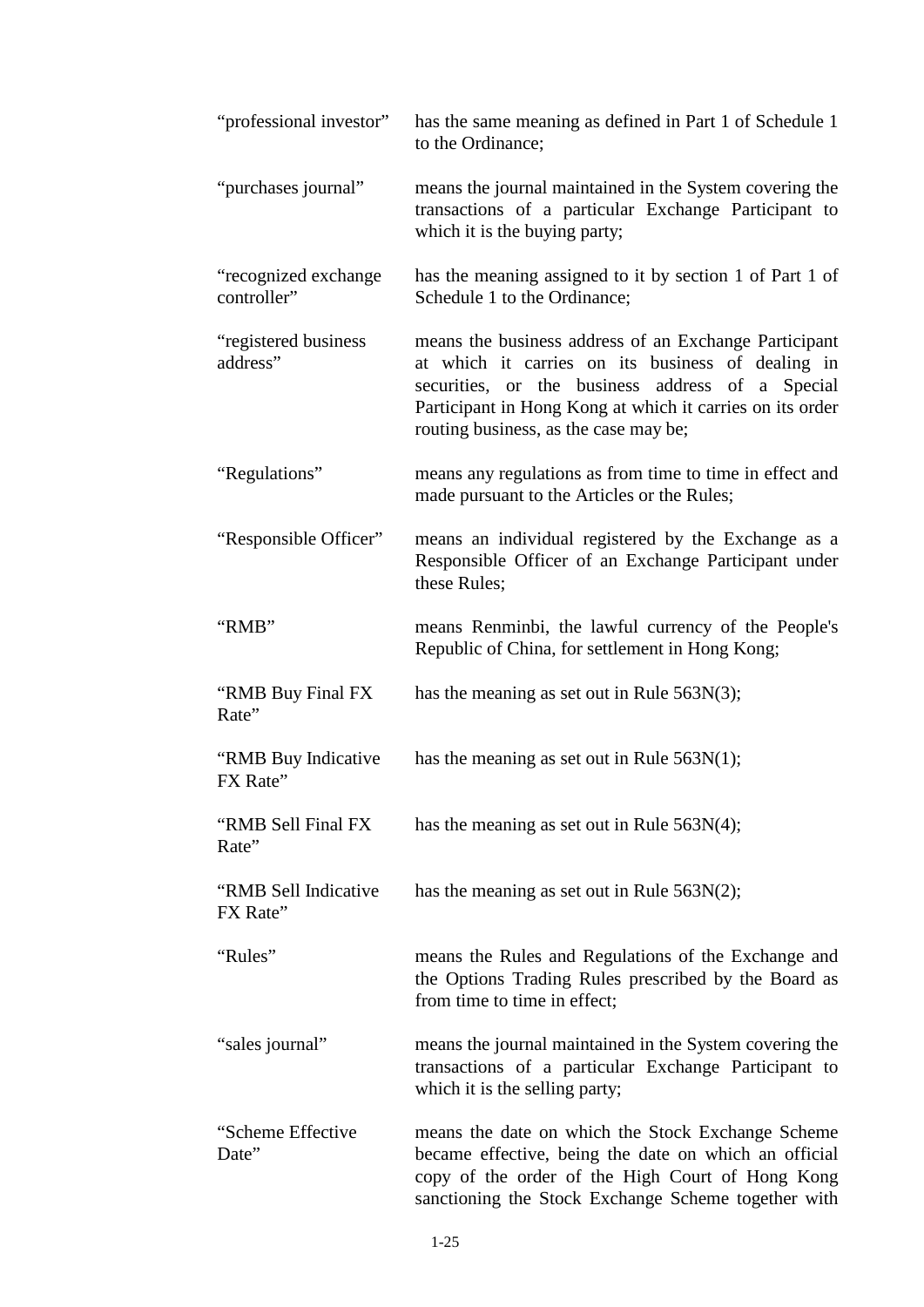the minute containing the particulars as required by section 61 of the Companies Ordinance were registered by the Registrar of Companies. For purposes herein, Stock Exchange Scheme means the scheme of arrangement between the Exchange and its shareholders under section 166 of the Companies Ordinance as set out in the Stock Exchange Scheme document dated 3rd September, 1999;

"Seat" means a booth assigned, re-assigned, allocated or reallocated from time to time by the Exchange to an Exchange Participant for each Stock Exchange Trading Right subject to these Rules prior to the Cessation Date with effect from which the entitlement to the benefit of a Seat shall cease and extinguish;

"Secretary" means the Secretary of the Exchange for the time being appointed by the Board in accordance with the Articles and Rule 227;

"securities" has the meaning assigned to it by section 1 of Part 1 of Schedule 1 to the Ordinance;

"securities borrowing" means the obtaining of securities by a borrower from a lender under a securities borrowing and lending agreement and includes "stock borrowing" as that term is defined in the Stamp Duty Ordinance;

"securities borrowing and lending agreement" (a) means an agreement whereby a person borrows or lends securities pursuant to an arrangement where the borrower undertakes to return securities of the same description, or pay the equivalent value of the securities, to the lender; and

> (b) includes a stock borrowing within the meaning of section 19(16) of the Stamp Duty Ordinance;

"securities lending" means the lending of securities by a lender to a borrower, under a securities borrowing and lending agreement;

"Securities Market Maker" means an Exchange Participant that has a valid permit issued by the Exchange to conduct market making activities in one or more Market Making Securities, as more particularly described in the Securities Market Maker Regulations in the Fourteenth Schedule to these Rules and includes an Exchange Participant that is an Exchange Traded Fund Market Maker or a Pilot Program Market Maker;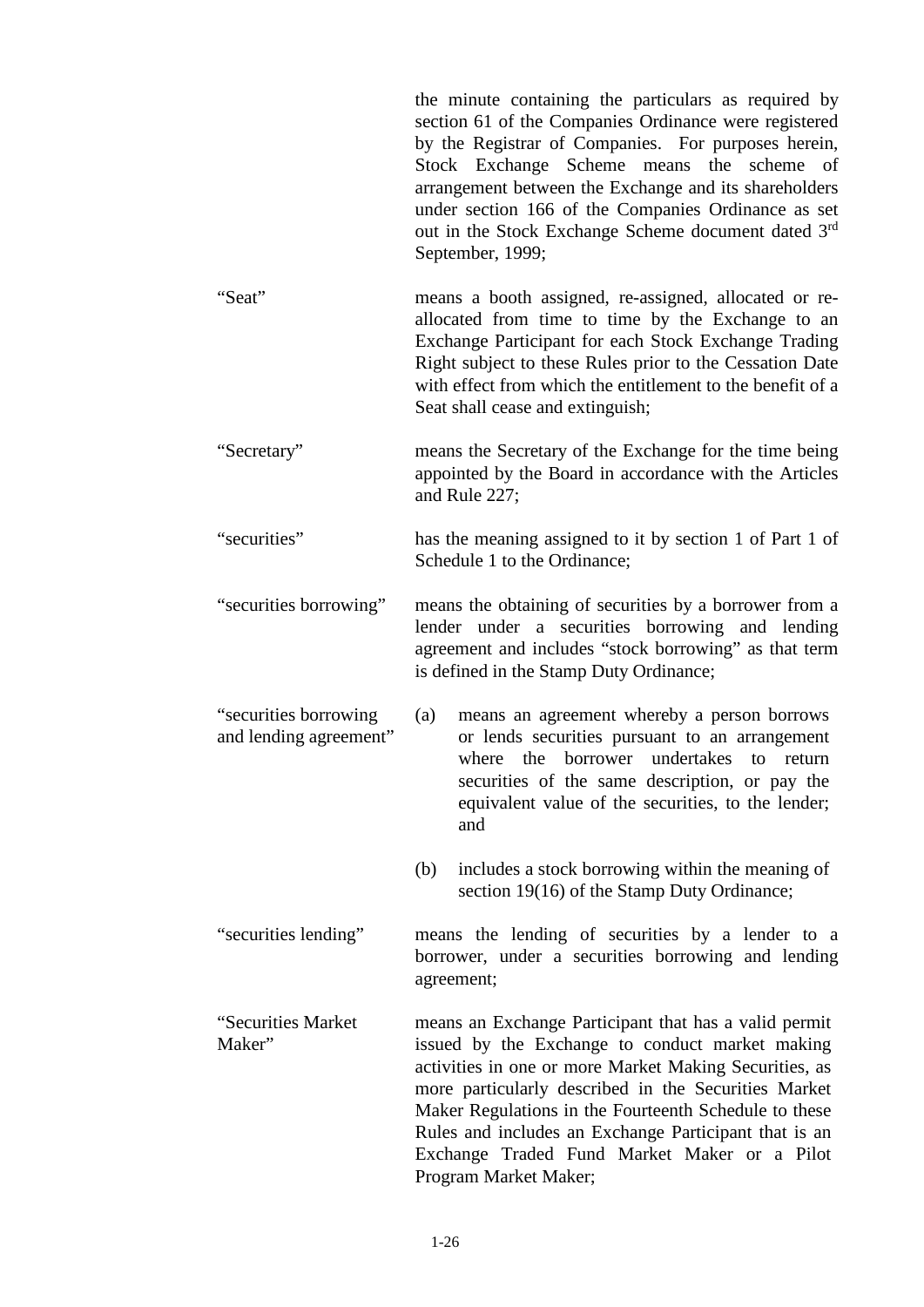- "Securities Market Maker Short Selling" means the short selling of a Market Making Security which is conducted by a Securities Market Maker for its own account, or for the account of any of its affiliates or for the account of any of its Designated Specialists as part of its market making activities in accordance with the Fourteenth Schedule to these Rules and which may be made below the best current ask price. For the purpose of Securities Market Maker Short Selling, a Securities Market Maker shall not be required to satisfy the requirements set forth in the definition of short selling in the Eleventh Schedule to the extent that it is so exempted under the Ordinance;
- "SEHK Securities" means, for a given Special Participant, those Eligible Securities that have been determined by the Exchange (after consulting the relevant China Connect Market Operator) as eligible for buy orders and sell orders through the order-routing services provided by the Special Participant and which are included in the list of SEHK Securities from time to time, as referred to in Rule 1505. Unless the context otherwise requires, any reference in these Rules to "SEHK Securities" includes "Special SEHK Securities";
- "SEHK Subsidiary" means a wholly-owned subsidiary of the Exchange duly authorised as an ATS provider under the Ordinance and licensed under applicable laws in Mainland China to provide order-routing service in relation to a Trading Link referred to in Rule 1403(1). For the purposes of the Trading Link under Rule 14A01, "SEHK Subsidiary" means Gangsheng Information Services (Shanghai) Limited and for the purposes of the Trading Link under Rule 14B01, "SEHK Subsidiary" means Gangyu Information Services (Shenzhen) Limited. References in these Rules to "relevant SEHK Subsidiary", "SEHK Subsidiary" or "SEHK Subsidiaries" shall be construed accordingly;
- "sell order" means an order input into the System to sell an issue of securities;

"selling Exchange Participant" means an Exchange Participant which acts as the selling party in a transaction, whether as a principal or an agent;

"SEOCH" means The SEHK Options Clearing House Limited;

"SEOCH Board" means the board of directors of SEOCH and, where the context so permits, any committee of that board;

"SEOCH Collateral" means money, letters of credit, bank guarantees, bankers' drafts, bank cashiers' orders, securities and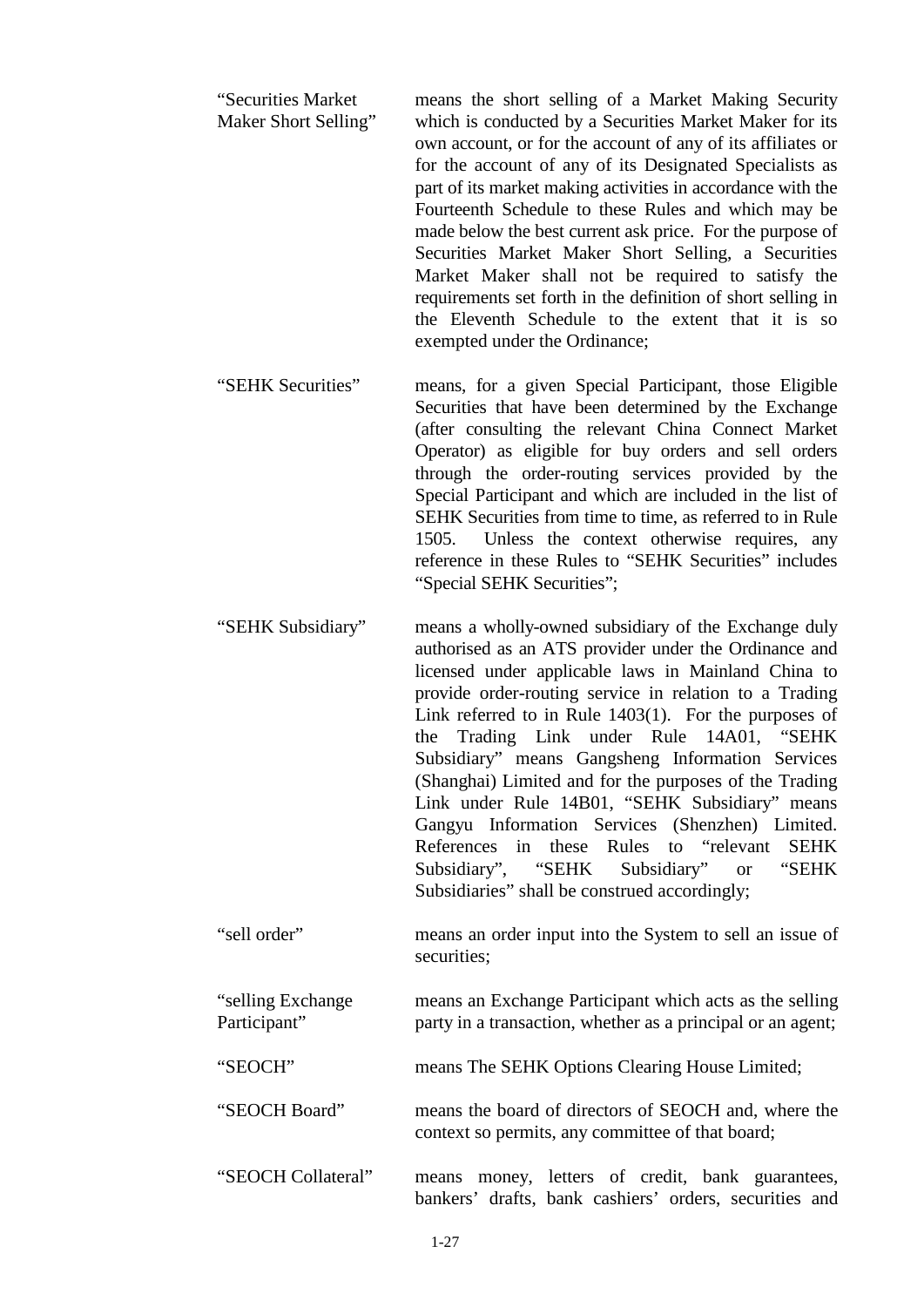|                                        | other property as may, from time to time, be so<br>designated by the SEOCH Board, in each case in such<br>form as may be required by the SEOCH Board;                                                                                                                                                                                                        |
|----------------------------------------|--------------------------------------------------------------------------------------------------------------------------------------------------------------------------------------------------------------------------------------------------------------------------------------------------------------------------------------------------------------|
| "SEOCH Participant"                    | means a person who is duly registered, pursuant to<br>Chapter 3 of the Clearing Rules, under one of the<br>categories of SEOCH participantship set out in Clearing<br>Rule 302, and "SEOCH Participantship" shall be<br>construed accordingly;                                                                                                               |
| "SFC Code of Conduct"                  | means the Code of Conduct for Persons Licensed by or<br>Registered with the Commission made under the<br>Ordinance in force from time to time;                                                                                                                                                                                                               |
| "SFC Transaction<br>Levy"              | means the levy payable to the Commission pursuant to<br>the provisions of section 394 of the Ordinance;                                                                                                                                                                                                                                                      |
| "short selling"                        | has the same meaning as in Regulation (1) of the Short<br>Selling Regulations in the Eleventh Schedule to these<br>Rules;                                                                                                                                                                                                                                    |
| "single stock CBBC"                    | means a CBBC which is based on one single class of<br>shares;                                                                                                                                                                                                                                                                                                |
| "single stock derivative"<br>warrant"  | means a derivative warrant which is based on one single<br>class of shares;                                                                                                                                                                                                                                                                                  |
| "SPAC Exchange<br>Participant"         | means an Exchange Participant which is registered as a<br>SPAC Exchange Participant by the Exchange;                                                                                                                                                                                                                                                         |
| "SPAC Share"                           | has the same meaning as in Chapter 18B of the Main<br><b>Board Listing Rules;</b>                                                                                                                                                                                                                                                                            |
| "SPAC Warrant"                         | has the same meaning as in Chapter 18B of the Main<br><b>Board Listing Rules;</b>                                                                                                                                                                                                                                                                            |
| "Special China Connect"<br>Securities" | means any securities listed on a China Connect Market<br>which the Exchange (after consulting the relevant China<br>Connect Market Operator) accepts or designates as<br>eligible only for China Connect sell orders and not for<br>China Connect buy orders through the use of the China<br>Connect Service, as referred to in Rule 1408 and<br>1409(1)(b); |
| "special limit order"                  | means a buy order or a sell order with a specified price<br>input into the System during the Continuous Trading<br>Session for automatic order matching during that<br>session as follows:-                                                                                                                                                                  |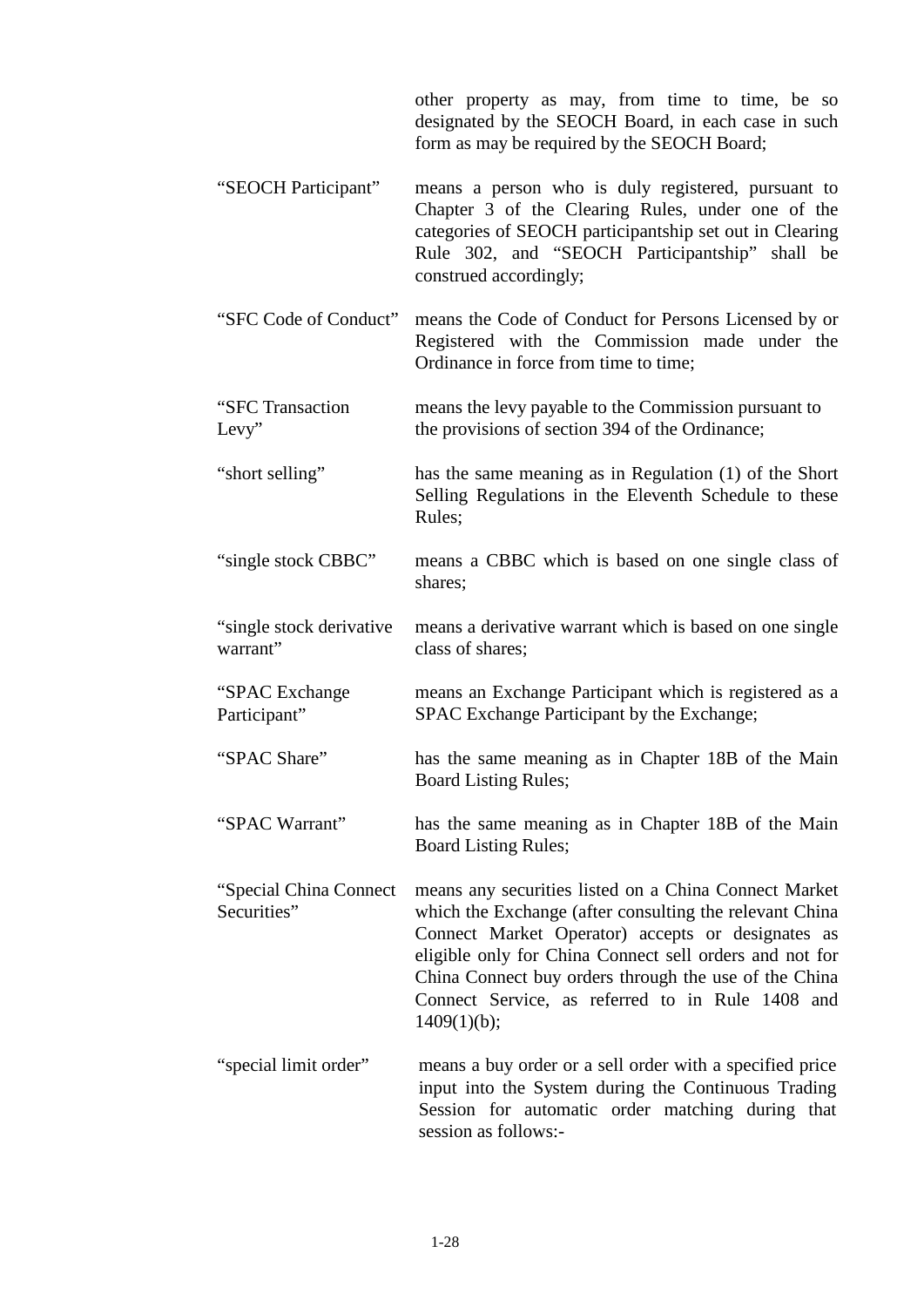- (a) in relation to a buy order
	- (i) (as soon as the order is accepted by the System for automatic order matching) within the range and in the sequence of first at the current ask price and thereafter at the next higher price up to nine spreads above the current ask price or the specified price whichever is lower;
	- (ii) (if matching does not take place or if any part of the order remains unmatched under (a)(i) above) the order or the remaining part of the order will be cancelled automatically;
- (b) in relation to a sell order
	- (i) (as soon as the order is accepted by the System for automatic order matching) within the range and in the sequence of first at the current bid price and thereafter at the next lower price down to nine spreads below the current bid price or the specified price whichever is higher;
	- (ii) (if matching does not take place or if any part of the order remains unmatched under (b)(i) above) the order or the remaining part of the order will be cancelled automatically;
- "special lot" unless otherwise determined by the Exchange, refers to a scrip, the quantity of which exceeds one board lot;
- "Special Participant" means a subsidiary of a China Connect Market Operator duly authorised or licensed under applicable laws to receive and route orders in SEHK Securities (including sell orders in Special SEHK Securities) from the relevant China Connect Market Participants to the System for automatic order matching and whose name is entered in the Register of Special Participants, as referred to in Rule 1510, and "Special Participantship" shall be construed accordingly;
- "Special Participant Central Gateway message" means a single instance of order or trade-related communication between a Special Participant's trading device and the Central Gateway;

"Special Participant Central Gateway session" means a connection to the Central Gateway for communication between a Special Participant's trading device and the Central Gateway;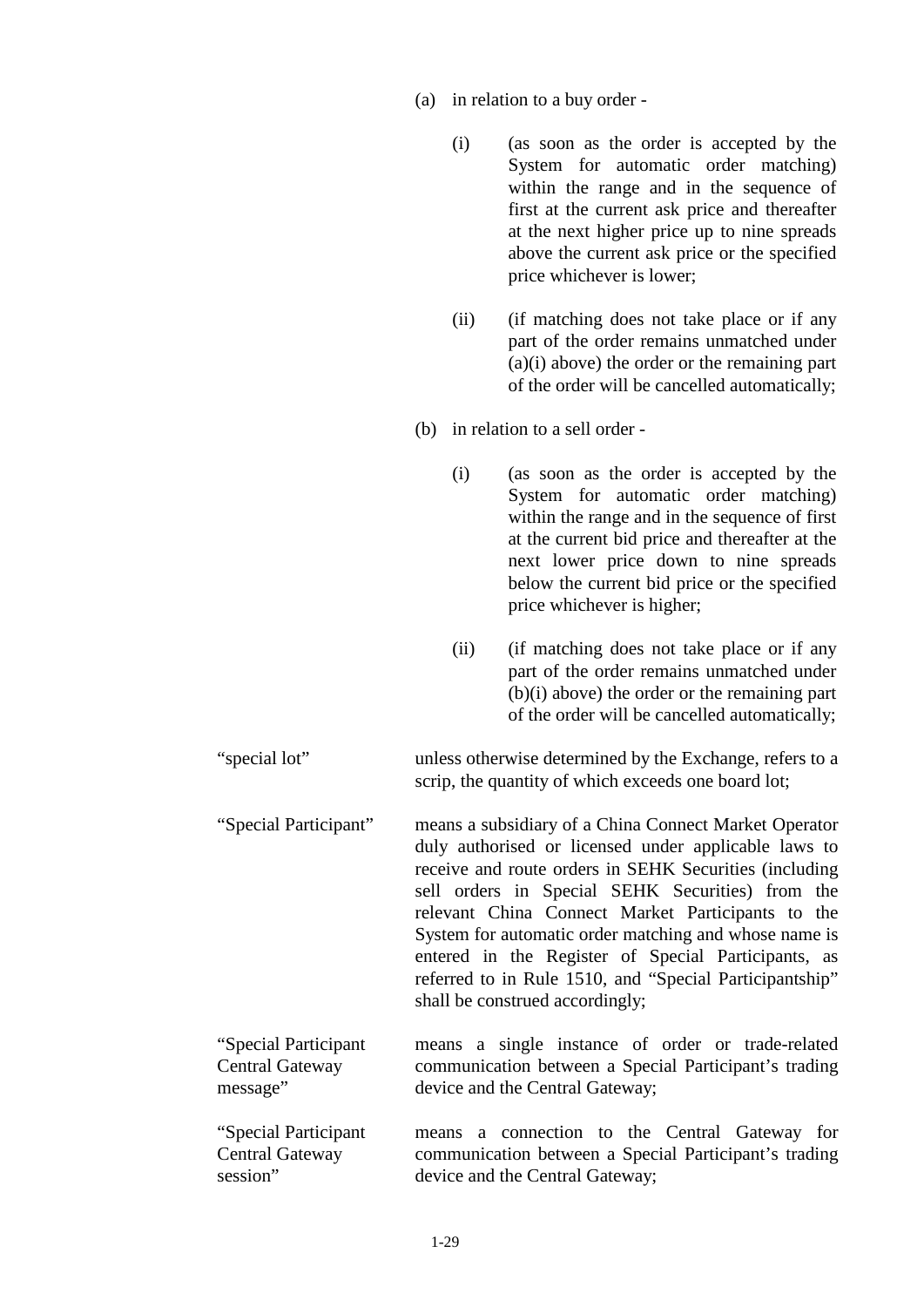| "special purpose<br>acquisition company"<br>or "SPAC"               | has the same meaning as in Chapter 1 of the Main Board<br><b>Listing Rules;</b>                                                                                                                                                                                                                                                                                                                              |  |
|---------------------------------------------------------------------|--------------------------------------------------------------------------------------------------------------------------------------------------------------------------------------------------------------------------------------------------------------------------------------------------------------------------------------------------------------------------------------------------------------|--|
| "Special SEHK<br>Securities"                                        | in relation to a Special Participant, means those Eligible<br>Securities that have been determined or designated by<br>the Exchange (after consulting the relevant China<br>Connect Market Operator) as eligible only for sell<br>orders but not for buy orders through the order-routing<br>services of the Special Participant, as referred to in<br><b>Rules 1506;</b>                                    |  |
| "specified price"                                                   | in relation to a buy order or a sell order input into the<br>System for automatic order matching means the bid<br>price of a buy order or ask price of a sell order input<br>into the System subject to these Rules;                                                                                                                                                                                         |  |
| "spread"                                                            | means the smallest allowable change in share price as<br>specified in the Spread Table in the Second Schedule to<br>these Rules;                                                                                                                                                                                                                                                                             |  |
| "SPSA Delivery<br>Failure"                                          | has the same meaning as defined in the Operational<br>Procedures of CCASS;                                                                                                                                                                                                                                                                                                                                   |  |
| "standard China<br><b>Connect Central</b><br>Gateway throttle rate" | means the standard throughput rate of a China Connect<br>Central Gateway message into the CSC through a China<br>Connect Central Gateway session, as determined by the<br>Exchange from time to time;                                                                                                                                                                                                        |  |
| "standard Central<br>Gateway throttle rate"                         | means the standard throughput rate of (a) a Central<br>Gateway message into the System through a Central<br>Gateway session assigned with a single Stock Exchange<br>Trading Right or (b) a Special Participant Central<br>Gateway message into the System through a Special<br>Participant Central Gateway session designated to a<br>Special Participant, as determined by the Board from<br>time to time; |  |
| "stock"                                                             | in relation to a stock borrowing, a term which is defined<br>in the Stamp Duty Ordinance, means any of the<br>following investments:-                                                                                                                                                                                                                                                                        |  |
|                                                                     | (a)<br>any shares, stock, debentures, loan stocks, funds,<br>bonds or notes of or issued by any body, whether<br>corporate or unincorporate, or any government or<br>local government authority, or any other similar<br>investment of any description;                                                                                                                                                      |  |
|                                                                     | (b)<br>any units under a unit trust scheme;                                                                                                                                                                                                                                                                                                                                                                  |  |
|                                                                     | any rights, option or interest in or in respect of<br>(c)                                                                                                                                                                                                                                                                                                                                                    |  |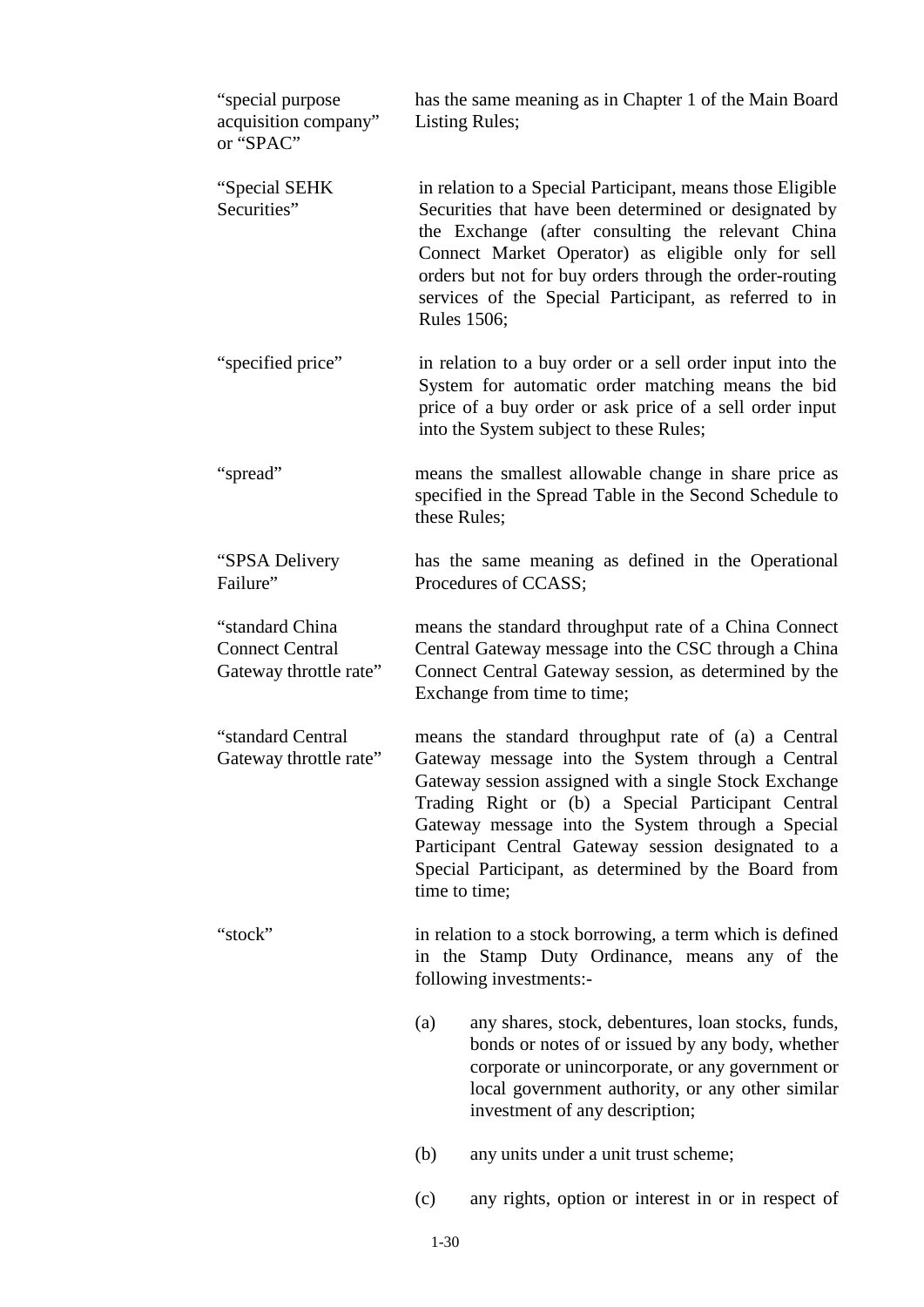any stock referred to in paragraph (a) or (b) other than any such right, option or interest under an employees' share purchase or share option scheme,

but, except for the purposes of section 22 of the Stamp Duty Ordinance, does not include any loan capital, or any bill of exchange or promissory note, or any certificate of deposit within the meaning of section 2 of the Inland Revenue Ordinance, or any Exchange Fund debt instrument within the meaning of section 26A of the Inland Revenue Ordinance or Hong Kong dollar denominated multilateral agency debt instrument within the meaning of section 26A of the Inland Revenue Ordinance, or any bond issued under the Loans Ordinance, or any debentures, loan stocks, funds, bonds or notes denominated otherwise than in the currency of Hong Kong except to the extent that the same shall be redeemable, or may at the option of any person be redeemed, in the currency of Hong Kong;

"Stock Exchange Trading Right" means a right to be eligible to trade on or through the Exchange as an Exchange Participant and entered as such a right in a list, register or roll kept by the Exchange;

- "Stock Futures Hedging Short Selling" means the short selling of an underlying stock of a Stock Futures Contract traded on HKFE, which is conducted as part of a Stock Futures Hedging Transaction in accordance with the Fifteenth Schedule to these Rules and which may be made below the best current ask price. For the purpose of Stock Futures Hedging Short Selling, a person shall not be required to satisfy the requirements set forth in the definition of short selling in the Eleventh Schedule to the extent that he is so exempted under the Ordinance;
- "Stock Futures Hedging Transaction" means the purchase or sale of an underlying stock of a Stock Futures Contract traded on HKFE for the purpose of hedging against short or long positions held by an HKFE Participant in its capacity as market maker in the Stock Futures Market of HKFE;

"Structured Product" has the same meaning as in Chapter 15A of the Main Board Listing Rules;

"Structured Product Hedging Participant" means an Exchange Participant appointed by an issuer to act as its agent in conducting Structured Product Hedging Transactions for the account of that issuer or the account of any associates of that issuer in accordance with the Fifteenth Schedule, including an Exchange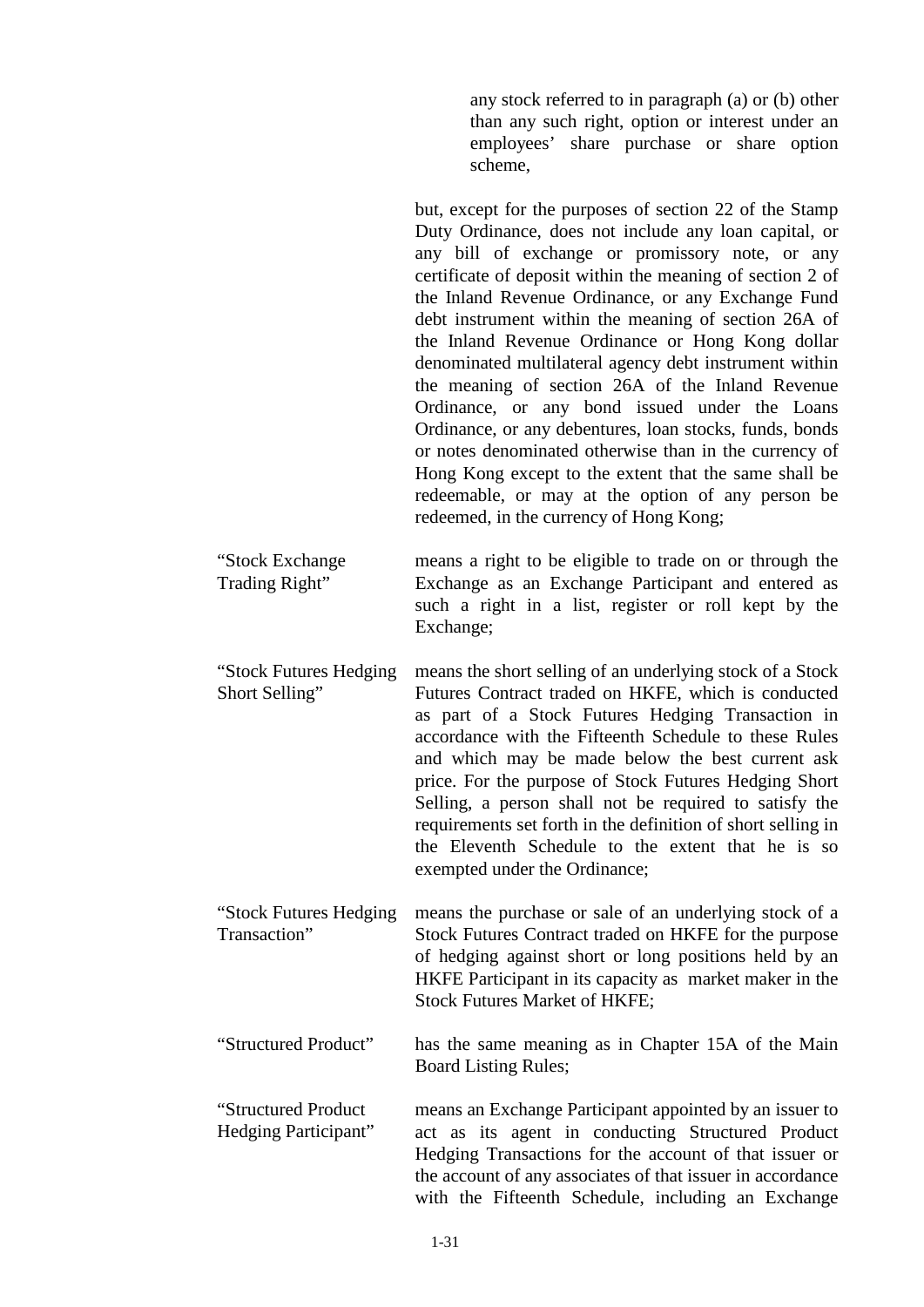Participant which was formerly known as a Derivative Warrant Hedging Participant appointed by an issuer for conducting Derivative Warrant Hedging Transactions;

- "Structured Product Hedging Short Selling" means the short selling of an underlying stock of a single stock derivative warrant or single stock CBBC, which is conducted as part of a Structured Product Hedging Transaction in accordance with the Fifteenth Schedule to these Rules and which may be made below the best current ask price. For the purpose of Structured Product Hedging Short Selling, a Structured Product Hedging Participant shall not be required to satisfy the requirements set forth in the definition of short selling in the Eleventh Schedule to the extent that it is so exempted under the Ordinance;
- "Structured Product Hedging Transaction" means the purchase or sale of an underlying stock of a single stock derivative warrant or single stock CBBC for the purpose of hedging against the risk of short or long positions of an issuer or any associate of that issuer arising from its obligation to provide liquidity in the derivative warrant or CBBC, held in an account of that issuer or in an account of any associate of that issuer;
- "Structured Product Liquidity Provider" means an Exchange Participant appointed by an issuer to act as its agent in carrying out the activities for providing liquidity to a Structured Product issued by the issuer, as more particularly described in the Structured Product Liquidity Provider Regulations in the Eighteenth Schedule to these Rules, including an Exchange Participant which was formerly known as a Derivative Warrant Liquidity Provider or an ELI Liquidity Provider appointed by an issuer for providing liquidity to a derivative warrant or ELI issued by the issuer;
- "Structured Product Liquidity Provider Short Selling" means the short selling of a Structured Product which is conducted as part of the activities for providing liquidity to an issue of Structured Product by a Structured Product Liquidity Provider in accordance with the Eighteenth Schedule to these Rules and which may be made below the best current ask price. For the purpose of Structured Product Liquidity Provider Short Selling, a Structured Product Liquidity Provider shall not be required to satisfy the requirements set forth in the definition of short selling in the Eleventh Schedule to the extent that it is so exempted under the Ordinance;
- "subsidiary" has the meaning assigned to it by section 15 of the Companies Ordinance;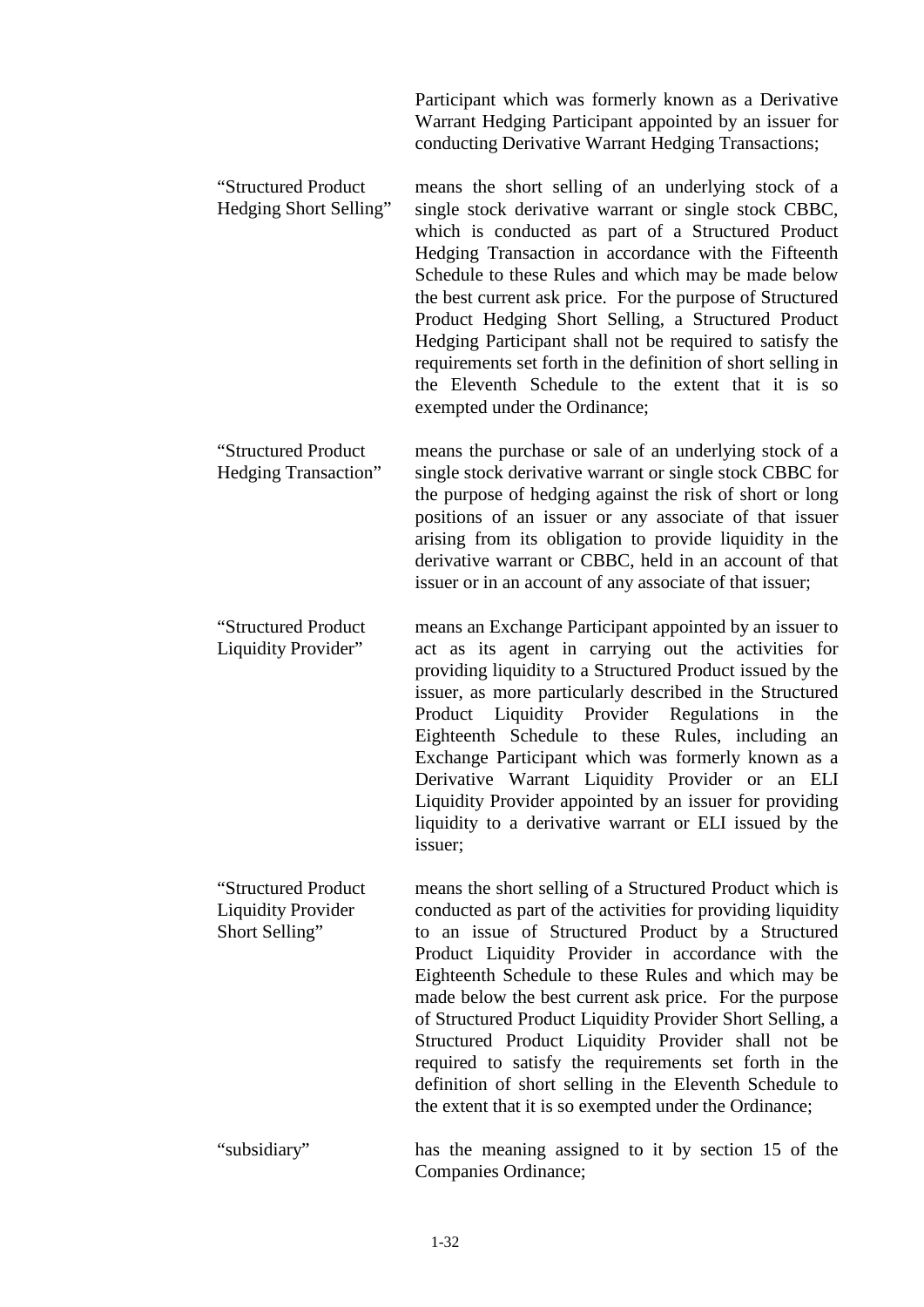| "Substantial<br>Shareholder"   | has the meaning assigned to it by section 6 of Part 1 of<br>Schedule 1 to the Ordinance;                                                                                                                                                                                                                                                                                                                                                                                                                                                          |
|--------------------------------|---------------------------------------------------------------------------------------------------------------------------------------------------------------------------------------------------------------------------------------------------------------------------------------------------------------------------------------------------------------------------------------------------------------------------------------------------------------------------------------------------------------------------------------------------|
| "System"                       | means the Orion Trading Platform – Securities Market<br>(the "OTP-C"), formerly the Automatic Order Matching<br>and Execution System, as installed and operated by the<br>Exchange for securities trading;                                                                                                                                                                                                                                                                                                                                        |
| "Tender Process"               | means the process undertaken prior to the tenth<br>anniversary of the Scheme Effective Date whereby a<br>holder of Stock Exchange Trading Right that was<br>granted under the Stock Exchange Scheme and that had<br>not been transferred or deemed to have been transferred<br>may relinquish its Stock Exchange Trading Right upon<br>the invitation of the Exchange for tender subject to such<br>terms and conditions as the Exchange may in its<br>absolute discretion determine from time to time and<br>prescribe in the tender invitation; |
| "Throttle-on-Demand<br>Scheme" | means the scheme set out in Rule 365D that allows an<br>Exchange Participant with a Central Gateway session to<br>apply to the Exchange for a temporary increase in the<br>throughput rate of a Central Gateway message into the<br>System on a daily basis;                                                                                                                                                                                                                                                                                      |
| "trading day"                  | means a day on which trading is conducted on the<br>Exchange as specified in Rule 501 and/or Rule 501A;                                                                                                                                                                                                                                                                                                                                                                                                                                           |
| "trading hours"                | means the hours during which trading can be conducted<br>on the Exchange as set out in Rule 501;                                                                                                                                                                                                                                                                                                                                                                                                                                                  |
| "Trading Link"                 | means the cross-boundary order-routing arrangement<br>referred to in Rule 1401 or 1501;                                                                                                                                                                                                                                                                                                                                                                                                                                                           |
| "TraHK Units"                  | means units issued in accordance with the unit trust<br>scheme named "Tracker Fund of Hong Kong"<br>established by the trust deed dated 23 October 1999<br>between (1) State Street Global Advisors (HK) Limited<br>as manager, (2) State Street Bank and Trust Company as<br>trustee, and (3) Exchange Fund Investment Limited as<br>promoter, as from time to time modified or added to;                                                                                                                                                        |
| "transaction"                  | means an agreement for the acquisition or disposal of<br>securities;                                                                                                                                                                                                                                                                                                                                                                                                                                                                              |
| "Transaction Levies"           | means the SFC Transaction Levy and FRC Transaction<br>Levy;                                                                                                                                                                                                                                                                                                                                                                                                                                                                                       |
| "TSF"                          | means the trading support facility in the form of FX<br>Services which HKSCC may provide for the purposes of<br>facilitating the purchase and sale of TSF Stocks. Where                                                                                                                                                                                                                                                                                                                                                                           |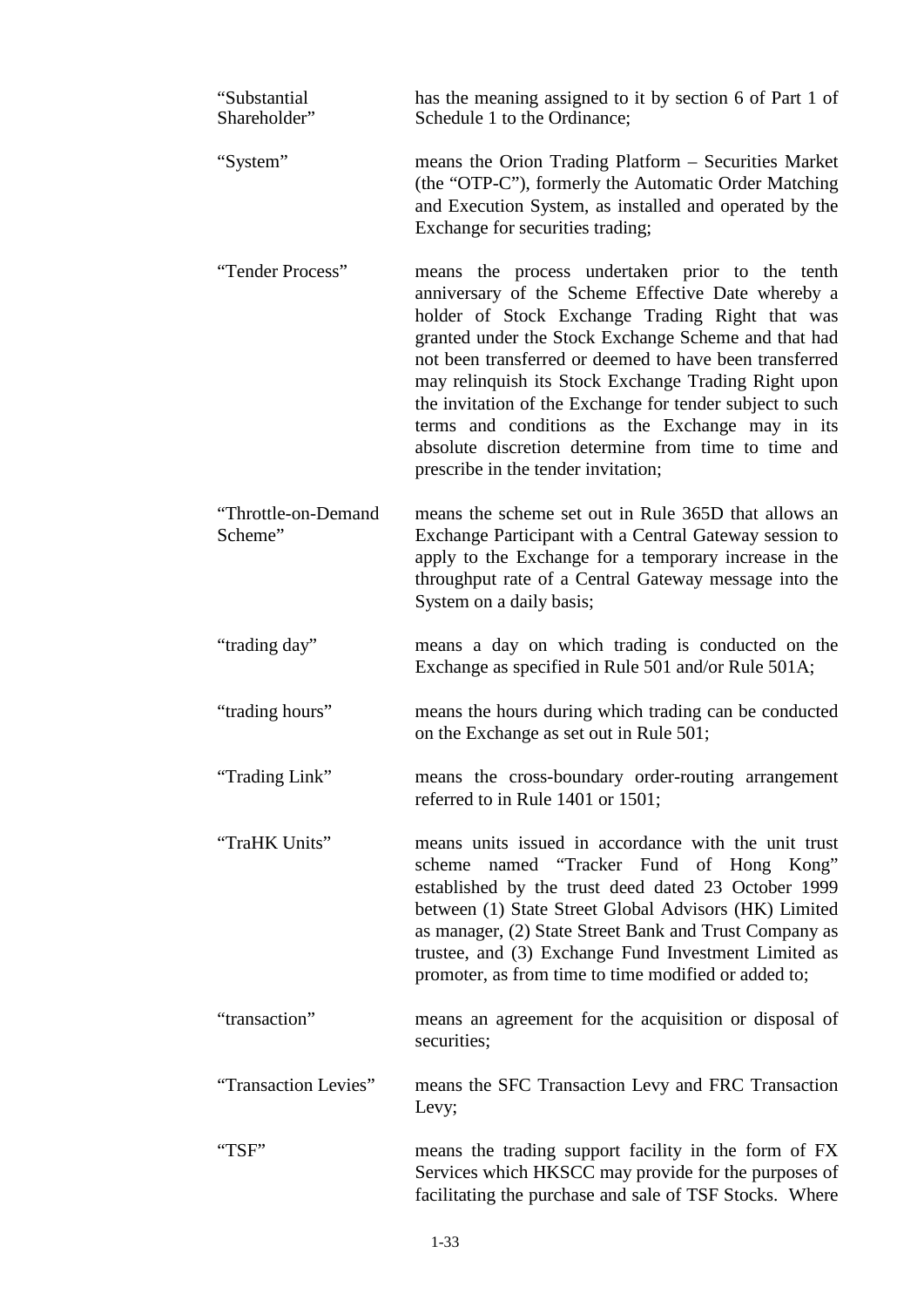the FX Services are provided, HKSCC shall do so as TSF operator and not in its capacity as, or for the purposes of acting as, the central counterparty for the clearing of Exchange Trades, and unless the context otherwise requires, references in Chapter 5 to HKSCC shall be construed accordingly;

- "TSF Buy Exchange Trade" means an Exchange Trade with respect to the purchase of TSF Stocks by a TSF Exchange Participant through the System which is (i) supported by a TSF Buy FX Order prior to the effect of the Exchange Trade on the System; and (ii) supported by a TSF Buy FX Transaction upon the effect of the Exchange Trade on the System;
- "TSF Buy FX Order" means an order for the conversion of HKD to RMB by a TSF Exchange Participant to HKSCC as TSF operator through an input into the System for the purpose of supporting an order to purchase TSF Stocks, which order shall, upon matching on the System, constitute a TSF Buy Exchange Trade;
- "TSF Buy FX Transaction" means the FX transaction between HKSCC as TSF operator and a TSF Exchange Participant relating to a TSF Buy FX Order for the purpose of settlement of a TSF Buy Exchange Trade;
- "TSF CCASS Participant" means in the context of clearing and settlement of TSF Exchange Trades, the settlement of TSF FX Transactions and the custody of earmarked TSF Stocks, an HKSCC Participant which has been accepted for registration and to remain registered as a TSF CCASS Participant by HKSCC;
- "TSF Clearing Participant" means a DCP or a GCP which has been accepted for registration and to remain registered as a TSF CCASS Participant by HKSCC;
- "TSF Exchange Participant" means, in the context of trading of TSF Stocks, an Exchange Participant which has been accepted for registration and to remain registered as a TSF Exchange Participant by the Exchange;
- "TSF Exchange Trade" means a TSF Buy Exchange Trade or a TSF Sell Exchange Trade, as the context may require;
- "TSF FX Order" means a TSF Buy FX Order or a TSF Sell FX Order, as the context may require;
- "TSF FX Transaction" means a TSF Buy FX Transaction or a TSF Sell FX Transaction, as the context may require;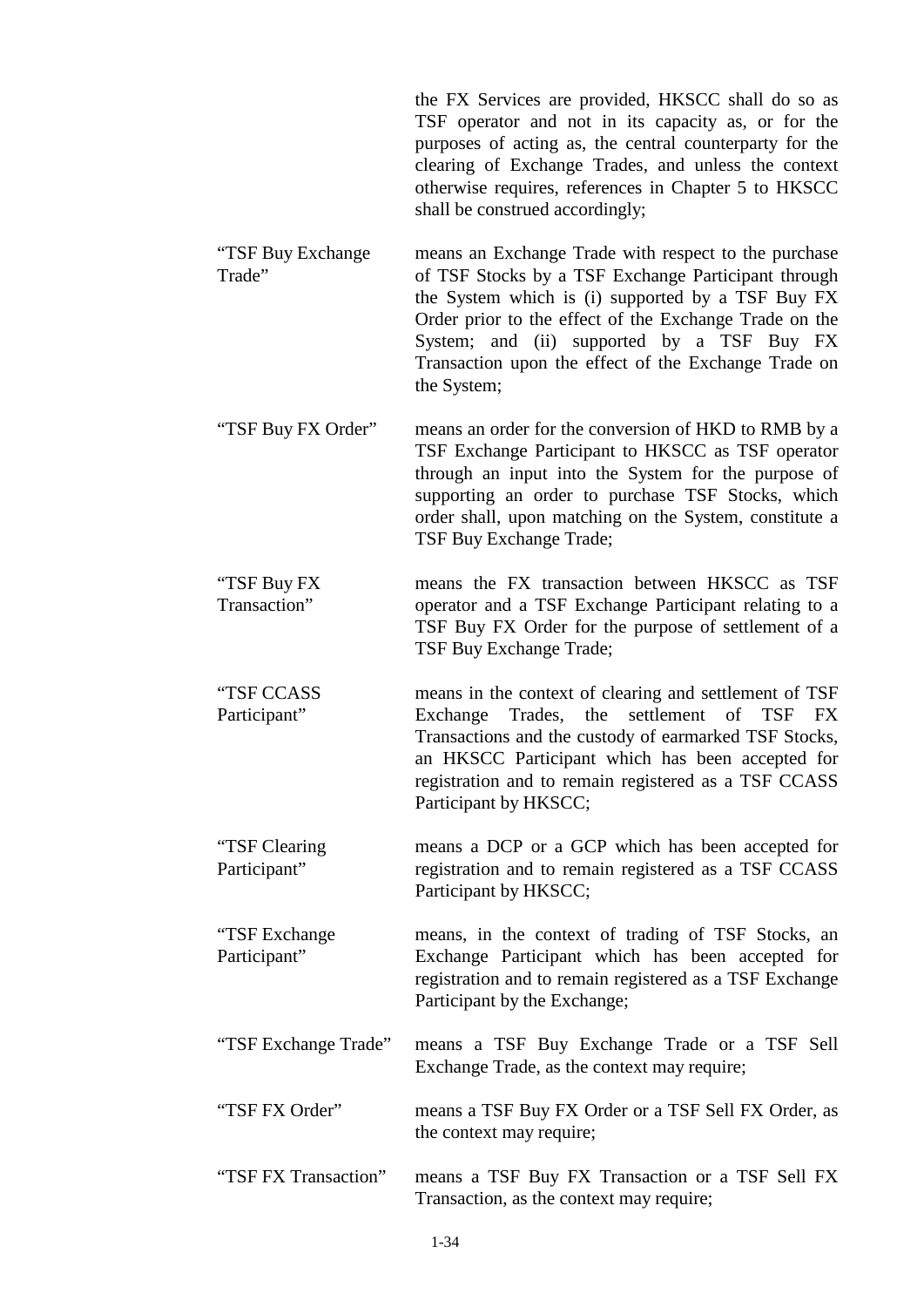| "TSF Participant"                          | means, a TSF Exchange Participant and/or a TSF<br>CCASS Participant, as the context may require;                                                                                                                                                                                                                                           |
|--------------------------------------------|--------------------------------------------------------------------------------------------------------------------------------------------------------------------------------------------------------------------------------------------------------------------------------------------------------------------------------------------|
| "TSF Participant<br>Registration Criteria" | means the eligibility criteria which the Exchange may<br>prescribe from time to time for Exchange Participants to<br>be accepted for registration and to remain registered as<br>TSF Exchange Participants for the purposes<br>of<br>providing trading services in respect of TSF Stocks;                                                  |
| "TSF Partner Bank"                         | means a financial institution which has entered into an<br>agreement or arrangement with HKSCC for the<br>purposes of providing RMB to HKD or HKD to RMB<br>conversion services and/or liquidity to HKSCC as TSF<br>operator;                                                                                                              |
| "TSF Sell Exchange<br>Trade"               | means an Exchange Trade with respect to the sale of<br>TSF Stocks by a TSF Exchange Participant through the<br>System which is (i) supported by a TSF Sell FX Order<br>prior to the effect of the Exchange Trade on the System;<br>and (ii) supported by a TSF Sell FX Transaction upon<br>the effect of the Exchange Trade on the System; |
| "TSF Sell FX Order"                        | means an order for the conversion of RMB to HKD by a<br>TSF Exchange Participant to HKSCC as TSF operator<br>through an input into the System for the purpose of<br>supporting an order to sell TSF Stocks, which order<br>shall, upon matching on the System, constitute a TSF<br>Sell Exchange Trade;                                    |
| "TSF Sell FX<br>Transaction"               | means the FX transaction between HKSCC as TSF<br>operator and a TSF Exchange Participant relating to a<br>TSF Sell FX Order for the purpose of settlement of a<br>TSF Sell Exchange Trade;                                                                                                                                                 |
| "TSF Stocks"                               | means Eligible Securities which are included in the list<br>of TSF Stocks by HKSCC from time to time, as referred<br>to in Rule 563I;                                                                                                                                                                                                      |
| "unit trust"                               | means any arrangement made for the purpose, or having<br>the effect, of providing facilities for the participation by<br>persons, as beneficiaries under a trust, in profits or<br>arising from the acquisition, holding,<br>income<br>management or disposal of securities or any other<br>property whatsoever;                           |
| "VCM"                                      | means the Volatility Control Mechanism imposed by the<br>Exchange on VCM securities for the purpose of<br>safeguarding market integrity from extreme price<br>volatility, as referred to in Rule 513A;                                                                                                                                     |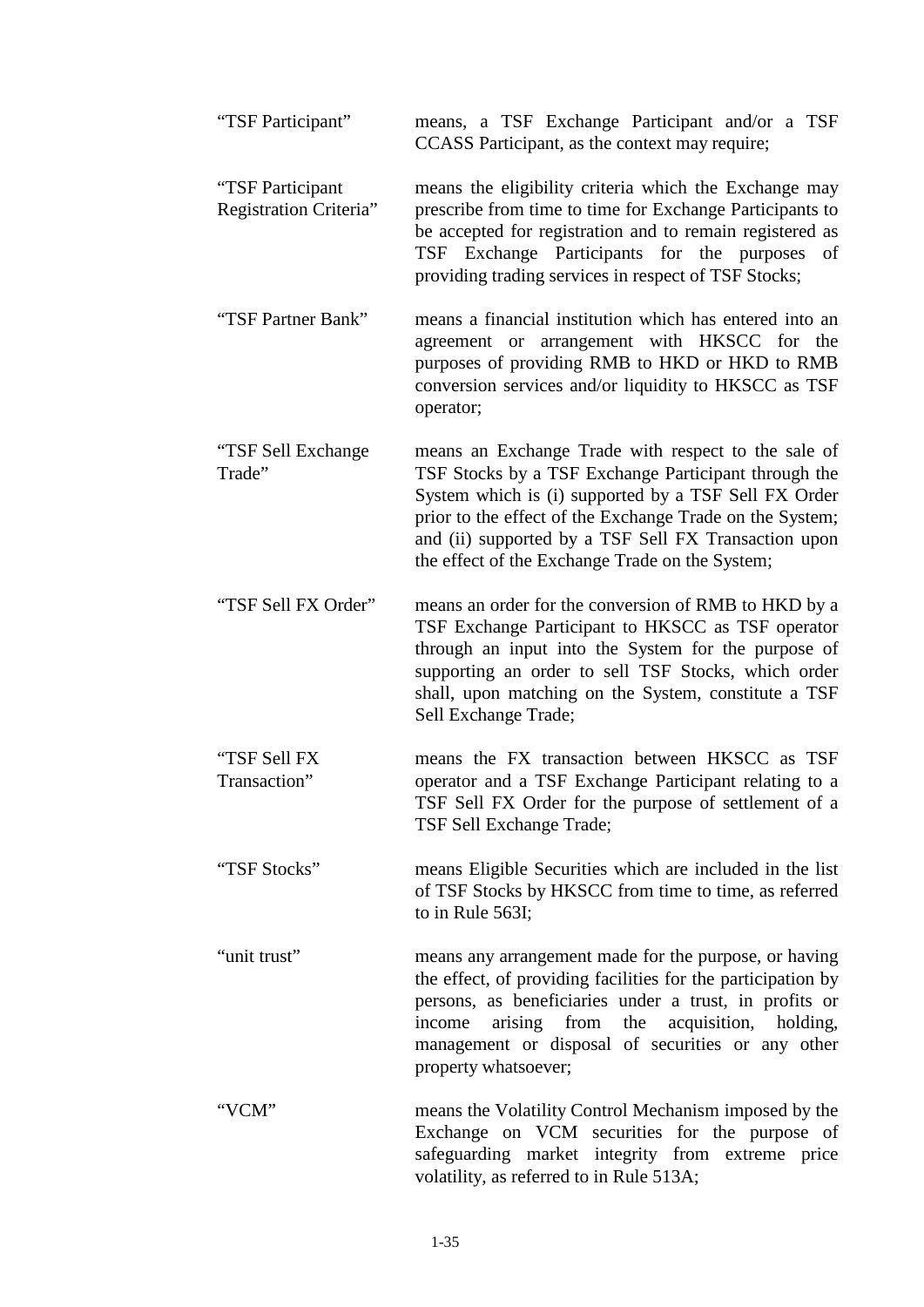"VCM percentage" in relation to a VCM security, means the percentage as prescribed by the Exchange from time to time, for the purpose of calculating the price limits referred to in Rule 513B(2). For the avoidance of doubt, the Exchange may prescribe different VCM percentages with respect to different VCM securities;

"VCM reference price" in relation to any order for a VCM security input into the System at any time during the VCM monitoring period in the following trading sessions, means, unless otherwise determined by the Exchange, –

- (a) in the Morning Session:-
	- (i) the price of the transaction in that VCM security concluded by automatic order matching last recorded for this purpose 5 minutes (or such other time as the Exchange may prescribe from time to time) before the order. Such last recorded price shall be updated by the System at the end of each one minute interval during the Morning Session, or at such time, during such period and in such manner as the Exchange may from time to time determine; and
	- (ii) (if there have been no transaction in that VCM security in the Morning Session) the IEP of that VCM security calculated at the end of the random matching period of the Pre-opening Session on that day; and
	- (iii) (if there is no such IEP) the recorded price of the first transaction of that VCM security concluded by automatic order matching in the Morning Session;
- (b) in the Afternoon Session:-
	- (i) the price of a transaction in that VCM security concluded by automatic order matching last recorded for this purpose 5 minutes (or such other time as the Exchange may prescribe from time to time) before the order. Such last recorded price shall be updated by the System at the end of each one minute interval during the Afternoon Session, or at such time, during such period and in such manner as the Exchange may from time to time determine; and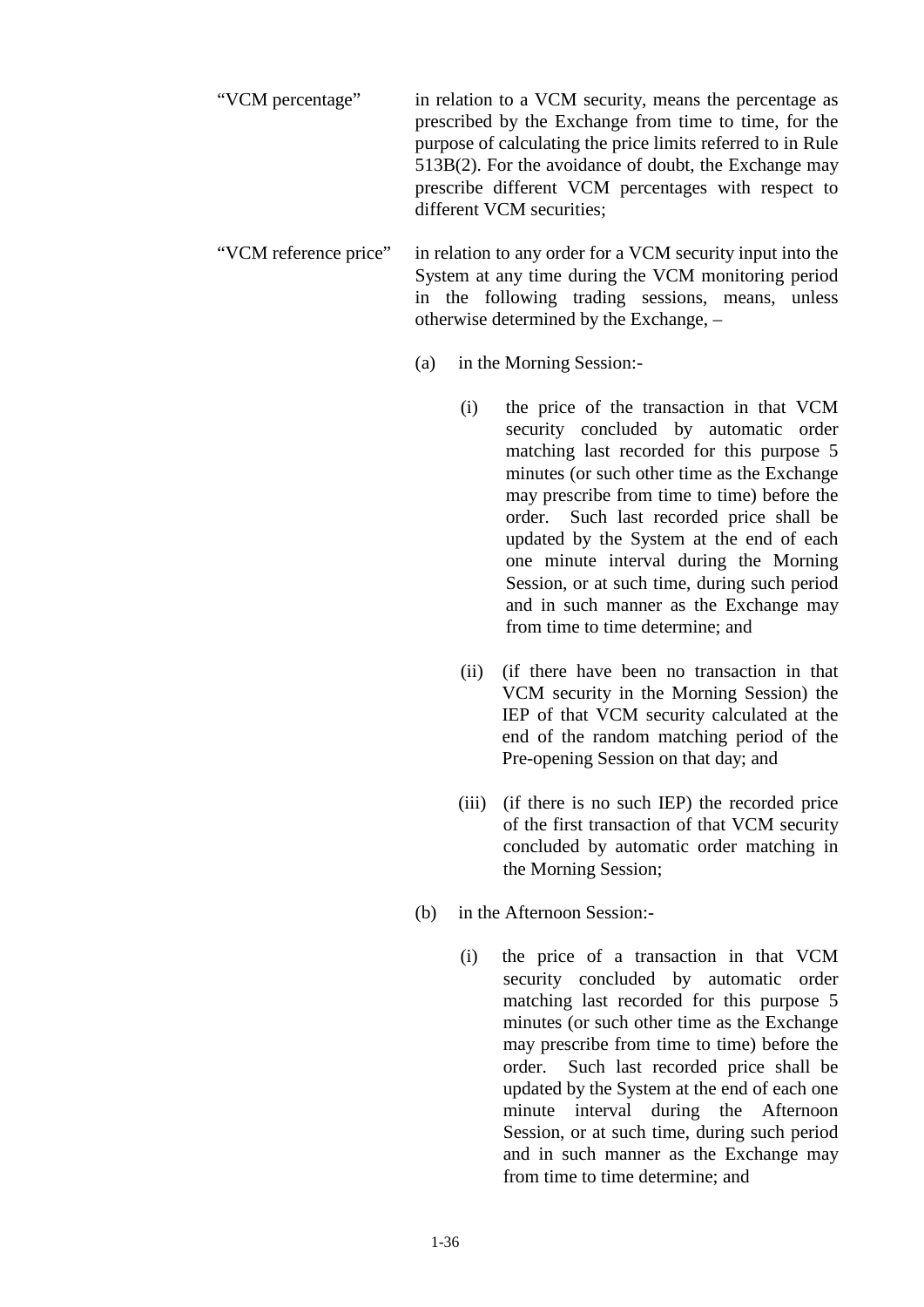(ii) where (b)(i) above does not apply, then the recorded price of the first transaction of that VCM security concluded by automatic order matching in the Afternoon Session,

in each case provided that upon resumption of VCM monitoring at the end of a cooling-off period, the first VCM reference price means the recorded price of the first transaction in that VCM security concluded by automatic order matching during the cooling-off period, and if there has been no transaction in that VCM security in the cooling-off period, the recorded price of the first transaction in that VCM security concluded by automatic order matching after the end of the coolingoff period;

- 102. Where the context so permits, words importing the singular number include the plural and vice versa and words importing the masculine gender shall include the feminine and neuter genders and vice versa.
- 103. Subject to Rule 101, any definitions of words defined in the CCASS Rules, the Ordinance or the Articles shall if not inconsistent with the subject or context apply to these Rules.
- 104. The headings shall not affect the interpretation or construction hereof.
- 105. The Exchange, the SEHK Subsidiaries and a recognized exchange controller which is the controller of the Exchange shall not be liable to any Participant or to any other person with respect to any action or omission by any of them in connection with the operations of the System, the provision of services and facilities available thereunder, and all other matters as contemplated in these Rules.
- 106. The Options Trading Rules and the Operational Trading Procedures shall be read in conjunction with and form part of these Rules. The definition of terms in relation to Exchange Traded Options are more particularly defined in the Options Trading Rules and the Clearing Rules. An Exchange Participant shall be bound by the Options Trading Rules and the Clearing Rules in relation to its trading and clearing of Exchange Traded Options.
- 107. A Member who was a registered dealer under Part VI of the repealed Securities Ordinance immediately prior to the Scheme Effective Date shall be deemed to be an Exchange Participant until
	- (i) he or it ceases to be a person who may trade on or through the Exchange in accordance with these Rules; or
	- (ii) his or its name is entered in the list, register or roll kept by the Exchange as a person who may trade on or through the Exchange

<sup>&</sup>quot;VCM security" means an issue of security prescribed by the Exchange to be subject to the Volatility Control Mechanism;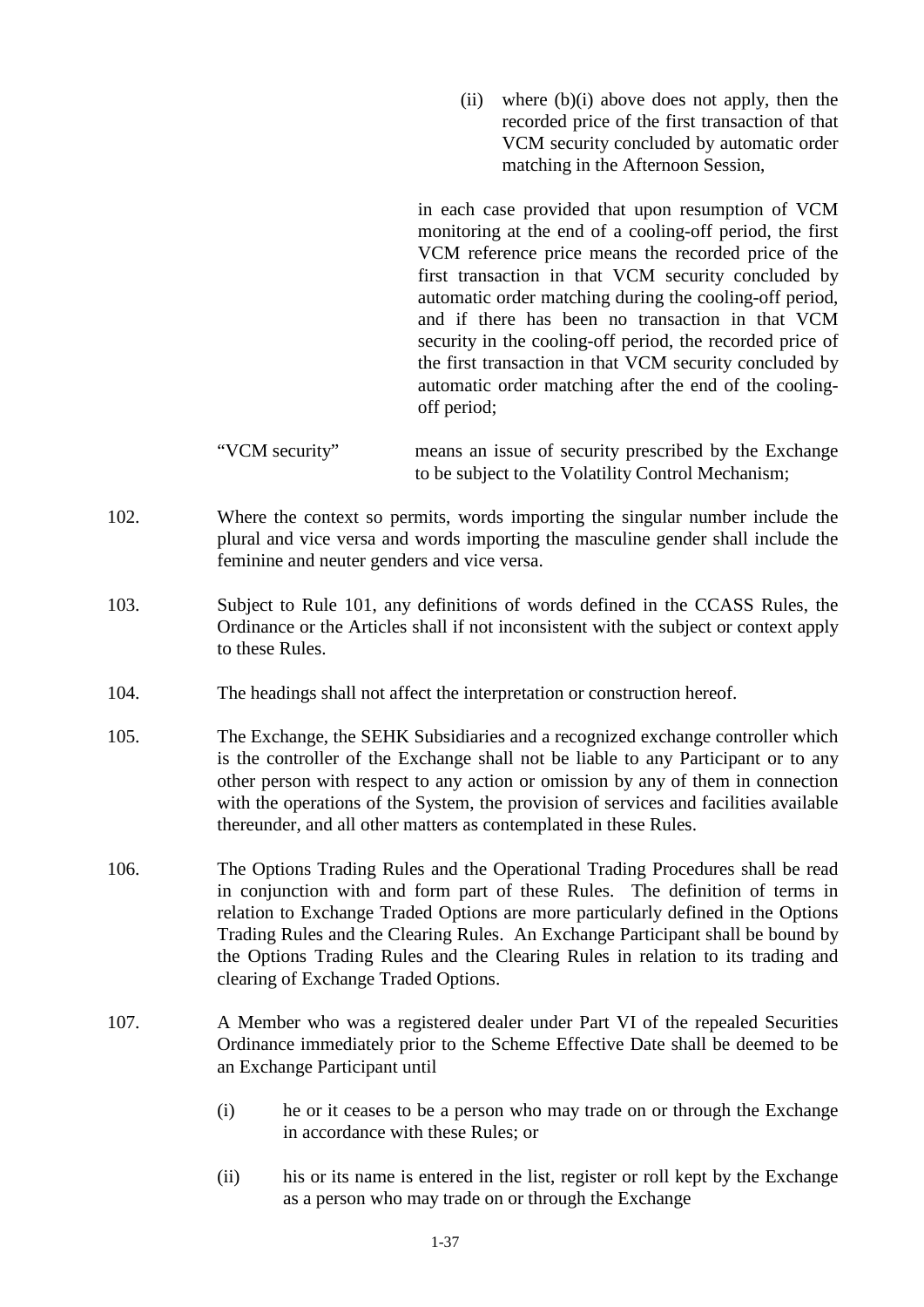whichever first occurs and shall continue to be bound by these Rules and any rules, regulations, procedures and guidelines made hereunder and any amendments thereto from time to time.

- 107A. [Repealed]
- 107B. (1) [Repealed]
	- (2) [Repealed]
- 108. For the avoidance of doubt :
	- (i) these Rules;
	- (ii) all rights, privileges, obligations and liabilities accrued to or incurred by a person (including without limitation a holder of a Stock Exchange Trading Right and/or Exchange Participant) prior to the Scheme Effective Date; and
	- (iii) all registrations and approvals made or granted to a person (including without limitation a holder of a Stock Exchange Trading Right and/or Exchange Participant) which were valid immediately prior to the Scheme Effective Date

shall continue to be valid and binding on that person whatever capacity in which those rights, privileges, obligations, liabilities, registrations or approvals have been accrued, incurred, made or granted.

- 109. Unless otherwise provided in these Rules
	- (1) the Rules and the Disciplinary Procedures effective immediately prior to the Scheme Effective Date shall continue to apply to cases in which disciplinary action has been instituted and the Member charged shall continue to comply with such Rules and Disciplinary Procedures including that of referring decisions to the Disciplinary Appeals Committee;
	- (2) breaches of the Rules effective immediately prior to the Scheme Effective Date for which disciplinary action have not been instituted or adjudicated prior to and as at the Scheme Effective Date may be instituted, continued, enforced and adjudicated in accordance with the Disciplinary Procedures made under these Rules despite that the breaches had been committed while being a Member (as defined in Rule 701 of the Rules effective immediately prior to the Scheme Effective Date) of the Exchange.
- 109A. (1) [Repealed]
	- (2) [Repealed]
	- (3) [Repealed]